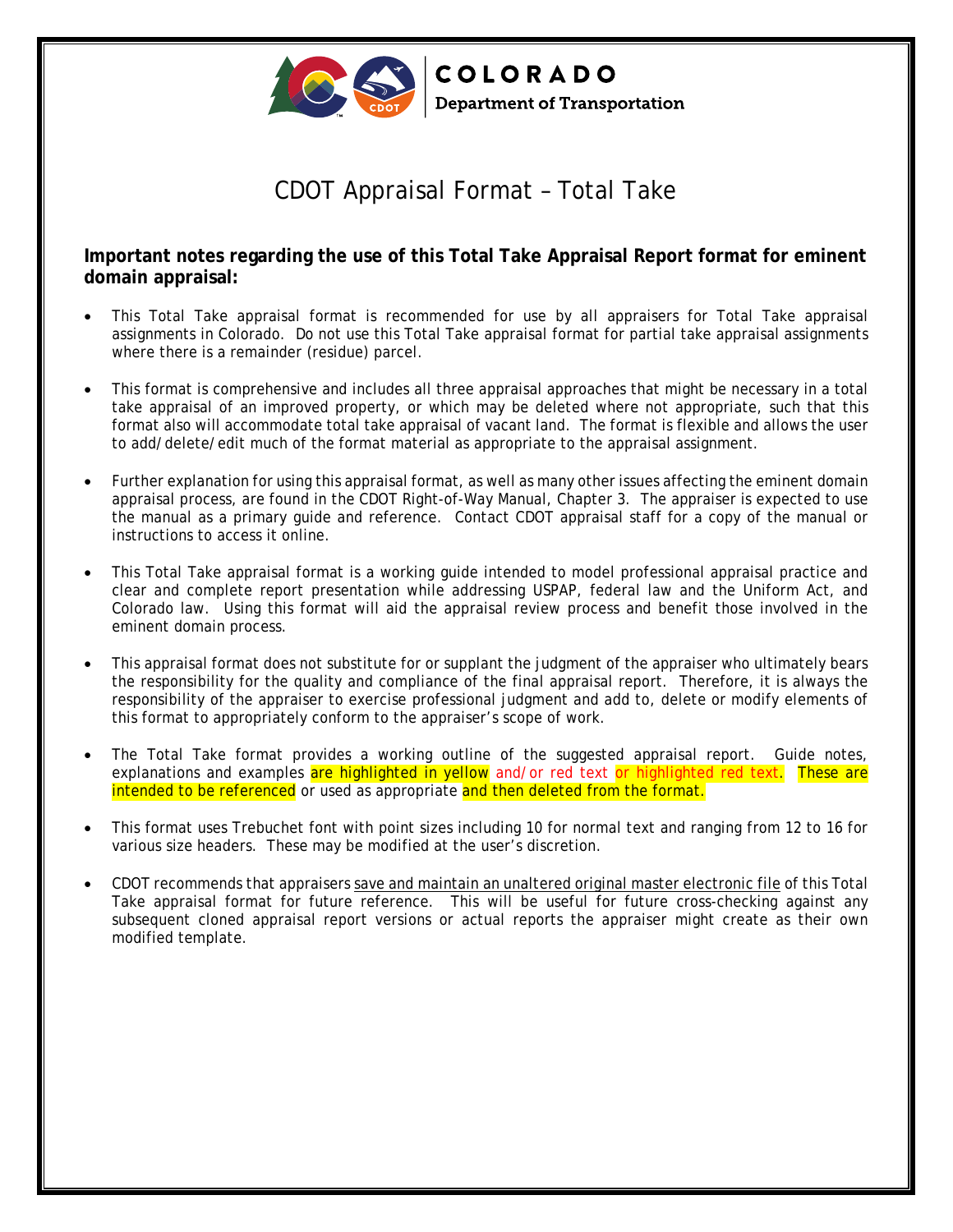

## **EMINENT DOMAIN – REAL PROPERTY APPRAISAL**

## **TOTAL TAKE APPRAISAL REPORT**

## **PREPARED FOR:**

Colorado Department of Transportation (CDOT) Project Development – Right of Way Program – 3rd Floor 2829 W. Howard Place Denver CO 80204 **Note:** or insert Region or other office address above

## **PREPARED BY:**

**EXAMPLE**

John Smith, MAI, SRA, SR/WA (or other/none) Smith & Associates Appraisal Co. 1444 Hatfield Blvd. Denver CO xxxxx

| PROJECT CODE:<br>PROJECT NO.:<br><b>PROJECT LOCATION:</b> | XXXXX<br>Typically Alpha/Numeric for CDOT projects<br>General highway/other location, e.g. I-25/Colorado<br><b>Boulevard</b><br>City and/or County |
|-----------------------------------------------------------|----------------------------------------------------------------------------------------------------------------------------------------------------|
| PARCEL NO.:                                               | List All Parcels/Easements/AccessALL                                                                                                               |
| <b>PARCEL LOCATION:</b>                                   | Street address or other reasonably specific location                                                                                               |
| <b>PROPERTY OWNER:</b>                                    | Property owner(s) of record                                                                                                                        |
| APPRAISER:                                                | List all appraisers who signed report                                                                                                              |
| DATE OF VALUE:                                            | State Effective Date of Value                                                                                                                      |
| DATE OF REPORT:                                           | For Example, Date Report is Published/Printed                                                                                                      |

Report Format Version 2021 – Total Take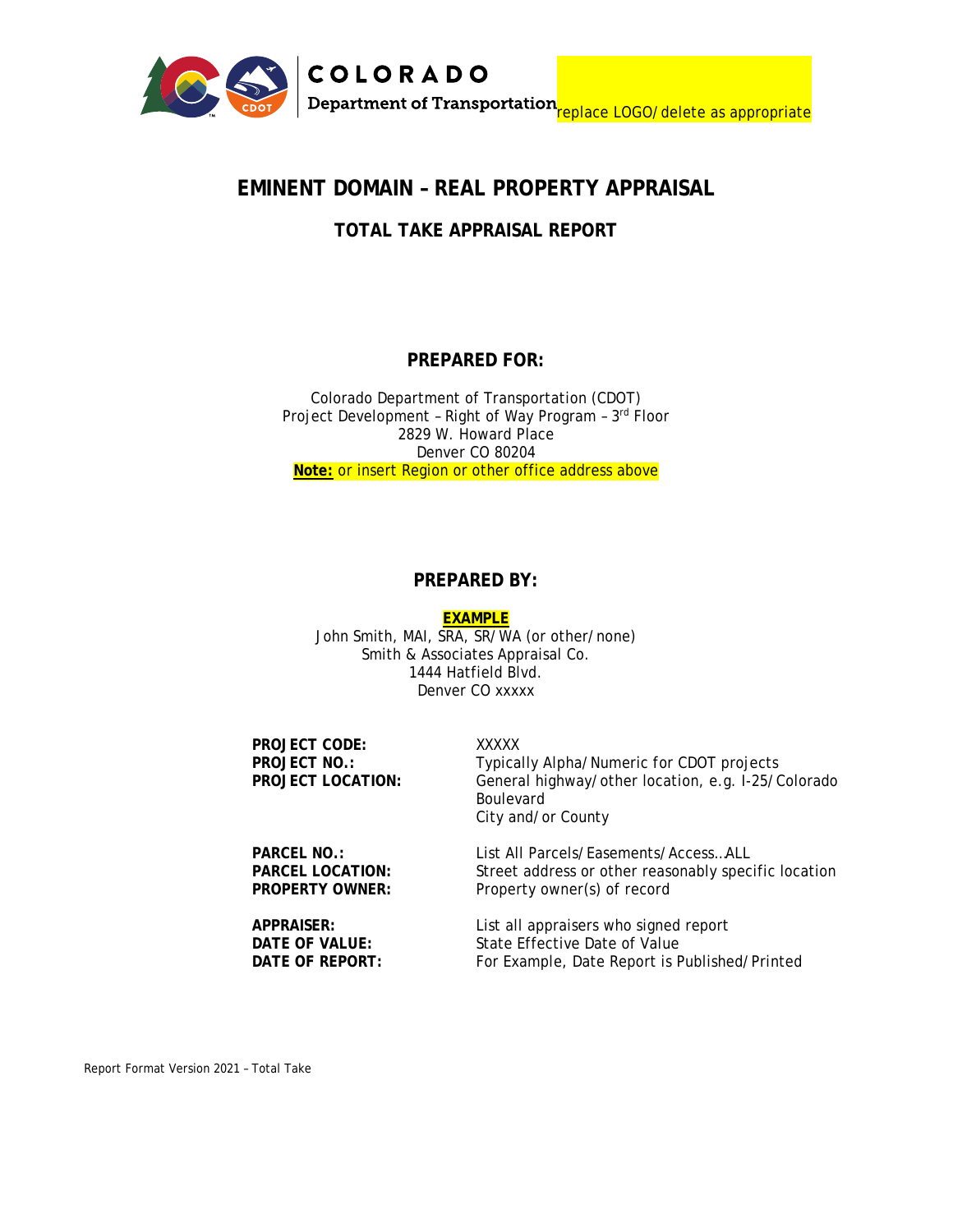

COLORADO **Department of Transportation** 

XXXXX xx, 202x

Colorado Department of Transportation (CDOT) Project Development – Right of Way Program – 3rd Floor 2829 W. Howard Place Denver CO 80204 **Note:** or insert Region or other client office address above

RE: PROJECT CODE: XXXX PROJECT NO.: Typically Alpha/Numeric for CDOT projects PARCEL NO.: List All Parcels/Easements/Access…ALL PARCEL LOCATION: Street address or location City and/or County PROPERTY OWNER: Property owner(s) of record

Region Appraisal Project Manager: or Review Appraiser or revise addressee as needed

This is my eminent domain appraisal report for the referenced property with an effective date of appraisal and valuation as of XXXXX xx, 202x. The purpose of this appraisal is to provide a compensation estimate for the reasonable market value of the property actually taken. The development of my appraisal is contained in the attached appraisal report which sets forth my conclusions, supporting data, and reasoning.

I understand that this appraisal report may be used in connection with the acquisition of right-of-way for the referenced project to be constructed by CDOT or other city/county etc. and which might include Federal-aid transportation funding. If necessary, this report with supporting data, analyses, conclusions, and opinions is to serve as a basis for court testimony for condemnation trial purposes. This appraisal report will become a public record after final settlement with the property owner or after the conclusion of legal proceedings.

The reasonable market value and compensation estimate are subject to certain definitions, assumptions and limiting conditions, and certification of appraiser set forth in the attached appraisal report. Based upon my independent appraisal and exercise of my professional judgment, my compensation estimate for the acquisition as of XXXXX xx, 202x, is **\$XXX,XXX. Note:** Hypothetical Condition and/or Extraordinary Assumption must be clearly disclosed.

Sincerely,

Appraiser's Name, MAI, SRA, SR/WA (or other/none etc.) Colorado Certified General Appraiser #CG XXXXXXX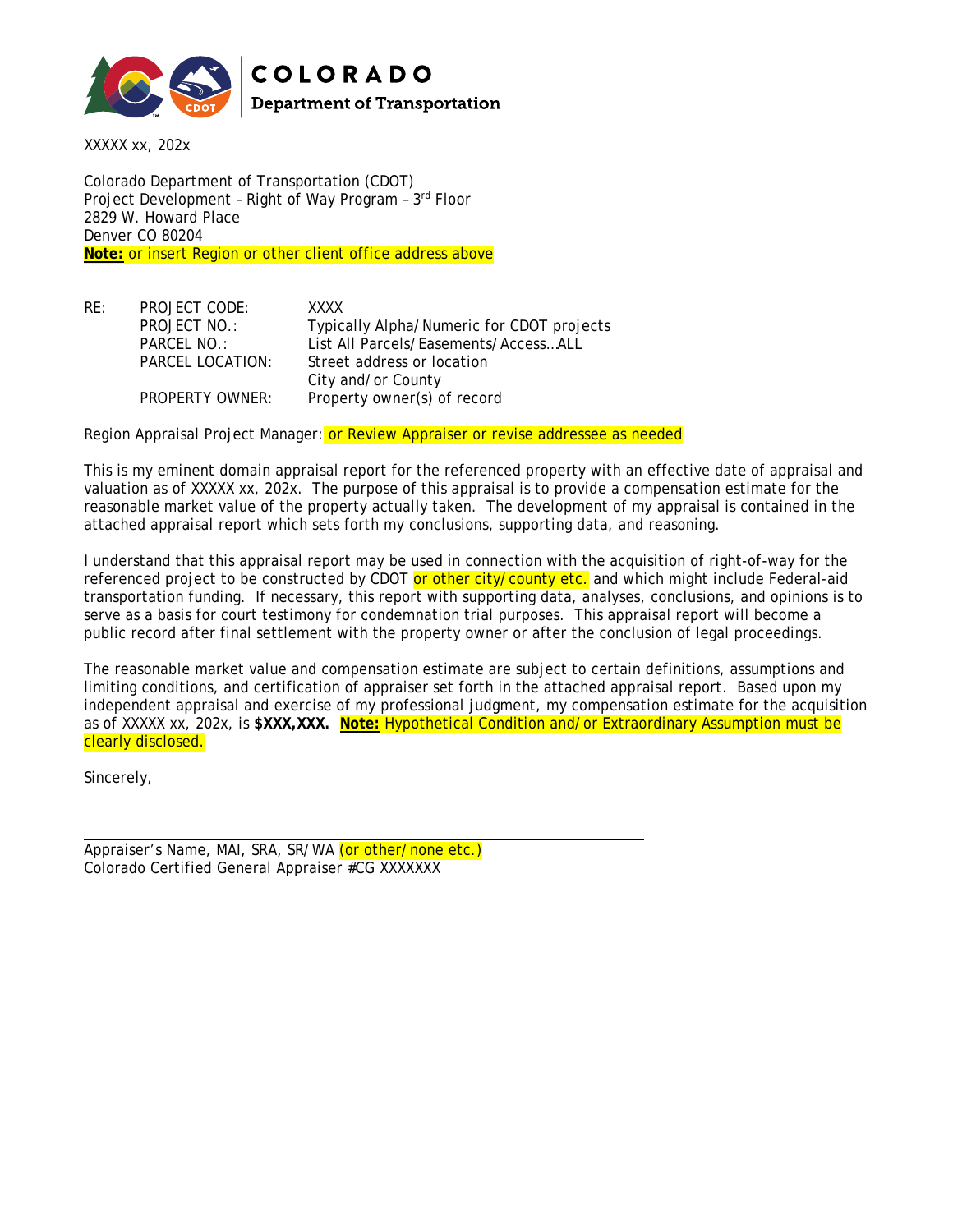# **Table of Contents**

| Update the TOC right before printing. Place cursor in table. It will highlight in gray. Right click. Select |  |
|-------------------------------------------------------------------------------------------------------------|--|
| "Update Field". Update either the page numbers only or the entire table as appropriate. Delete this         |  |
| instruction.<br><b>INTRODUCTION</b>                                                                         |  |
| <b>Title Page</b>                                                                                           |  |
| Letter of Transmittal                                                                                       |  |
|                                                                                                             |  |
|                                                                                                             |  |
|                                                                                                             |  |
|                                                                                                             |  |
|                                                                                                             |  |
|                                                                                                             |  |
|                                                                                                             |  |
|                                                                                                             |  |
|                                                                                                             |  |
|                                                                                                             |  |
|                                                                                                             |  |
|                                                                                                             |  |
|                                                                                                             |  |
|                                                                                                             |  |
|                                                                                                             |  |
|                                                                                                             |  |
|                                                                                                             |  |
|                                                                                                             |  |
|                                                                                                             |  |
|                                                                                                             |  |
|                                                                                                             |  |
|                                                                                                             |  |
|                                                                                                             |  |
|                                                                                                             |  |
|                                                                                                             |  |
|                                                                                                             |  |
|                                                                                                             |  |
|                                                                                                             |  |
|                                                                                                             |  |
|                                                                                                             |  |
|                                                                                                             |  |
|                                                                                                             |  |
|                                                                                                             |  |
|                                                                                                             |  |
|                                                                                                             |  |
|                                                                                                             |  |
|                                                                                                             |  |
|                                                                                                             |  |
|                                                                                                             |  |
|                                                                                                             |  |
|                                                                                                             |  |
|                                                                                                             |  |
|                                                                                                             |  |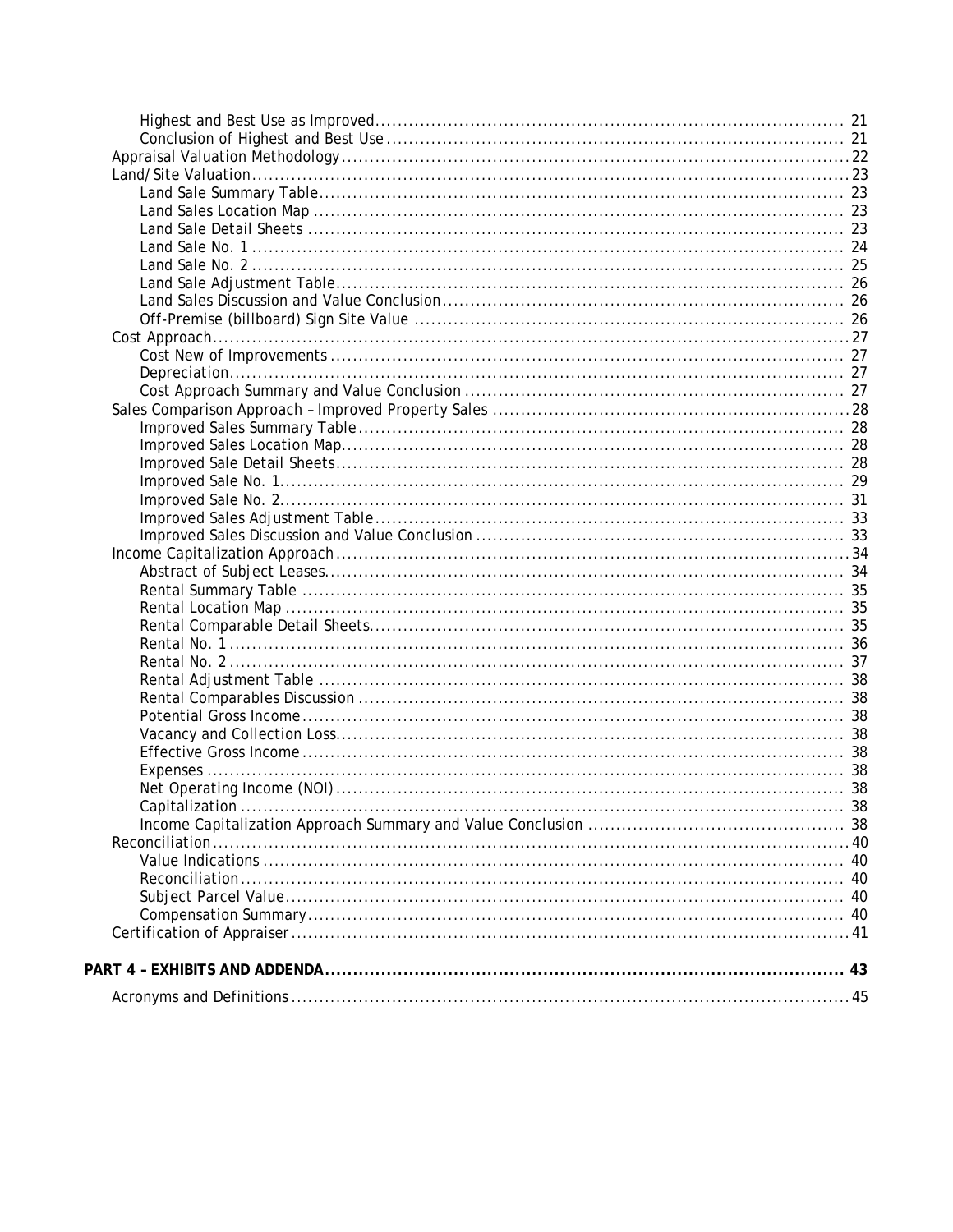# **Executive Summary**

<span id="page-5-0"></span>

|                                                       | Delete/Edit these cells/rows as appropriate. Other cells are required data. Add cells as needed. |
|-------------------------------------------------------|--------------------------------------------------------------------------------------------------|
| Project Code:                                         | <b>XXXXX</b>                                                                                     |
| Project Number:                                       | Typically Alpha-Numeric for CDOT projects                                                        |
| Parcel Number:                                        | List all, including easements and AC lines                                                       |
| Name of Owner:                                        | List all owners of record                                                                        |
| Name of Tenant:                                       | List all or note: None or N/A                                                                    |
| <b>Property Address or Location:</b>                  | Street address or general location                                                               |
|                                                       | City and/or county                                                                               |
| <b>Project Location:</b>                              | Example: Highway or intersection location                                                        |
|                                                       | City and/or County                                                                               |
| Owner Present at Inspection:                          | Note whether owner was present or describe efforts made to                                       |
|                                                       | invite owner to inspection. List all attendees who were                                          |
|                                                       | present.                                                                                         |
| Property Interest Appraised:                          | Example: Fee Simple and Easement (and/or other)                                                  |
| Appraisal Effective Date of Value:                    | Example: Jan. 1, 202x                                                                            |
| Date of Appraisal Report:                             | Might use date the report is published                                                           |
| Summary of Environmental                              | Example: None                                                                                    |
| Concerns:                                             | or Example: Summarize for the reader any environmental                                           |
|                                                       | conditions or concerns. ROW takings are appraised subject to                                     |
|                                                       | environmental conditions unless otherwise instructed by CDOT.                                    |
|                                                       | Discuss with CDOT appraisal staff.                                                               |
| Subject Parcel Land/Site Area:                        |                                                                                                  |
| Owner or Tenant Occupancy:                            | Example: Owner; or Tenant; or Owner and Tenant                                                   |
| Owner Off-Premise Sign Site:                          | Note whether there is a billboard site on the subject property                                   |
| (billboard sign site)                                 | that is leased to another user                                                                   |
| Owner Improvements:                                   | Summary list                                                                                     |
| (buildings, structures, etc.)                         |                                                                                                  |
| <b>Owner Fixtures:</b>                                | Summary list                                                                                     |
| Owner Trade Fixtures:                                 | Summary list                                                                                     |
| (real property)                                       |                                                                                                  |
| Owner On-Premise Signs:                               | List owner's signs on the premises<br><b>Summary list</b>                                        |
| Tenant Improvements:<br>(buildings, structures, etc.) |                                                                                                  |
| <b>Tenant Fixtures</b>                                |                                                                                                  |
| <b>Tenant Trade Fixtures:</b>                         | <b>Summary List</b><br><b>Summary list</b>                                                       |
| (real property)                                       |                                                                                                  |
| Tenant On-Premise Sign:                               | Summary list                                                                                     |
| Tenant Off-Premise Sign:                              | Summary list                                                                                     |
| Subject 5-year Sales History:                         | Min. 5-yr, but even older history might be relevant                                              |
| Subject Use History:                                  | Brief description of current and/or prior use                                                    |
| Zoning:                                               | Example: PBC Planned Business Center, Denver                                                     |
| <b>External Market Influences:</b>                    | Summarize key external (neighborhood and/or other) influences                                    |
|                                                       | on subject value                                                                                 |
| Highest/Best Use:                                     | Example: Develop property with a retail use                                                      |
| Parcel No. and Purpose of the                         |                                                                                                  |
| Taking:                                               |                                                                                                  |
|                                                       |                                                                                                  |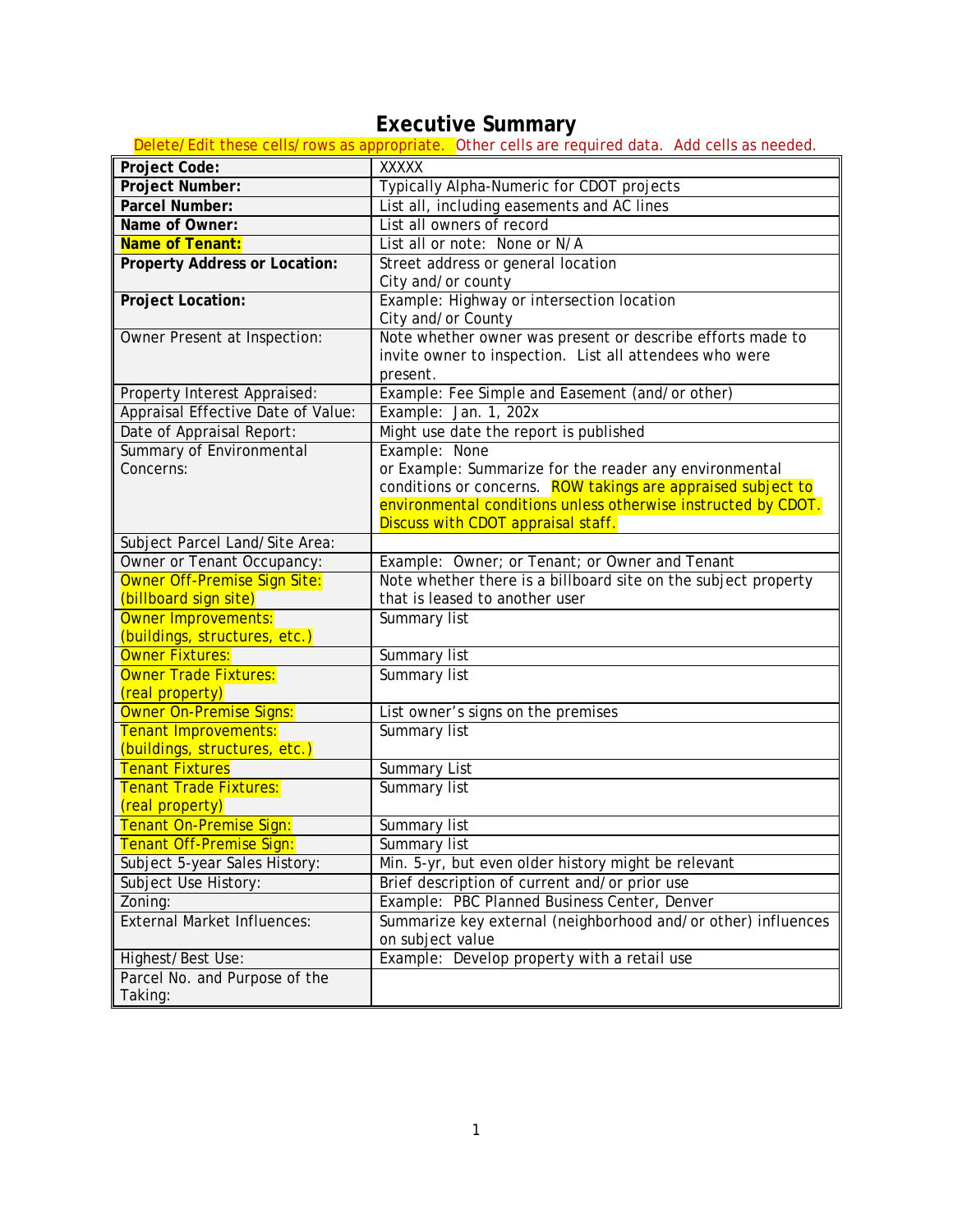| <b>Value and Compensation Conclusions</b>                           |               |  |
|---------------------------------------------------------------------|---------------|--|
| Subject Parcel Value:                                               | Total Value l |  |
| Total Land/Site Value: (unless included in improvements value)      |               |  |
| Total Improvements Contributory Value (note if land value included) |               |  |
| Total Subject Parcel Value:                                         |               |  |

## Delete/Edit these cells/rows as appropriate. Other cells are required data. Add cells as needed.

| <b>Allocation of Subject Parcel Value</b>                                         |                                     |                                                               |                                     |                |                                      |
|-----------------------------------------------------------------------------------|-------------------------------------|---------------------------------------------------------------|-------------------------------------|----------------|--------------------------------------|
| Land/Site Takings:                                                                |                                     |                                                               |                                     |                |                                      |
| Parcel No.                                                                        | Area SF<br>(or other Unit)          | \$ Unit Value                                                 | Value                               | Total<br>Value |                                      |
| None, or list parcels                                                             |                                     |                                                               | \$                                  |                |                                      |
| Note: add rows as                                                                 |                                     |                                                               | \$                                  |                |                                      |
| needed in this                                                                    |                                     |                                                               | \$                                  |                |                                      |
| section and below                                                                 |                                     |                                                               | \$                                  |                |                                      |
| Note: add rows as                                                                 |                                     |                                                               | \$                                  |                |                                      |
| Owner Off-Premise Sign (billboard) Site Value                                     |                                     |                                                               | \$                                  |                |                                      |
|                                                                                   |                                     | Total Land/Site Value of Part(s) Taken                        |                                     | \$             |                                      |
| Owner Improvement Takings (Contributory Value):                                   |                                     |                                                               |                                     |                |                                      |
|                                                                                   | <b>Descriptions of Improvements</b> |                                                               | Contributory                        | Total          |                                      |
|                                                                                   | (buildings, structures, etc.)       |                                                               | Value                               | Value          |                                      |
| None or provide detailed list of improvements                                     |                                     |                                                               | \$                                  |                |                                      |
|                                                                                   |                                     | \$                                                            |                                     |                |                                      |
|                                                                                   |                                     |                                                               | \$                                  |                |                                      |
| <b>Owner Fixtures</b>                                                             |                                     |                                                               | \$                                  |                |                                      |
| Owner Trade Fixtures (real property)                                              |                                     |                                                               | \$                                  |                |                                      |
| Owner On-Premise Sign(s) Contributory Value                                       |                                     |                                                               | $\overline{\mathcal{L}}$            |                |                                      |
| <b>Total Owner Improvements</b><br>\$<br><b>Contributory Value of Parts Taken</b> |                                     |                                                               |                                     |                |                                      |
| <b>Tenant Improvement Takings (Contributory Value):</b>                           |                                     |                                                               |                                     |                |                                      |
|                                                                                   | <b>Descriptions of Improvements</b> |                                                               | <b>Contributory</b>                 | <b>Total</b>   |                                      |
|                                                                                   | (buildings, structures, etc.)       |                                                               | Value                               | <b>Value</b>   |                                      |
|                                                                                   |                                     |                                                               | $\overline{\mathsf{s}}$             |                |                                      |
|                                                                                   |                                     |                                                               | \$                                  |                |                                      |
|                                                                                   |                                     |                                                               | \$                                  |                |                                      |
| <b>Tenant Fixtures</b>                                                            |                                     |                                                               | \$                                  |                |                                      |
| <b>Tenant Trade Fixtures (real property)</b>                                      |                                     |                                                               | \$                                  |                |                                      |
| Tenant On-Premise Sign(s) Contributory Value                                      |                                     | \$                                                            |                                     |                |                                      |
| Tenant Off-Premise Sign(s) Contributory Value                                     |                                     |                                                               | $\overline{\textbf{S}}$             |                |                                      |
|                                                                                   |                                     | Total Tenant Improvements Contributory Value of Part(s) Taken |                                     | \$             |                                      |
|                                                                                   |                                     |                                                               | <b>Total Subject Property Value</b> |                | $\overline{\boldsymbol{\mathsf{s}}}$ |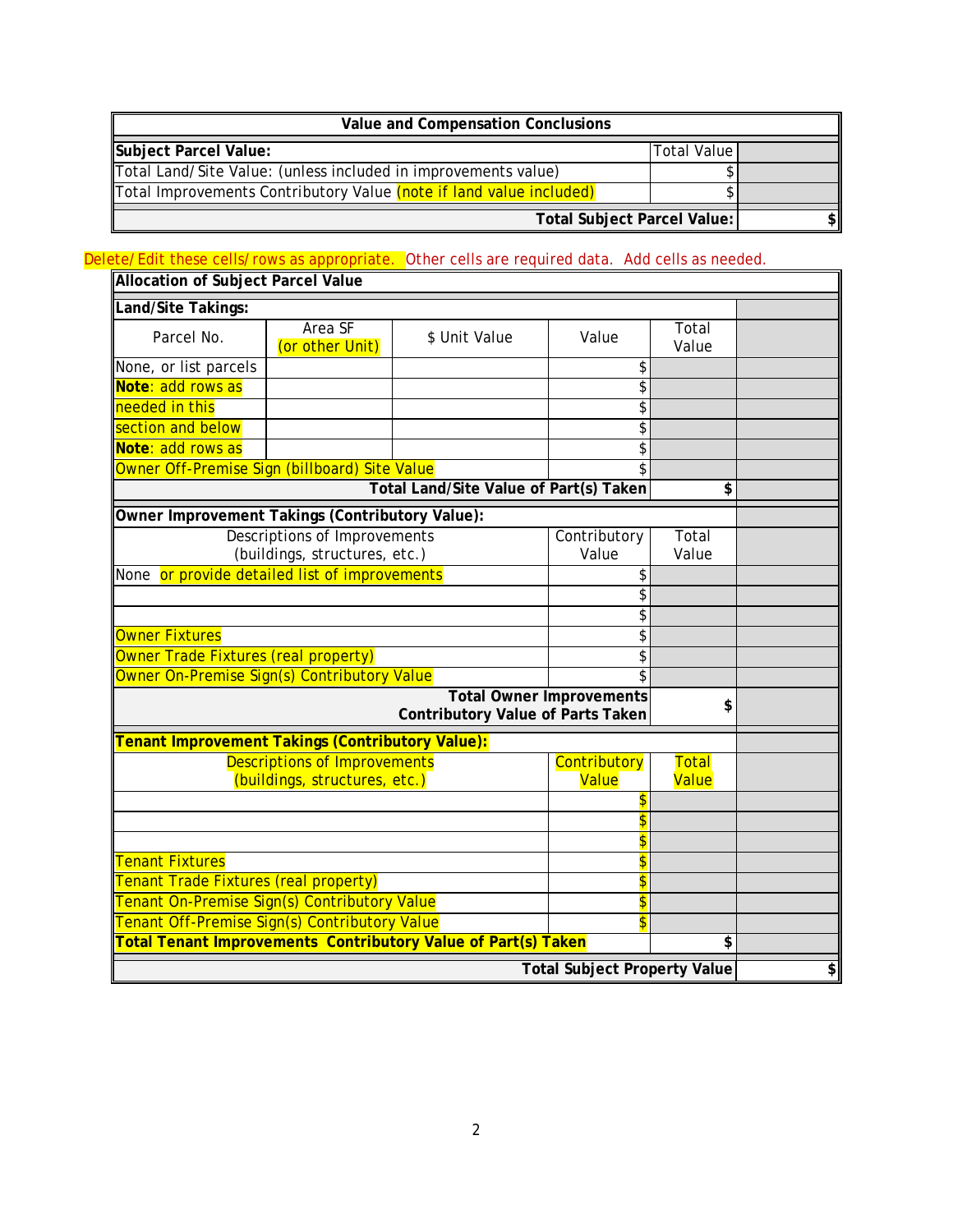# **Subject Property**

<span id="page-7-0"></span>Provide a photo or other exhibit of the whole subject property appraised. This is recommended as the place to insert only an introductory general overview photo-or-two of the property, however, there is no restriction. More photos of the subject property might be placed in the *Property Description* section later in the report. The size and dimension of photo placed here is not restricted, nor is the photo box required.

The appraiser must note the view, date, and name of the person who took the photo(s), either with each photo or, for example: "All photos by John Smith on May 1, 202X



View/Date/Photo Taken By: **Example:** Subject view northeast across Powers Boulevard and Galley Road intersection. Airport runway directly south creates flight path above subject. Photo on Jan. 1, 2020 by John Smith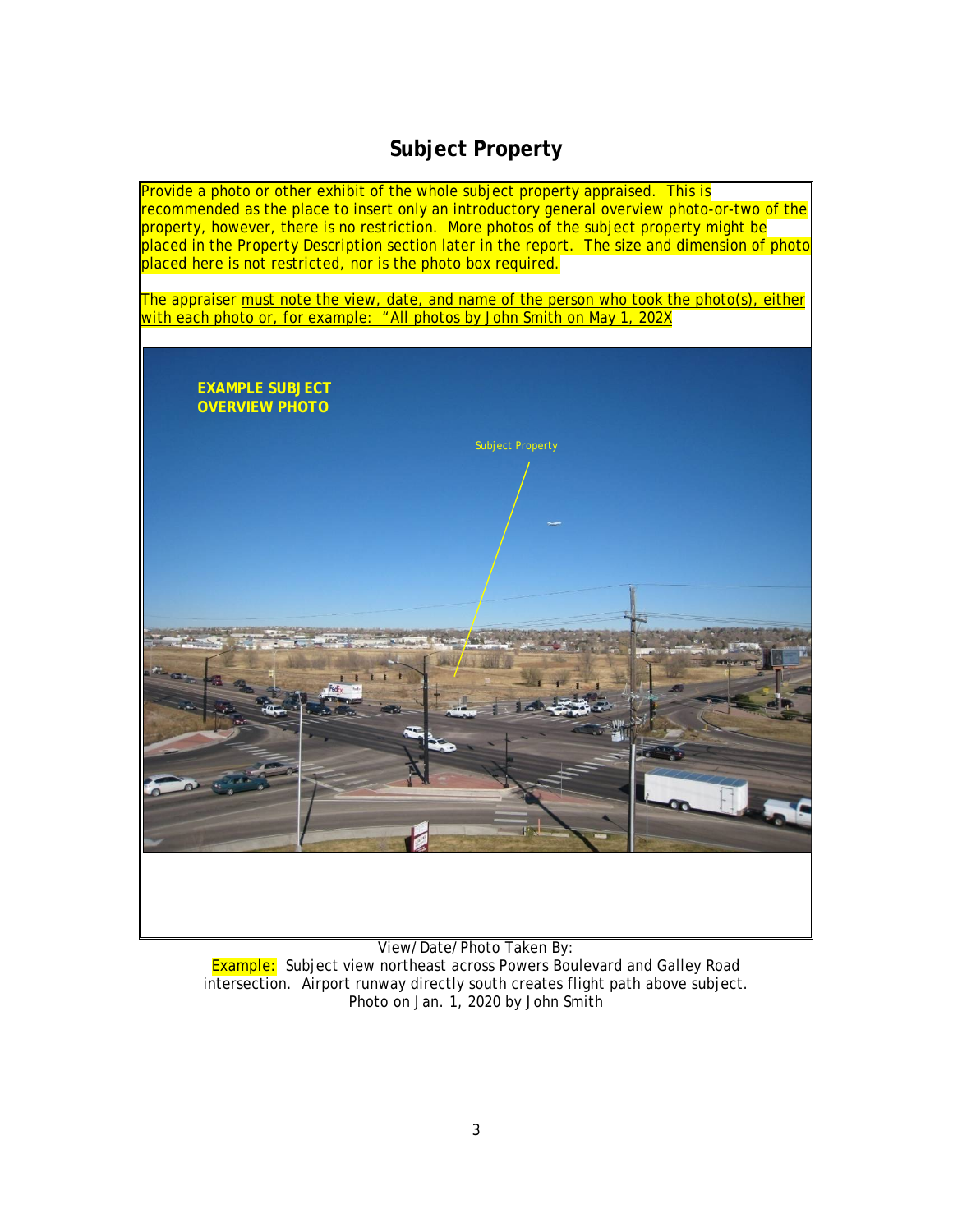



View/Date/Photo Taken By: Example: Aerial Photo Subject Total Take Parcel (Bing Aerial) Use of aerial photo(s) here or elsewhere in the report is recommended.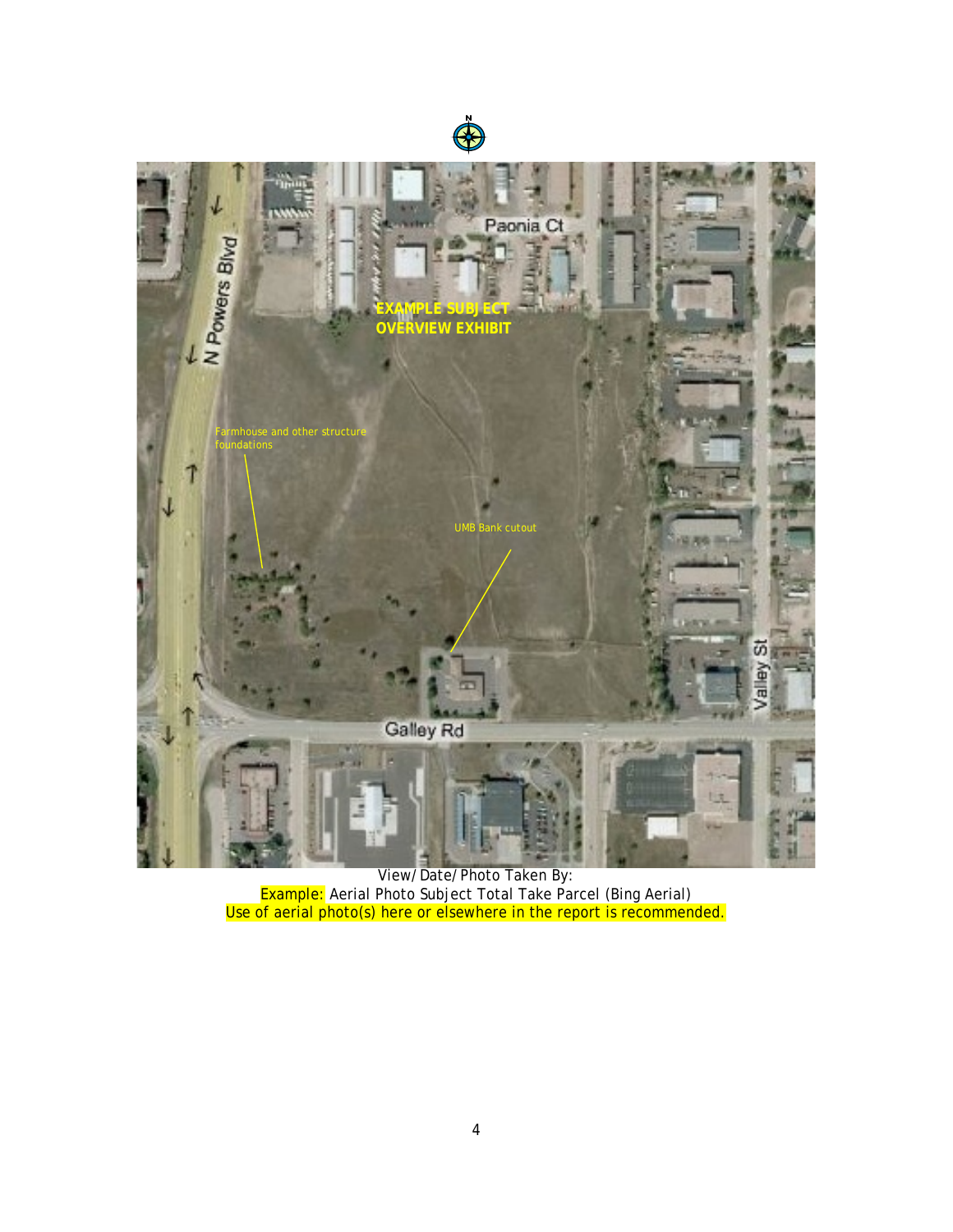# **PART 1 – SCOPE OF WORK**

## **Assumptions and Limiting Conditions**

<span id="page-9-1"></span><span id="page-9-0"></span>The certification of the appraiser who developed this report is subject to the *Assumptions and Limiting Conditions* that are listed below:

### <span id="page-9-2"></span>**Extraordinary Assumptions**

Definition of Extraordinary Assumption: "*An assignment-specific assumption as of the effective date regarding uncertain information used in an analysis which, if found to be false, could alter the appraiser's opinions or conclusions."* (USPAP 2020-2021 ed.; The Appraisal Foundation)

None Specify "None" as shown left, or the appraiser will describe any EAs per quideline below:

- 1. **Note:** An Extraordinary Assumption must be disclosed. This requires clear and conspicuous disclosure of the Extraordinary Assumption. Multiple EAs might be numbered as shown here. State how their use might have affected assignment results.
- 2. **Note:** Example of an Extraordinary Assumption: the appraiser suspects there may be hazardous substances or environmental conditions affecting the property. The suspected condition is brought to the attention of CDOT, but the condition is uncertain until additional investigation is completed by CDOT. CDOT concurs with the appraiser to complete the assignment with an Extraordinary Assumption that the property is unaffected by environmental hazards.
- 3. Extraordinary Assumptions should be *Extra-ordinary.* Do not use EAs to address what are more appropriately considered a general assumption. Ultimately, what is an EA vs. what is a general assumption is the appraiser's decision.

### <span id="page-9-3"></span>**Hypothetical Conditions**

Definition of Hypothetical Condition: "*A condition, directly related to a specific assignment, which is contrary to what is known by the appraiser to exist on the effective date of the assignment results, but is used for the purpose of analysis."* (USPAP 2020-2021 ed.; The Appraisal Foundation)

None Specify "None" as shown left, or the appraiser will describe any HYPOs per quideline below:

- 1. **Note:** A Hypothetical Condition must be disclosed. This requires clear and conspicuous disclosure of the Hypothetical Condition. Multiple HYPOs might be numbered as shown here. State how their use might have affected assignment results.
- 2. **Note:** Example of hypothetical condition: the appraiser knows there are hazardous substances or environmental conditions affecting the property. The known condition is brought to the attention of the appraiser based on investigations by CDOT. CDOT may find a valid and useful purpose to develop a value opinion for the property that excludes the consideration of known detrimental conditions. The appraisal would be based on a hypothetical condition that the property is not impacted by known detrimental conditions.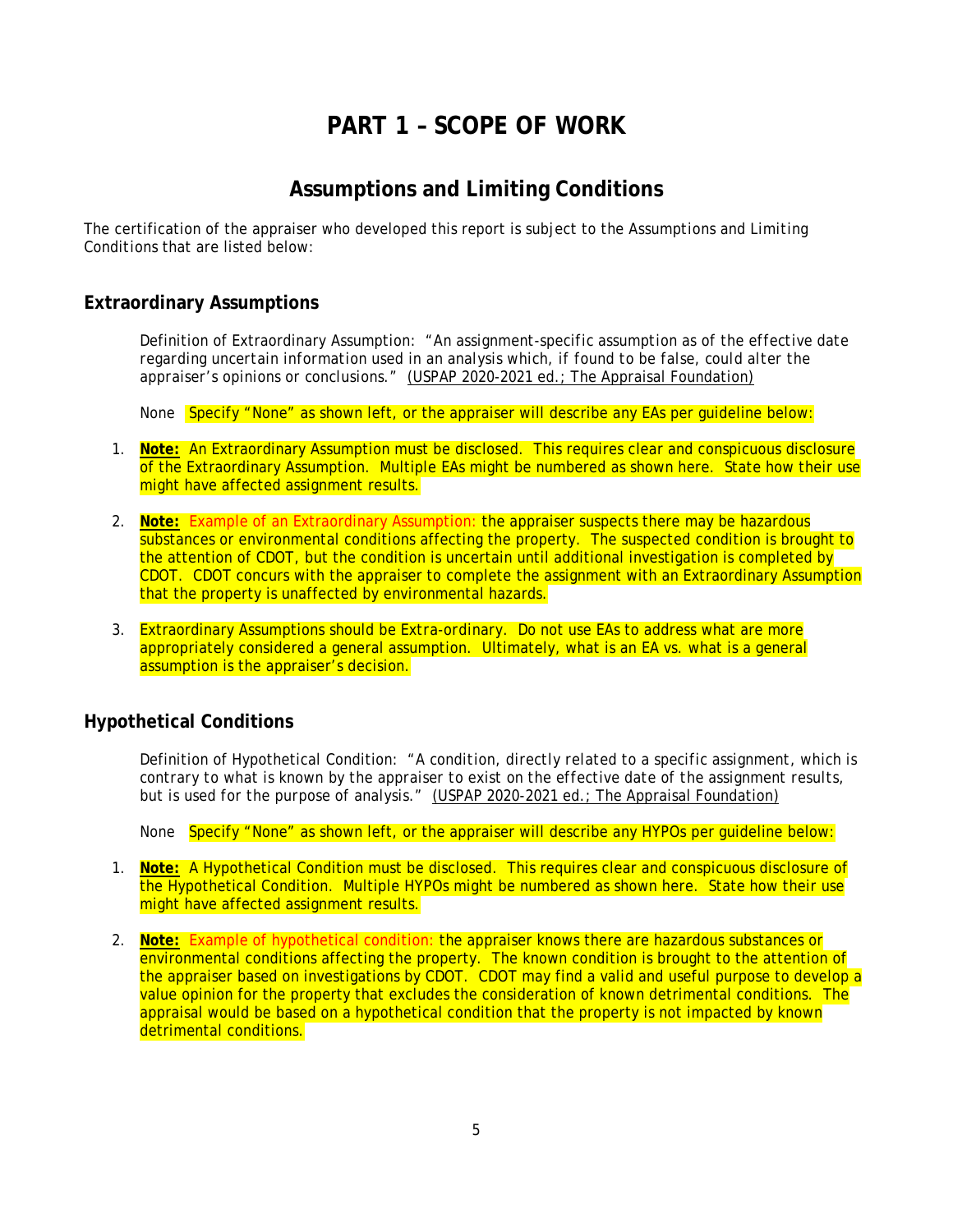### **General Assumptions and Limiting Conditions add/delete/edit as needed**

- <span id="page-10-0"></span>1. The legal descriptions, land areas, surveying and engineering data provided by the Region or list other provider(s) are assumed to be correct. The sketches and maps in this report are included to assist the reader in visualizing the property and are not necessarily to scale. Various photographs and exhibits are included for the same purpose. Site plans are not surveys unless prepared by a separate surveyor.
- 2. This is an Eminent Domain Real Property Appraisal Report, which is intended to comply with the reporting requirements set forth in Standards Rule 2 of USPAP.
- 3. No responsibility is assumed for legal or title considerations. Title to the property is assumed to be good and marketable unless otherwise stated in this report. The property is appraised "as if free and clear" of liens and encumbrances, but subject to existing easements, covenants, deed restrictions, and rights-of-way of record, and excepting therefrom all rights to oil, natural gas, or other mineral resources beneath such real property. This mineral interest exception is an assignment condition.
- 4. Opinions, estimates, data, statistics, exhibits, drawings, sketches and similar materials furnished by others in the course of studies relating to this report are considered reliable unless otherwise noted.
- 5. The distribution, if any, of the total valuation in this report between land and improvements applies only under the stated land use. Separate allocations for land and improvements must not be used in conjunction with any other appraisal and are invalid if so used.
- 6. This report is as of the date set out and is not intended to reflect subsequent fluctuations in market conditions, up or down. As an assignment condition, no specific exposure time is linked to the value and compensation conclusions in this appraisal report, however, reasonable exposure time is presumed. This is in accordance with the Uniform Appraisal Standards for Federal Land Acquisitions, which is a guiding document in eminent domain appraisal procedures and policies followed by CDOT and by other agencies, organizations and appraisal professionals.
- 7. It is assumed there are no hidden or unapparent conditions of the property, subsoil, or structures that render it more or less valuable. No responsibility is assumed for such conditions or arranging for engineering studies that may be required to discover them.
- 8. It is assumed the subject property complies with all applicable zoning and use regulations and restrictions, unless non-conformity has been stated, defined, and considered in this appraisal report.
- 9. It is assumed the use of land and improvements is within the boundaries or property lines of the property described and there is no encroachment or trespass unless otherwise stated in this report.
- 10. The property is appraised assuming responsible ownership and competent property management.
- 11. **Note:** Use this limiting condition when there are no known or suspected hazardous substances or environmental conditions. If known or suspected, address the issue in Extraordinary Assumptions or Hypothetical Conditions. Unless otherwise stated in this report, the existence of hazardous substances, including without limitation asbestos, polychlorinated biphenyl, petroleum leakage, or agricultural chemicals, which may or may not be present on the property, was not called to the attention of nor did the appraiser become aware of such during the appraiser's inspection of the subject property. The appraiser has no knowledge of the existence of such materials on or in the property unless otherwise stated. The appraiser, however, is not qualified to test for such substances. The presence of such hazardous substances may affect the value of the subject property. The value opinion developed herein is predicated on the assumption that no such hazardous substances exist on or in the property or in such proximity thereto, which would cause a loss in value. No responsibility is assumed for any such hazardous substances, or for any expertise or knowledge required to discover them.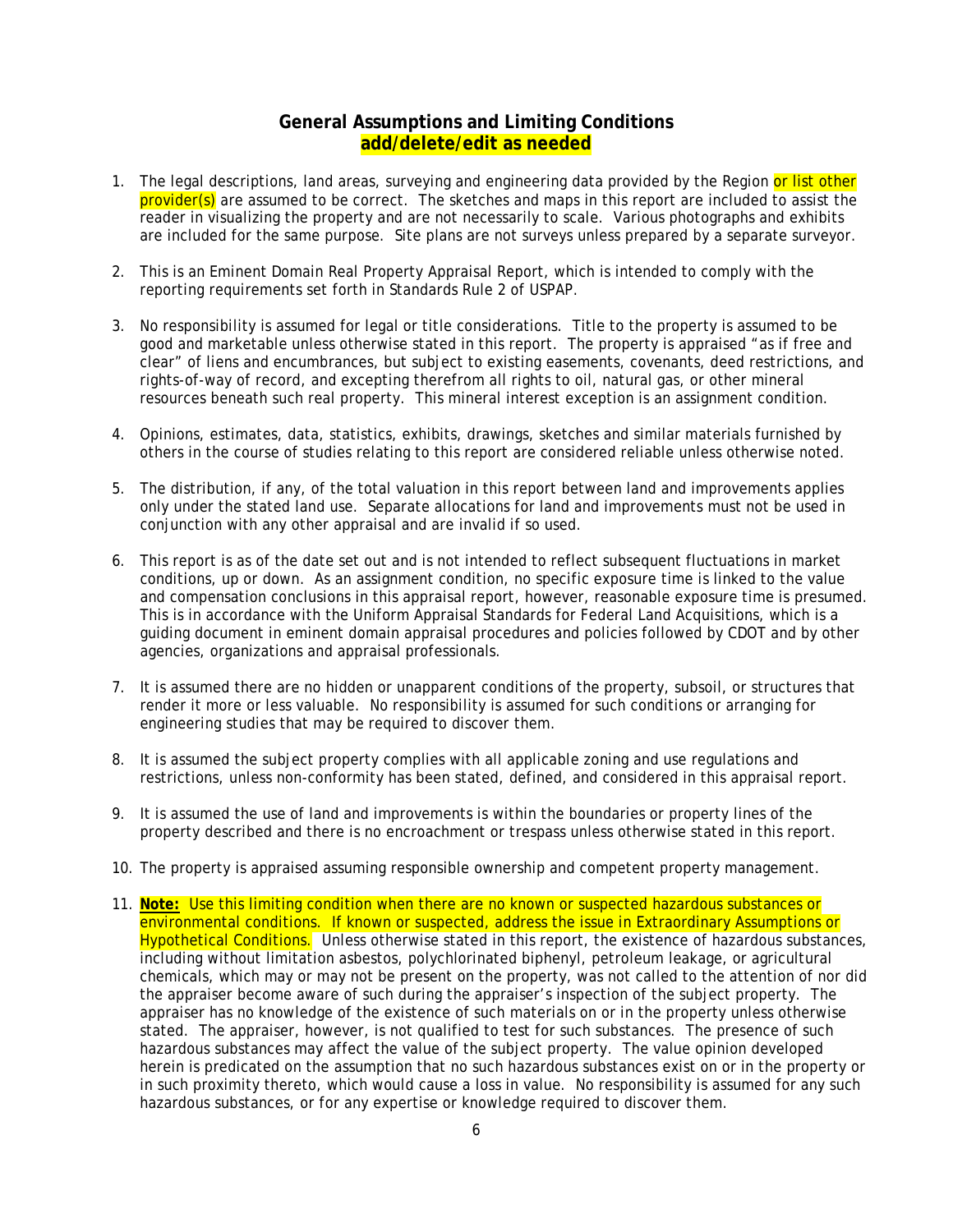12. **Note:** Insert if applicable [improved property] when there is no known or suspected lack of compliance with ADA. If known or suspected, address the issue in Extraordinary Assumptions and/or Hypothetical Conditions. The Americans with Disabilities Act (ADA) took effect in 1992. The appraiser has not made a specific compliance survey and analysis of this property to determine whether or not it is in conformity with the various detailed requirements of the ADA. It is possible that a compliance survey of the property together with a detailed analysis of the requirements of the ADA could reveal that the property is not in compliance with one or more of the requirements of the Act. If so, this fact could have a negative effect upon the value of the property. Since the appraiser has no direct evidence relating to this issue, possible noncompliance with the requirements of ADA was not considered in developing an opinion of the value of the property.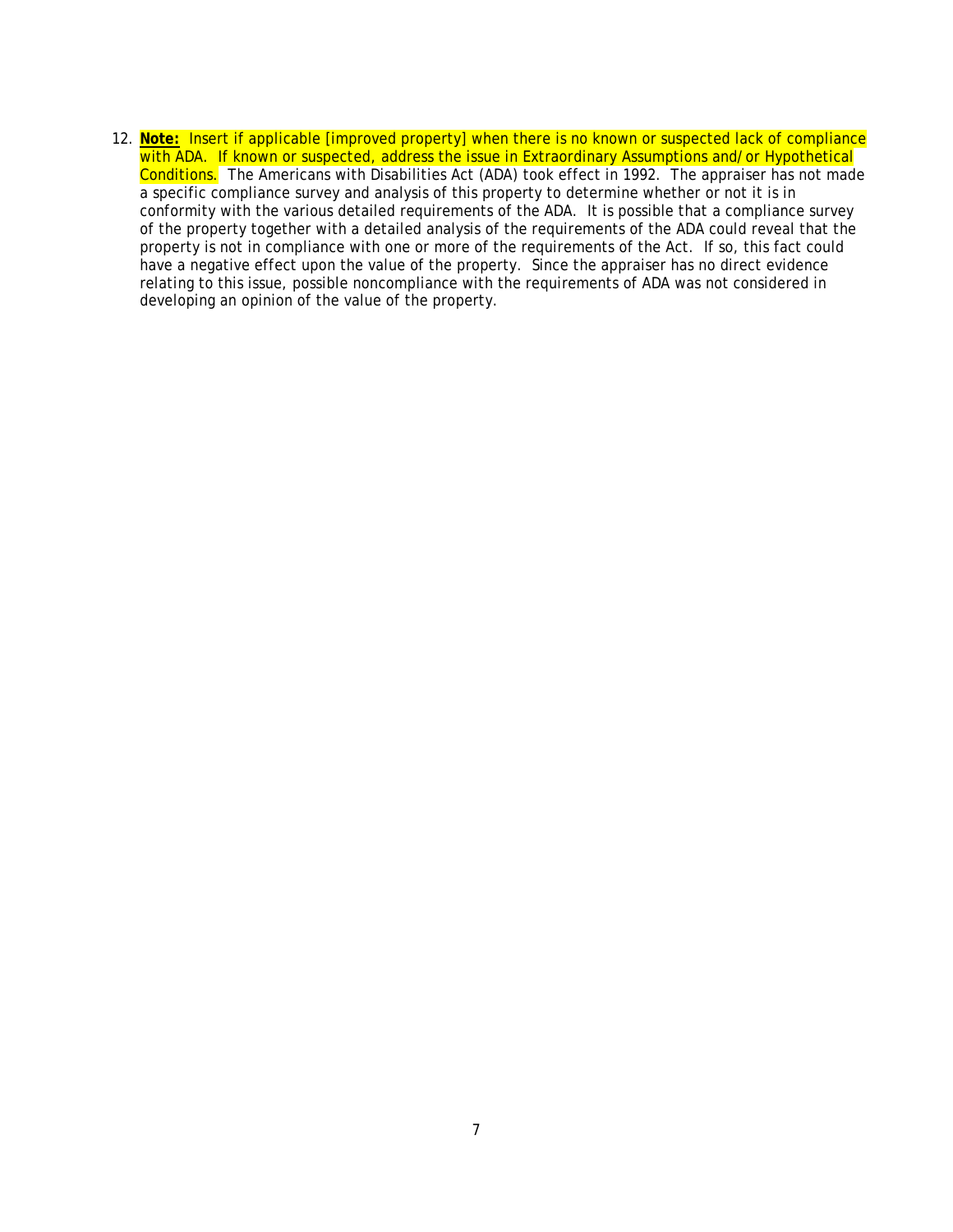## **Purpose of the Appraisal**

<span id="page-12-0"></span>The purpose of this appraisal is to develop a compensation estimate for the reasonable market value of the property actually taken. Eminent domain appraisal is subject to the Code of Federal Regulations (CFR) and the federal Uniform Act appraisal requirements, Colorado Revised Statutes (CRS), and Colorado Jury Instructions (CJI). Real property appraisal development and reporting is subject to the Uniform Standards of Professional Appraisal Practice (USPAP) and applicable portions of the Uniform Appraisal Standards for Federal Land Acquisitions (UASFLA, or "Yellow Book").

## **Identity of the Client and Intended Users**

<span id="page-12-1"></span>This appraisal report has been prepared for the client, CDOT. or city/county/other etc. Intended users of this appraisal report are CDOT, FHWA and the Colorado Attorney General's Office. or edit as appropriate to client It is understood that this report may be provided to the property owner and/or the owner's representatives and agents as part of the right-of-way acquisition process. These persons, however, are not made part of the appraiser/client relationship by possession of a copy of this report, nor does such create an obligation to the property owner in the appraiser's development and reporting of the appraisal. **or edit as appropriate to client** 

## **Intended Use of the Appraisal**

<span id="page-12-2"></span>The intended use of the appraisal is in connection with the acquisition of right-of-way for the referenced project to be constructed by CDOT or other city/county etc. and which might include Federal-aid transportation funding. If necessary, this appraisal report with supporting data, analyses, conclusions, and opinions is to serve as a basis for court testimony in condemnation trial proceedings. The appraisal report will become a public record after settlement with the property owner or at the conclusion of legal proceedings, or edit as appropriate to client

# **Real Property Interest Appraised**

<span id="page-12-3"></span>The real property interest of the subject parcel is valued as fee simple estate (title). The property is appraised "as if free and clear" of all liens, bond assessments, and indebtedness, but subject to existing easements, covenants, deed restrictions, rights-of-way of record, and excepting therefrom all rights to oil, natural gas, or other mineral resources beneath such real property. This mineral interest exception is an assignment condition. **Note:** Any exceptions to the interest appraised must be stated and explained. Also, even though this is a Total Take appraisal, because mineral interests are excluded and not acquired, any damages to the remaining mineral estate must be considered.

## **Definition of Reasonable Market Value**

<span id="page-12-4"></span>Colorado eminent domain proceedings use the following definition of reasonable market value:

"The value you are to determine for the property actually taken is the reasonable market value for such property on (**xxxxx insert valuation date** Jan. 1, 202X etc. **xxxx**). 'Reasonable market value' means the fair, actual, cash market value of the property. It is the price the property could have been sold for on the open market under the usual and ordinary circumstances, that is, under those circumstances where the owner was willing to sell and the purchaser was willing to buy, but neither was under an obligation to do so."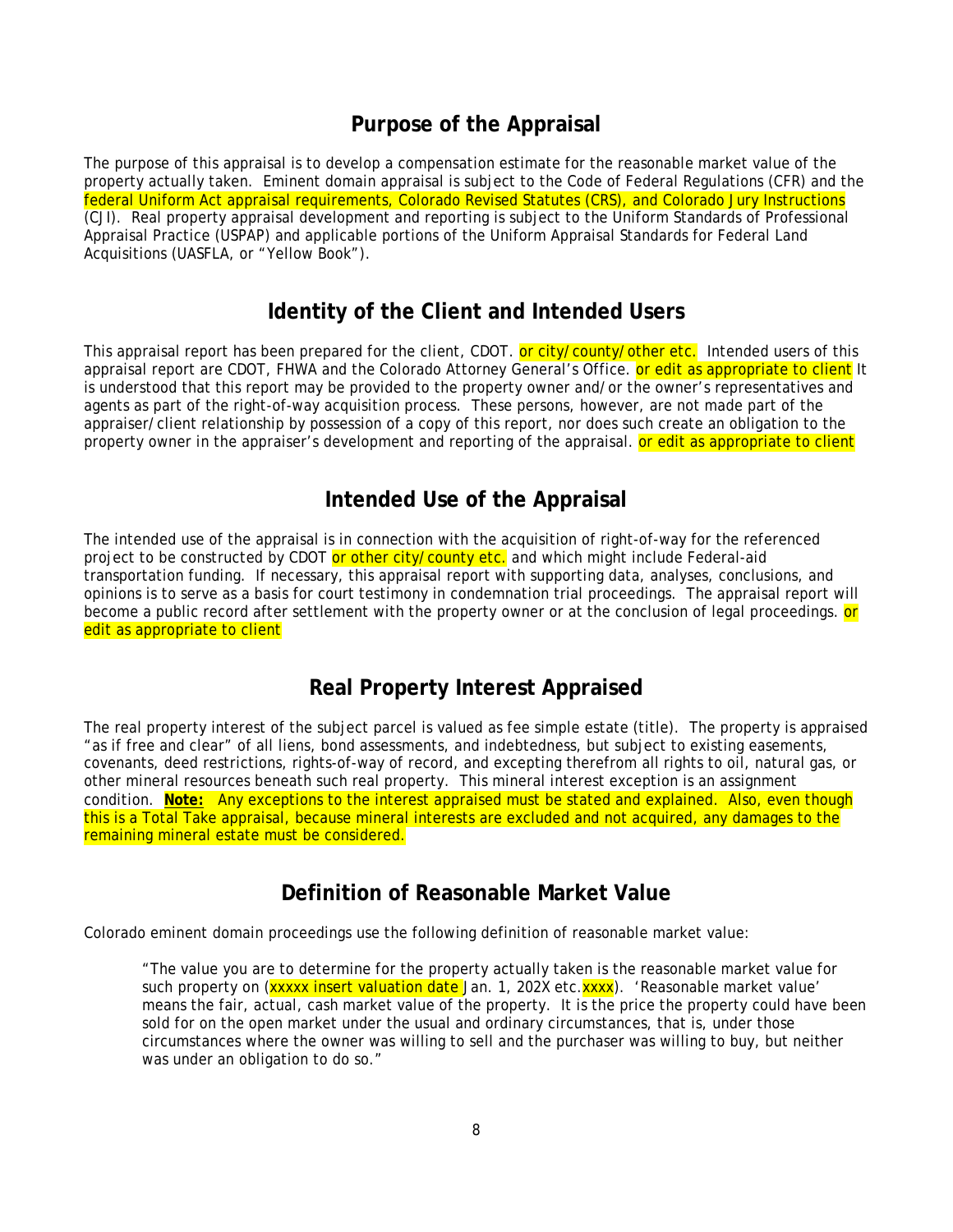In determining the market value of the property actually taken, you are not to take into account any increase or decrease in value caused by the proposed public improvement." (CJI-Civil 2020, 36:3)

#### **Colorado Revised Statutes also address Project Influence:**

"Any decrease or increase in the fair market value of real property prior to the date of valuation caused by the public improvement for which such property is acquired, or by the likelihood that the property would be acquired for such improvement, other than that due to physical deterioration within the reasonable control of the owner, shall be disregarded in determining the compensation for the property." (§ 24-56-117(1)(c), CRS)

Other authorities that address Project Influence are the Uniform Act, Title III, § 301(3); 49 CFR § 24.103(b); and CJI-Civil 2020, 36:3. The treatment of project influence in Colorado eminent domain appraisal is an assignment condition (see USPAP 2020-21 FAQs #122 and 235), thus no requirement to describe and analyze any effect on value of anticipated public or private improvements on or off the subject property (USPAP Standard Rule 1-4(f)) in the appraisal.

**See definitions of other terms and pertinent acronyms listed in the Addenda.**

# **Effective Date of Appraisal**

<span id="page-13-0"></span>The effective date of appraisal, reasonable market value opinions, and compensation estimate for the proposed acquisition is as of XXXXX xx, 202x.

# **Date of Appraisal Report**

<span id="page-13-1"></span>The date of the appraisal report is XXXXX xx, 202x.

## **Date of Property Inspection and Owner Accompaniment**

<span id="page-13-2"></span>The owner of the subject property, xxxxx, met and accompanied the appraiser for the inspection of the subject property conducted on XXXXX xx, 202x. **Note:** If the owner was not present or could not be contacted, document efforts made. List all attendees who were present at time of the property inspection.

# **Project Identification and Description**

<span id="page-13-3"></span>xx Enter project information here...contact CDOT appraisal staff or other responsible agency staff for further information to include here about the overall project.

<span id="page-13-4"></span>Example: The project will widen a two-mile stretch of Hwy. xx from two lanes to four lanes from Arapahoe Road to Cherryvale Road in southeast Aurora. A traffic signal will be installed at the Boulder Valley School Vocational Technology complex entrance. The project also will add bike lanes, a sidewalk on the south side, and a multi-use path on the north side of the highway. More detail can be provided as appropriate.

# **Right-of-Way Plans Relied on for Valuation Purposes**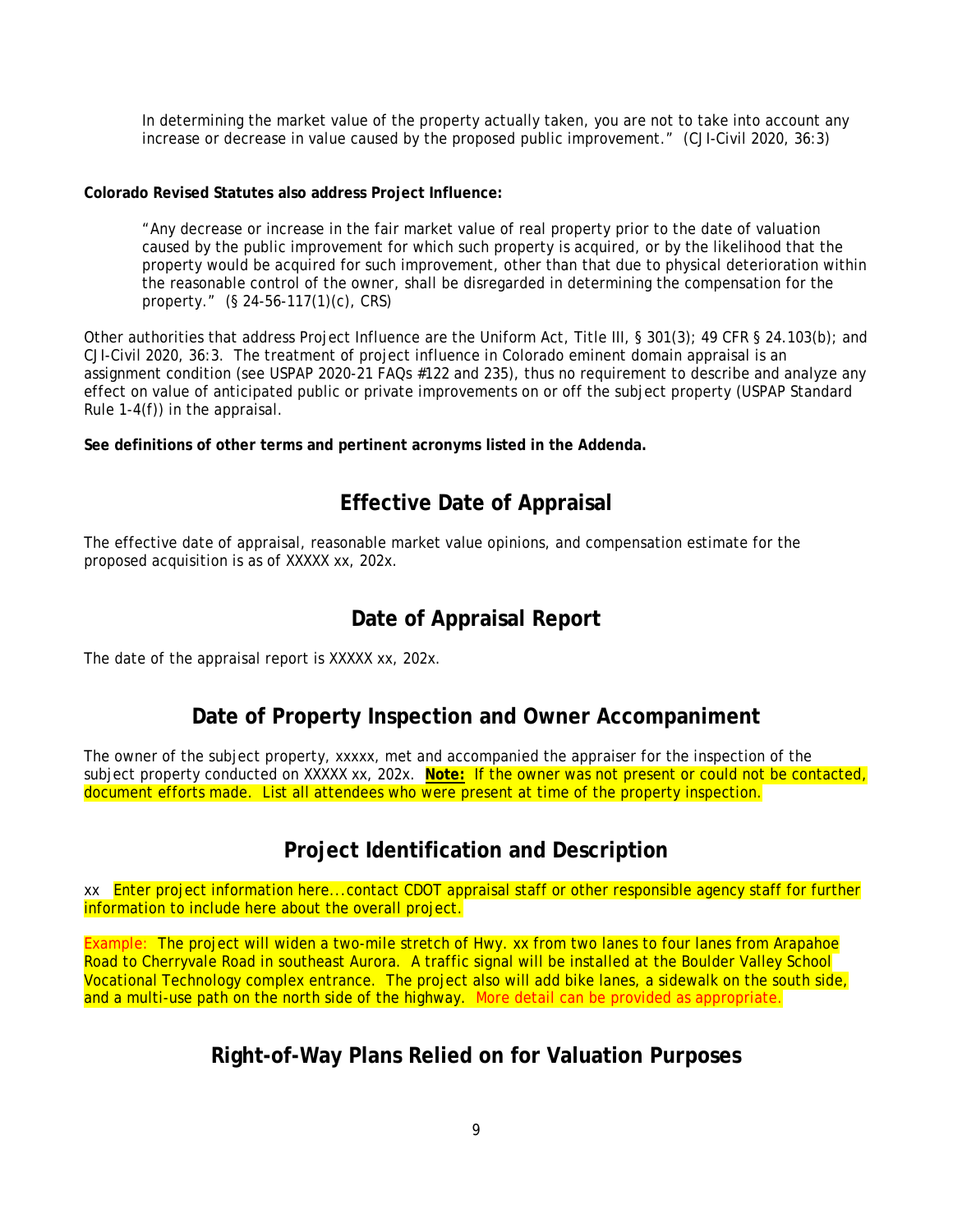This appraisal was made under the assumption the acquisition for the proposed public improvement will occur as shown on CDOT's or city name, or county name, etc. right-of-way plans for Project No. XXXXX, located at XXXX highway and/or intersection and/or city and/or county etc. Specific reliance has been placed on the right-of-way plans designated as sheet XX of XX sheets having an original date of XXXXX xx, 202x and a last revision date of XXXX xx, 202x. If any modifications are made to the plans, the appraiser reserves the right to revise the appraisal and appraisal report to reflect the change.

## **Scope of Research and Analyses**

<span id="page-14-0"></span>xx **Note:** Describe or summarize: the degree to which the property is inspected; the extent of research into physical and economic factors; extent of data research (e.g., sales information collection, viewing and examining recorded transfer deeds of sales, personal inspection of sales, confirmation of sales with either the buyer or seller, etc.); construction costs of improvements obtained from local contractors or other cost publication sources, type and extent of analysis; summarize sources of information; and provide other information deemed appropriate for estimating the value of land and/or improvements according to the circumstances of the individual appraisal assignment.

# **Summary of Appraisal Problems**

<span id="page-14-1"></span>xx **Note:** Summarize the principal problems considered in the appraisal process. Describe some of the key challenges – i.e. questions not easily answered – in the appraisal process. What appraisal problems are present in this assignment that are unique from other assignments? These might be challenges related to larger parcel complexities, or issues raised by unique or odd land or building characteristics, access uncertainties, irrigation problems, highest and best use complexities and similar. Writing that there are "few available sales" and similar statements doesn't necessarily describe principal appraisal problems. The intent here is to "summarize" the appraisal problems that will be addressed ahead, not to solve them here.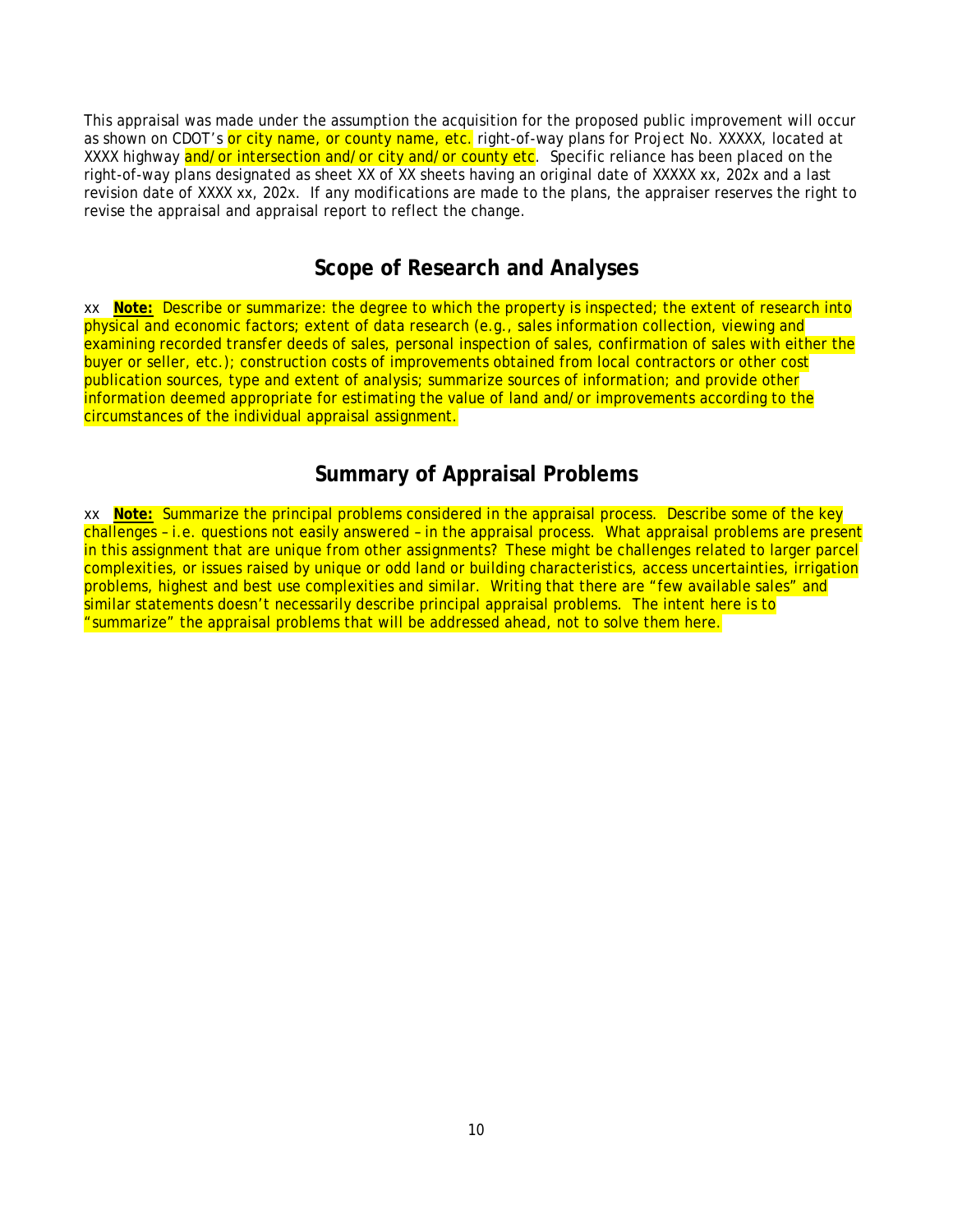# **PART 2 – FACTUAL DATA**

## **Subject Property Location and Use**

<span id="page-15-1"></span><span id="page-15-0"></span>xx **Note:** Briefly describe the subject's location and use type. This is designed simply as a lead-in to the following discussion focused on External Market Influences in the subject's neighborhood and larger geographical areas as appropriate. This is not presumed the place to describe the subject in detail.

**Example:** The subject is a single-family tract home on a typical lot on Juliet Street in the Meriwether neighborhood on the east side of Grand Junction. More details can be saved for the *Property Description* section.

# **External Market and Location Influences**

<span id="page-15-2"></span>xx **Note:** SUMMARIZE the locational/market influences that likely affect the subject's value, from the big picture view to small. How do U.S economic conditions influence the subject's value? What about state and regional/metropolitan area conditions? This specific title and the subheads below can be changed, but the point is to note here the broader economic and market influences that affect the subject's value. It might not be necessary to discuss the U.S. economy; at the same time it might be more important to discuss global conditions. The appraiser's information here should be meaningful to the appraisal question … interpretive narrative rather than simply an insertion of raw Chamber of Commerce data or other sourced material.

## <span id="page-15-3"></span>**U.S. and Colorado Economy and Market Conditions (as pertinent)**

<span id="page-15-4"></span>**Regional/City Economy and Market Conditions (as pertinent)**

### <span id="page-15-5"></span>**Neighborhood Description - Local Market Influences**

### Required

xx **Note:** Describe the subject's neighborhood and/or market area and the economic influences within the neighborhood that affect the subject's value. Define the boundaries and explain reasoning. What type of neighborhood is it? What stage of life cycle is the neighborhood in? Discuss and describe neighborhood/market area characteristics, conditions and trends that influence the subject's value, especially those directly related to the specific subject property type (industrial/warehouse, retail, office, residential, apartments, land, etc.). Such information might derive from interviews, industry surveys, anecdotal observations and other sources that address such things as new construction, vacancy, rents, absorption trends, competing listings, days on market and similar. This is by no means a complete list, and of course available information will vary from one locale to the next.

## <span id="page-15-6"></span>**Conclusions – External Market and Location Influences**

xx The appraiser should provide a well-written and conclusive overview of the subject's neighborhood and/or market area and market conditions that define the competitive environment the subject property is in, and indicate whether the neighborhood and/or market area is economically stable, improving or declining. This discussion ultimately supports the highest and best use analysis in the report, and the conclusions presented here should prepare the reader for and be consistent with information, adjustments, and other analyses that appear later in the report.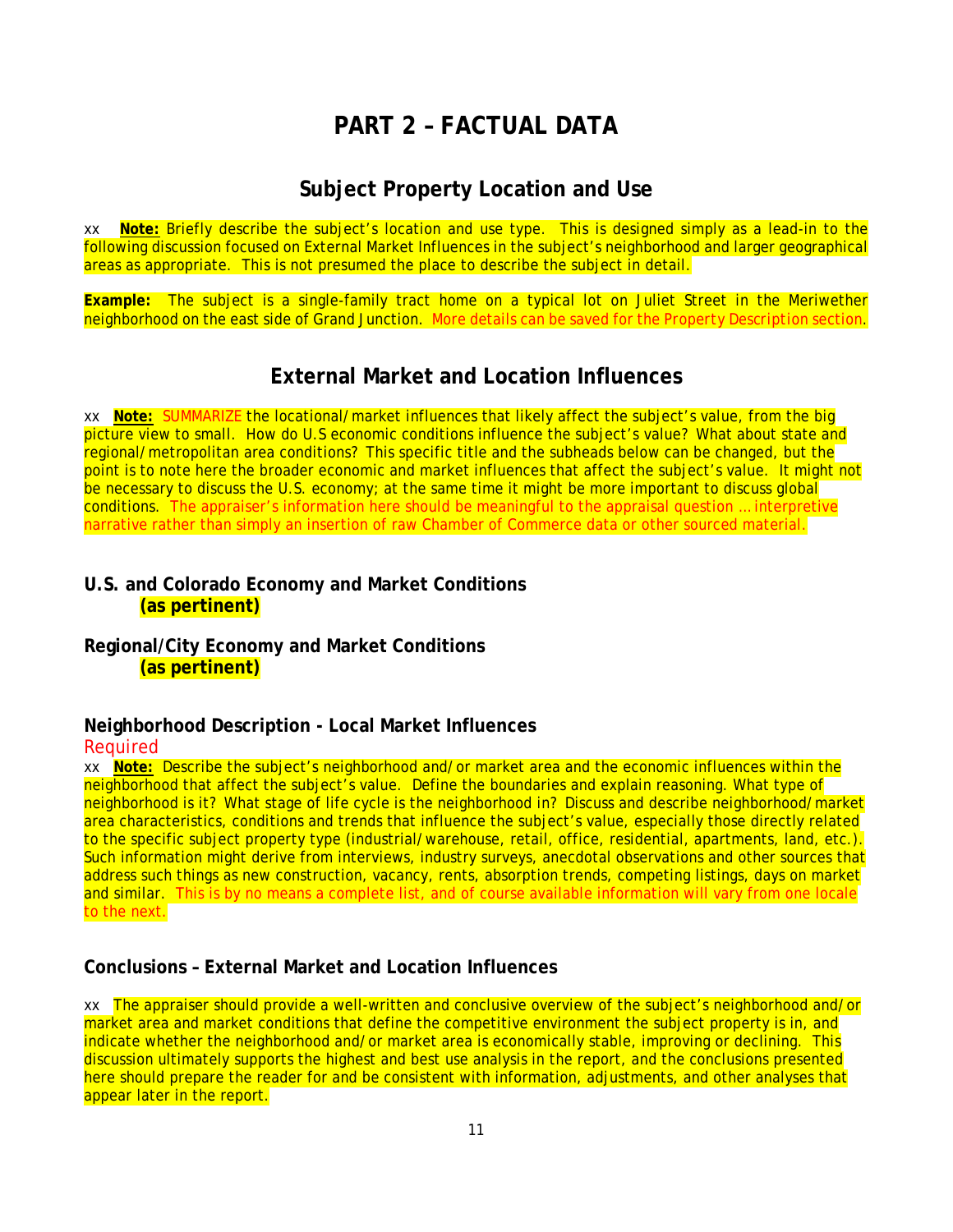#### Examples:

- The recent increase in households and low vacancy and increasing rents in the subject's market area support the feasibility for retail construction.
- Stable neighborhood characteristics and balanced supply and demand for office space in the neighborhood support stable office property values in the near term.
- Declining rents, increasing vacancy and a real scarcity of commercial real estate financing has clearly hurt prices and marketability of Class B and C office buildings in the area compared to two- or- three years ago.

**NOTE:** *Property Description* **section begins on its own (next) page (recommended).**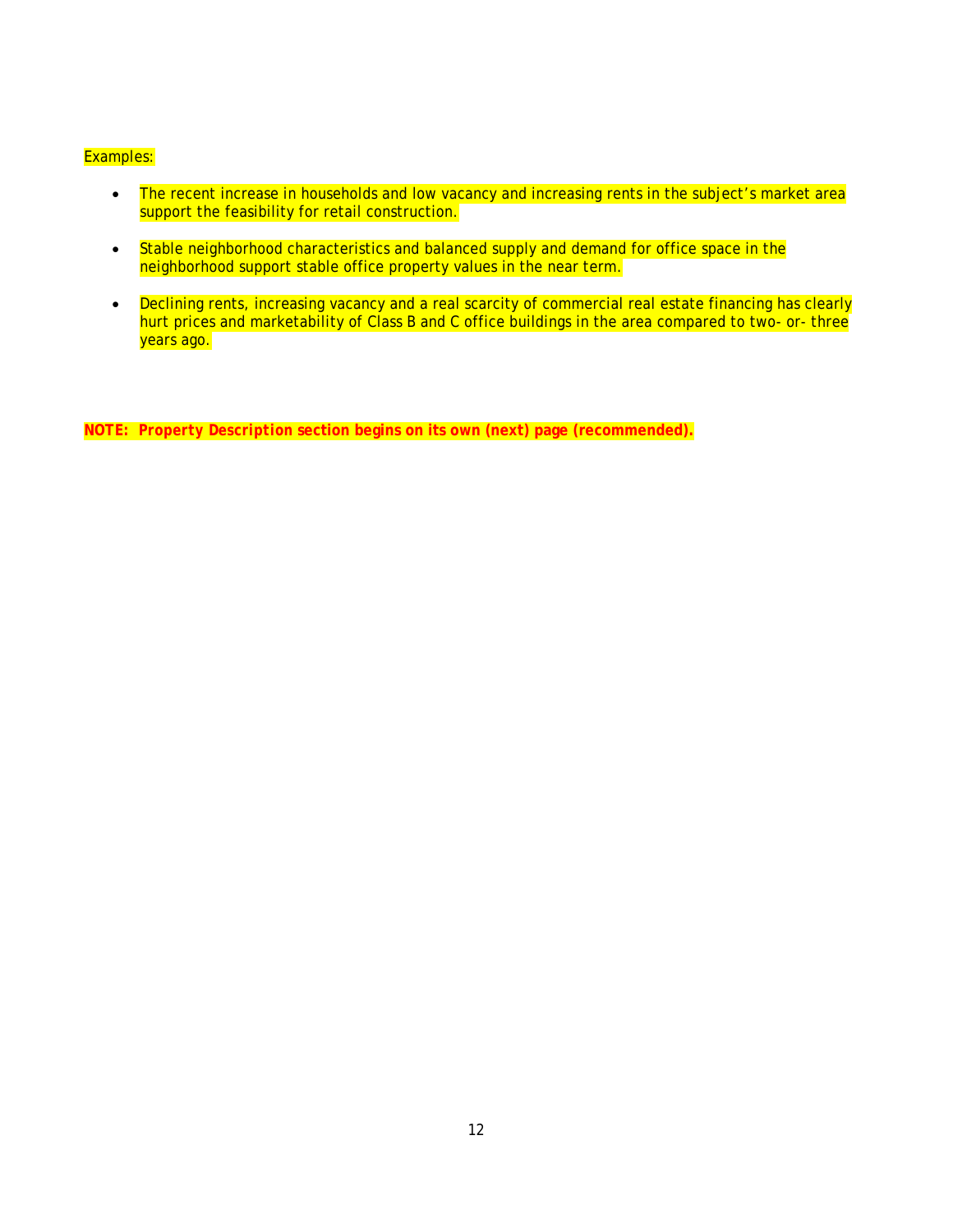## **Property Description**

<span id="page-17-0"></span>**Note:** Describe the following characteristics and others as appropriate. Add or delete items as needed. The sample listing below is not exhaustive, nor does it need to be presented in the following order:

### <span id="page-17-1"></span>**Land/Site Data**

#### Location

Street Address and/or general location. Example: The subject property is located at 1421 Smith St. near the intersection of Wadsworth and Ivora in northeast Denver ... **Example:** The subject property lies on the north side of Hwy. 115 about one mile south of Roaming Road in rural Prowers County.

#### County Assessor Parcel No.

xx

### Legal Description

Typically lot-and-block legal or metes-and-bounds legal. If the metes and bounds is lengthy, the appraiser might simply write, for example … A tract in the NW4 of the SW4 of Section 13, Township 15 South, Range 65 west of the 6<sup>th</sup> p.m., El Paso County ... and refer reader to the full legal (if there is one) in the Addenda.

#### Present Use

xx

Land Size, Shape, Dimensions, Frontage and Depth

The appraiser also might note here whether the property is a corner or an interior parcel location.

#### Access

Note both the physical access, if any, as well as legal access the property might be allowed by the governing jurisdiction(s). Lack of an improved access does not mean the property has no access. Conversely, the fact that a property abuts certain street(s) does not presume the subject has legal access to any of those street(s).

### Visibility and/or View

Discuss meaningful aspects of the subject's visibility (typically a commercial concern) and/or view (typically a residential concern). Edit subhead as appropriate.

Topography

xx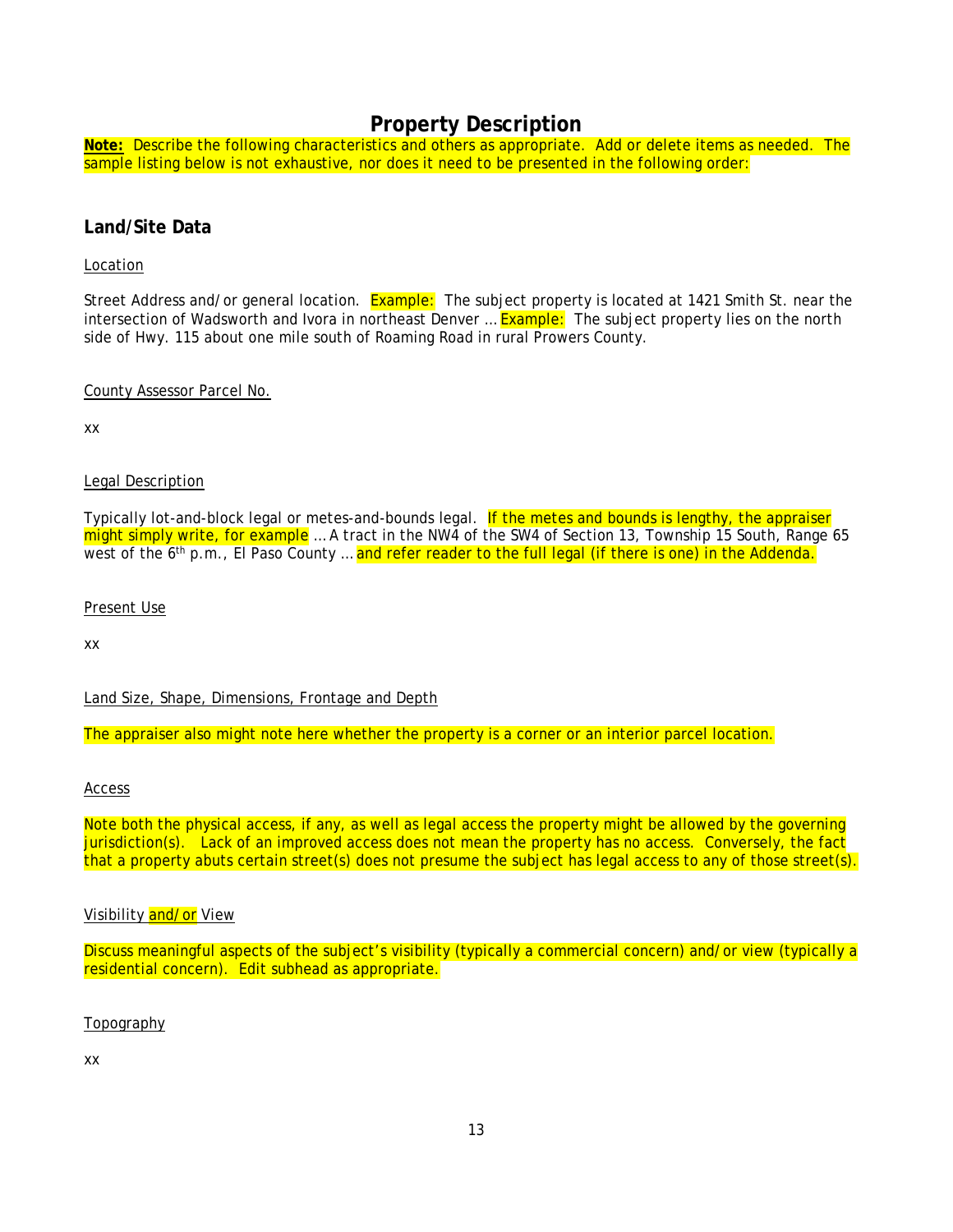### Floodplain and Drainage

xx

### Soil, Subsoil and Water Conditions

xx Soil survey maps are available for many locations across the U.S. through the U.S. Dept. of Agriculture (USDA) web site.

### Easements, Encroachments, and Restrictive Covenants

xx This information sometimes is evident through r.o.w. or other plans provided to the appraiser by the client, and/or by any title work provided. Recorded plats and surveys might prove another source of information.

### **Utilities**

xx What public and/or private utilities are available to the subject? Are any tap fees paid? Are utilities available but not close by and expensive to extend to the property? In rural areas, for example, if well and septic are the only possible solution for water and wastewater service, are these actually installed? What is the condition of such equipment? The *Utilities* question, in other words, often is more than a simple answer of "All public utilities are available."

Land/Site Improvements

xx

Functional Adequacy of the Land/Site

xx

Adjacent and Surrounding Land Uses and Development

xx

Anticipated Public or Private Improvements

xx

Nuisances and Hazards

xx

Potential Environmental Hazards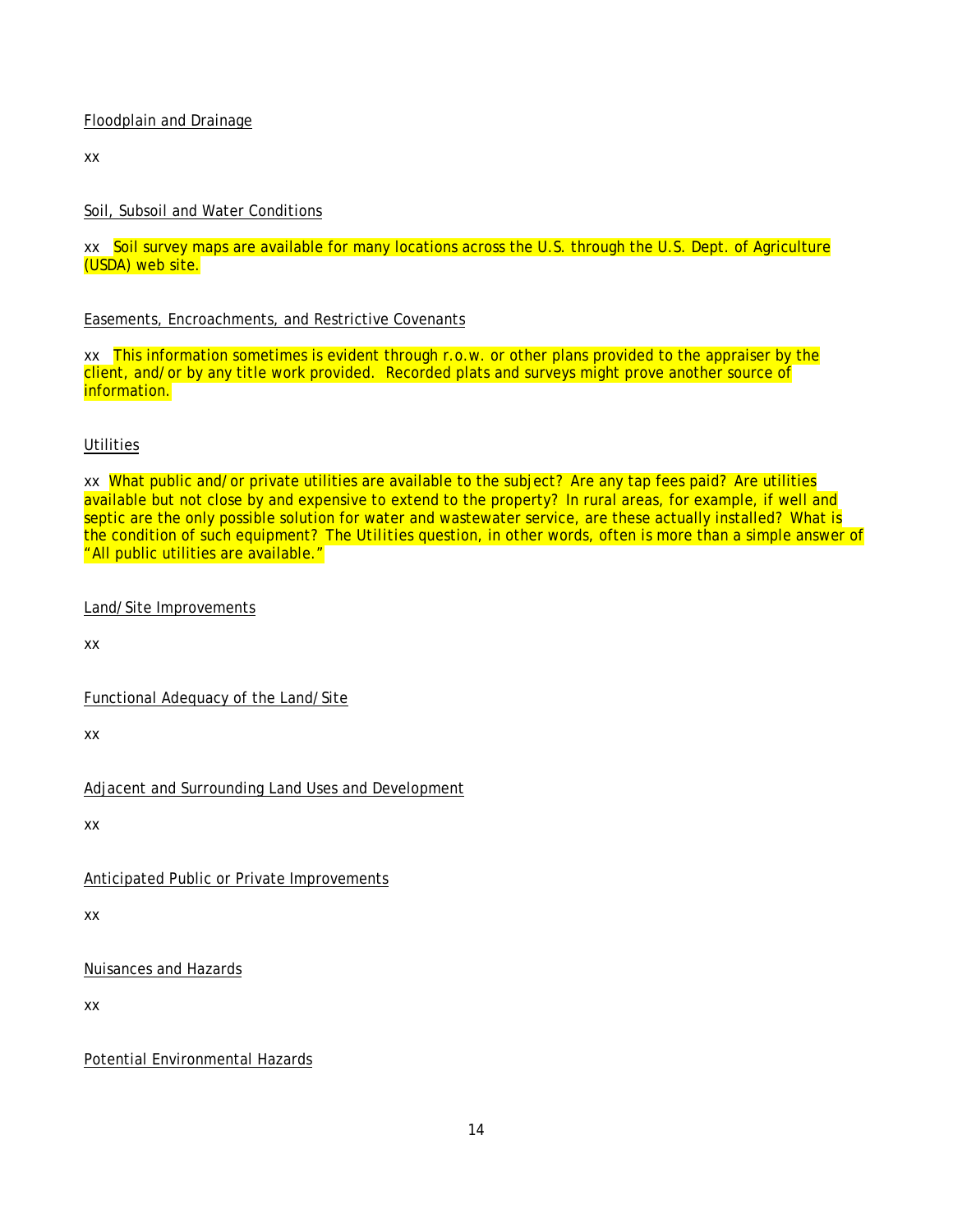xx Check with CDOT or responsible Agency about any available environmental information on the subject. Appraise as is per known conditions unless otherwise directed by CDOT or other Agency. Detrimental environmental conditions may not necessarily hurt property value, depending on HBU (continued use as is vs. redevelopment that requires excavation and/or building remodeling/demolition). Consider whether any environmental concern would only become an issue as a result of the Project.

### Owner Off-Premise Sign (billboard) Site

xx Identify whether there is any billboard sign site on the subject property. Detailed information about the sign site, such as lease information, might be discussed in the valuation section(s) and/or addressed here.

### <span id="page-19-0"></span>**Owner Improvements**

Add/delete/edit improvement subheads as appropriate. Order of presentation is not critical. Note any personal property items that are included in the appraisal, as well as any significant personal property items that are not included (e.g. in a residential appraisal, do note whether the refrigerator is included or excluded, but don't address items such as a TV or similar). Also note any realty items that will be relocated and are excluded from the appraisal. Include a CDOT *Certified Inventory of Real and Personal Property* (CIRPP) form in the Appendices, as appropriate. Consult CDOT appraisal staff or other agency staff for further information.

Owner Buildings/Structures

xx

Owner Fixtures

xx

Owner Trade Fixtures

xx

Owner Site Improvements

xx

Owner On-Premise Sign

xx

### <span id="page-19-1"></span>**Tenant Improvements**

Add/delete/edit tenant improvement subheads as appropriate (see also guide note under *Owner Improvements* above).

Tenant Buildings/Structures

xx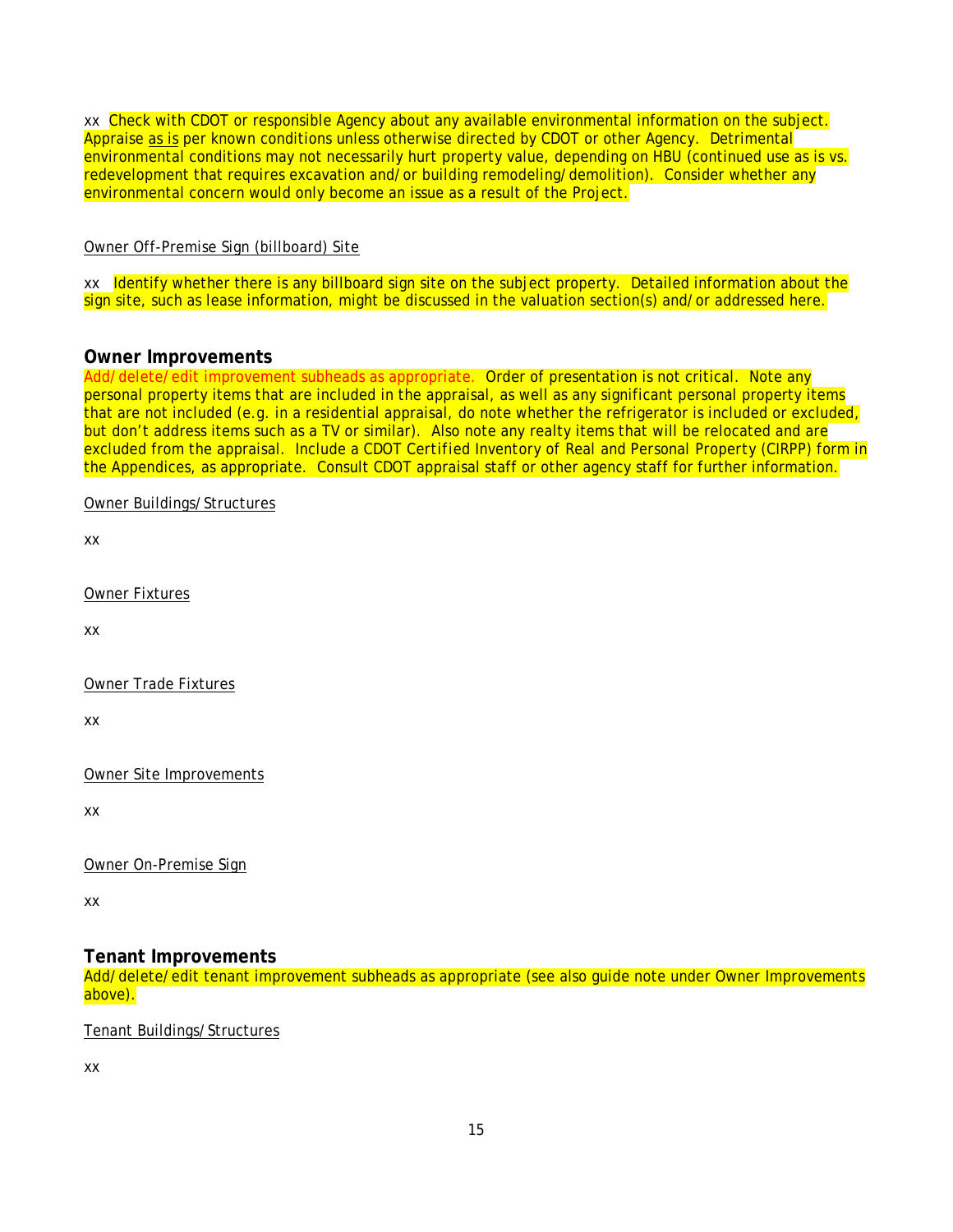Tenant Fixtures

xx

Tenant Trade Fixtures

xx

Tenant On-Premise Sign

xx

Tenant Off-Premise Sign (billboard)

xx

## <span id="page-20-0"></span>**Zoning and Other Land Use Regulations**

Add/delete/edit zoning subheads as appropriate. Order of presentation is not critical.

Intent, Permitted Uses, Conditional Uses, Uses by Review

xx

Area Requirement

xx

Building Height and Maximum Building Coverage

xx

Parking

xx

**Setbacks** 

xx

Open Space

xx

Enclosure of Activities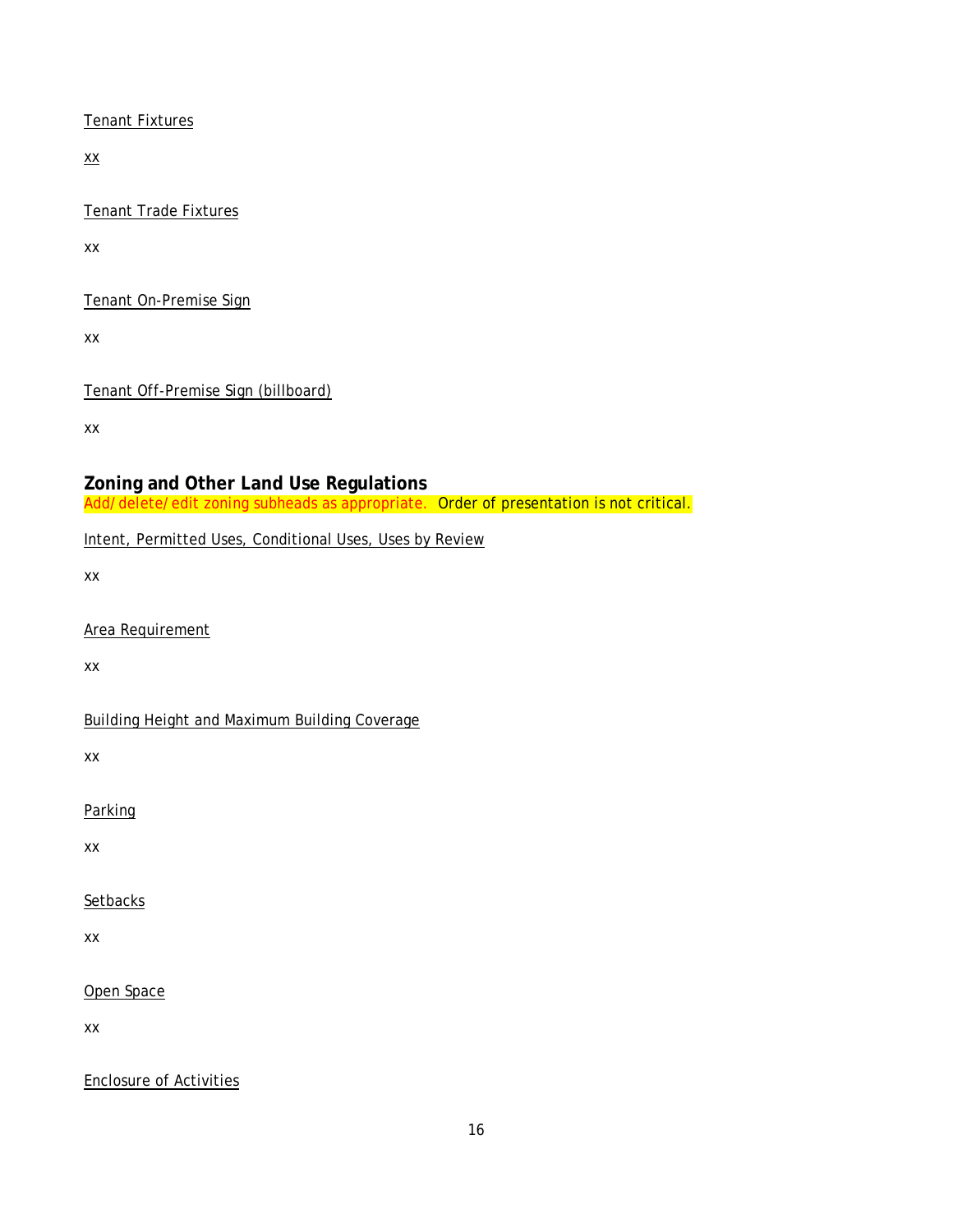xx

Fences

xx

## <span id="page-21-0"></span>**Use History**

xx

## <span id="page-21-1"></span>**Sales History**

xx **Note:** CDOT Assignment Condition supplemental to USPAP Standards Rule 1-5(b), per 49 CFR § 24.103(a)(2)(i), requires the appraiser to analyze at minimum a 5-year sales history of the subject property. For example, an 8-year-old sale of the subject might be relevant or provide insight to current value where other neighborhood data is lacking. If a sale of the subject property in the last five years is not used for valuation purposes, explain why.

## <span id="page-21-2"></span>**Listing/Contract History**

xx

## <span id="page-21-3"></span>**Rental History**

xx

## <span id="page-21-4"></span>**Assessed Value – Real Estate Taxes – Special Taxing Districts**

xx Note both the assessed value of the subject property and the assessor's opinion of the subject's market value, as it provides another value point if nothing else. The appraiser might list the taxing entities and the total mill levy as well as the total property taxes, and whether they are paid. Is the property in tax sale? Do the taxes appear reasonable compared to other similar properties in the neighborhood? Note if the subject is in a special taxing district and, if so, describe the circumstance and explain its affect on the subject.

## <span id="page-21-5"></span>**Legal Entitlements and Stage of Development**

xx Zoning, of course, is an entitlement. Does the property have any other entitlements? An approved concept plan or development plan for raw land? Does it benefit from a legal non-conforming use? What is the property's stage of development – raw land? platted site? finished site ready for development? a site improved with new construction? a site with old and deteriorated improvements that might not be the parcel's highest and best use?

Subject property photos might begin here or on their own (next) page or be placed elsewhere, but are recommended for placement in this *Property Description* section.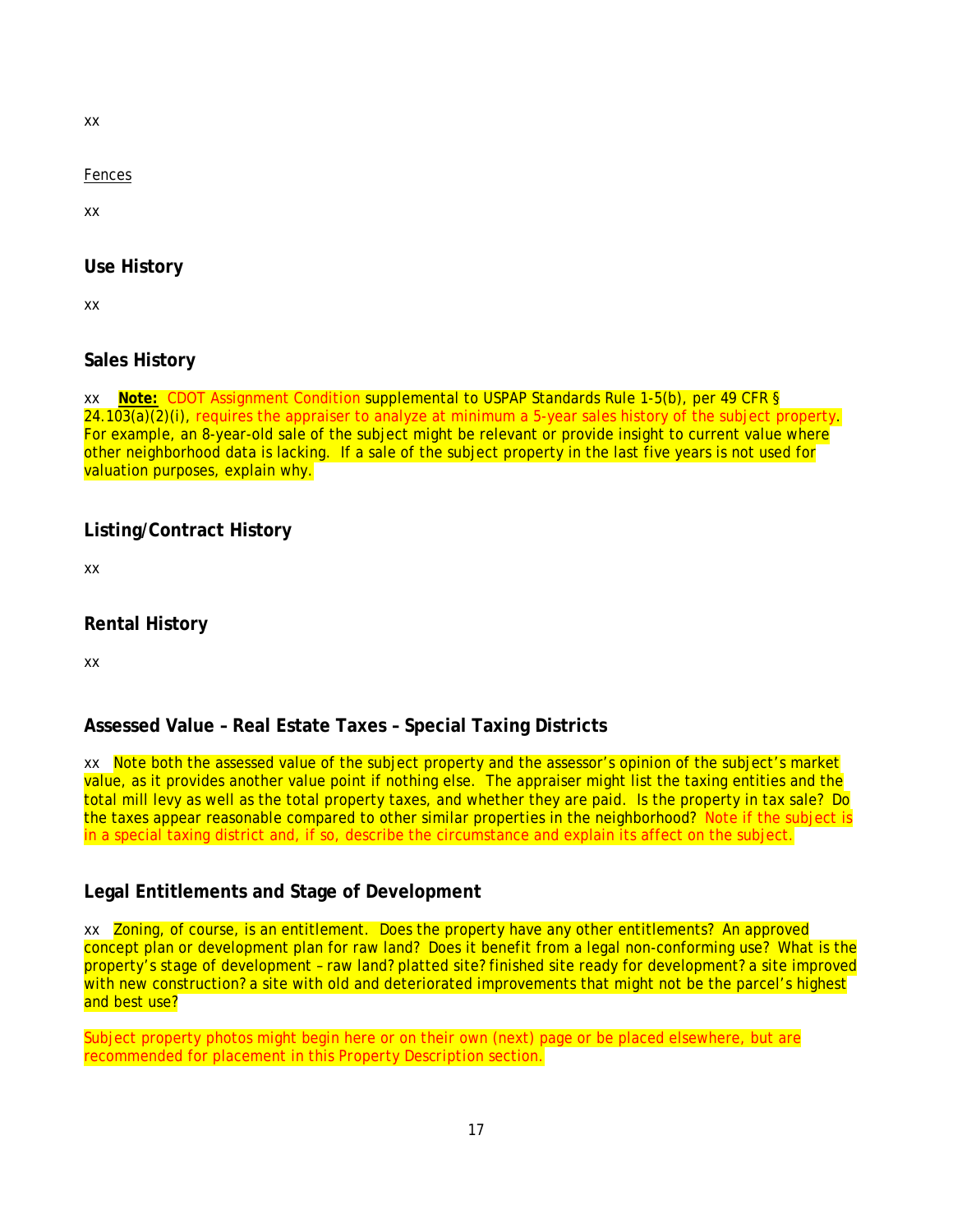## **CDOT ROW Plan Sheet**

<span id="page-22-0"></span>Insert CDOT r.o.w. plan sheet(s) or other exhibit showing the total subject property taken for the project. This is a suggested location for this exhibit. SAMPLE BELOW:

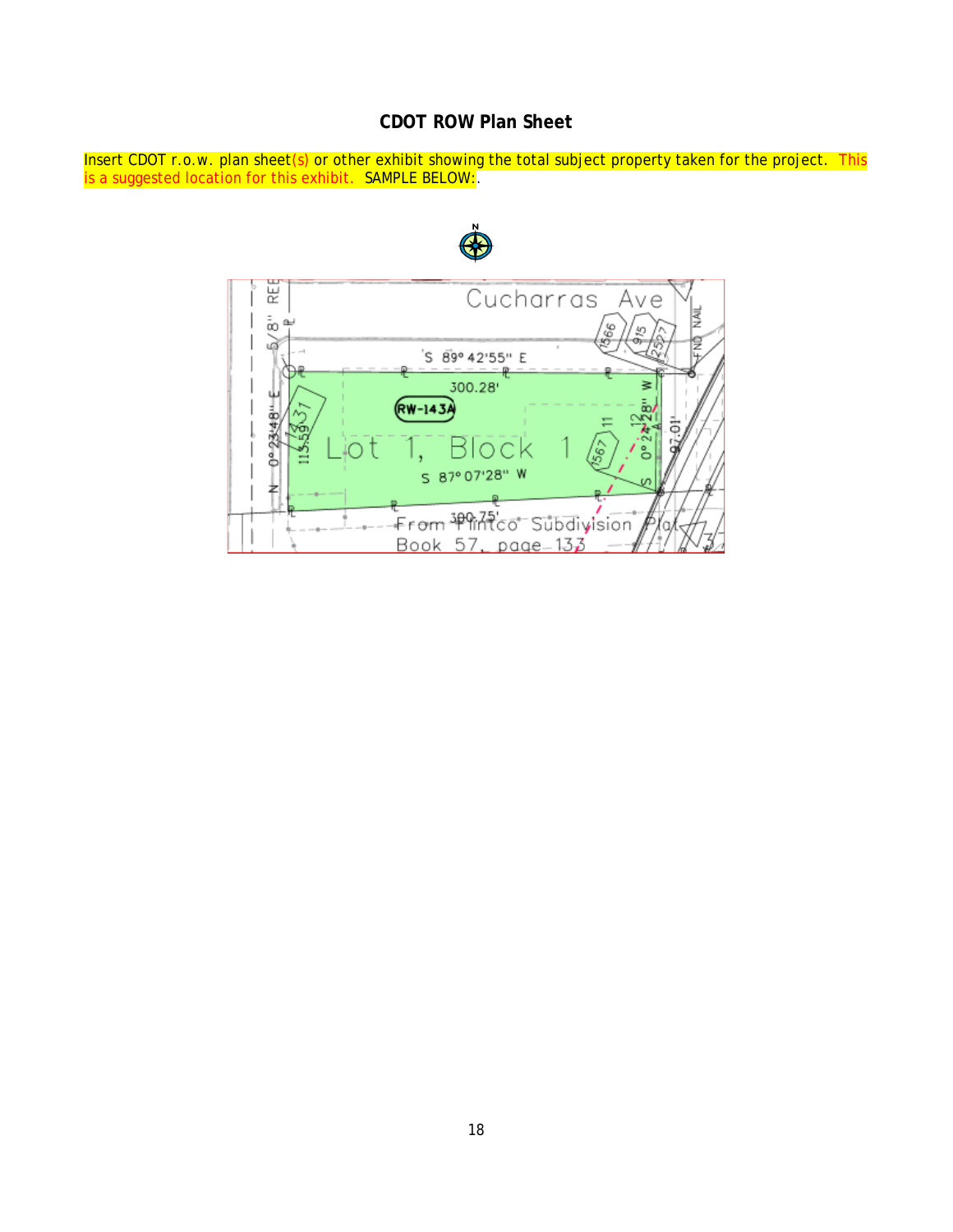## **Subject Property Photographs**

<span id="page-23-0"></span>**Note:** This photo box here does not have to be used and the size, dimension and number of photos placed here is not restricted. These photos might include subject pictures from different view perspectives as well as photos of surrounding properties, street scenes and similar. Improved properties must include photos of the improvements, including interior photos if possible.

The appraiser must note the view, date, and name of the person who took the photos, either with each photo or, for example: "All photos by John Smith on May 1, 2020"

View/Date/Photo Taken By:

View/Date/Photo Taken By: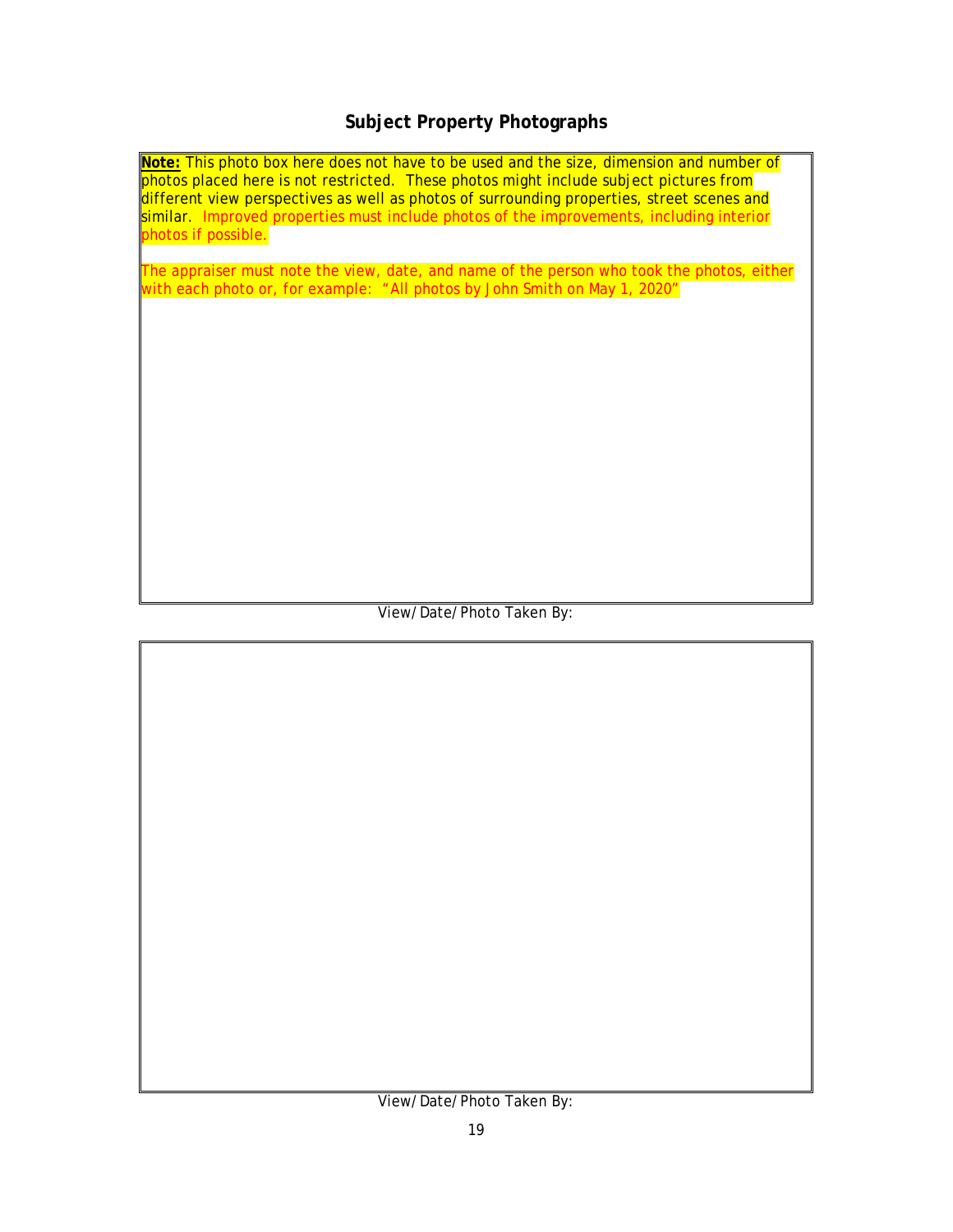# **PART 3 – ANALYSIS and VALUATION**

# **Highest and Best Use**

<span id="page-24-1"></span><span id="page-24-0"></span>Highest and best use is the most profitable and competitive use of a property. Colorado Jury Instructions-Civil 2020, 36:6 views highest and best use as follows:

"In determining the market value of the property actually taken (and the damages, if any, and benefits, if any, to the residue) you should consider the use, conditions and surroundings of the property as of the date of valuation.

In addition, you should consider the most advantageous use or uses to which the property might reasonably and lawfully be put in the future by persons of ordinary prudence and judgment. Such evidence may be considered, however, only insofar as it assists you in determining the reasonable market value of the property as of the date of valuation (or the damages, if any, or the specific benefits, if any, to the residue). It may not be considered for the purposes of allowing any speculative damages or values."

Highest and Best Use defined: The Appraisal Institute, The Dictionary of Real Estate Appraisal, sixth Edition, Chicago, © 2015, p. 109:

"The reasonably probable use of (vacant land or an improved) property that results in the highest value. The four criteria that the highest and best use must meet are legal permissibility, physical possibility, financial feasibility, and maximum productivity."

Highest and Best Use defined: Uniform Appraisal Standards for Federal Land Acquisition (UASFLA) 2017, p. 102:

"The highest and most profitable use for which the property is adaptable and needed or likely to be needed in the reasonably near future."

UASFLA ("Yellow Book") further narrates (p. 102) that the highest and best use "must be reasonably probable," or to paraphrase the text's U.S. Supreme Court quotation, the highest and best use conclusion may not be unreasonably speculative or dependent on a combination of events and occurrences that are not reasonably probable.

First, in this analysis the subject is considered as if the property is vacant land or a vacant site or land that can be made vacant by demolishing any existing improvements. Second, the property is considered as it is currently improved ("as is") or as an improved property. NOTE: If there are no improvements, the appraiser can edit the above to state that the land is vacant, and delete reference to *HBU as Improved*. NOTE: For an improved property, the highest and best use analysis and subsequent valuation must conform to the principle of consistent use, that is, the underlying land cannot be valued at a different HBU than the land as improved.

## <span id="page-24-2"></span>**Highest and Best Use as Though Vacant**

Legal Permissibility

xx

Physical Possibility

xx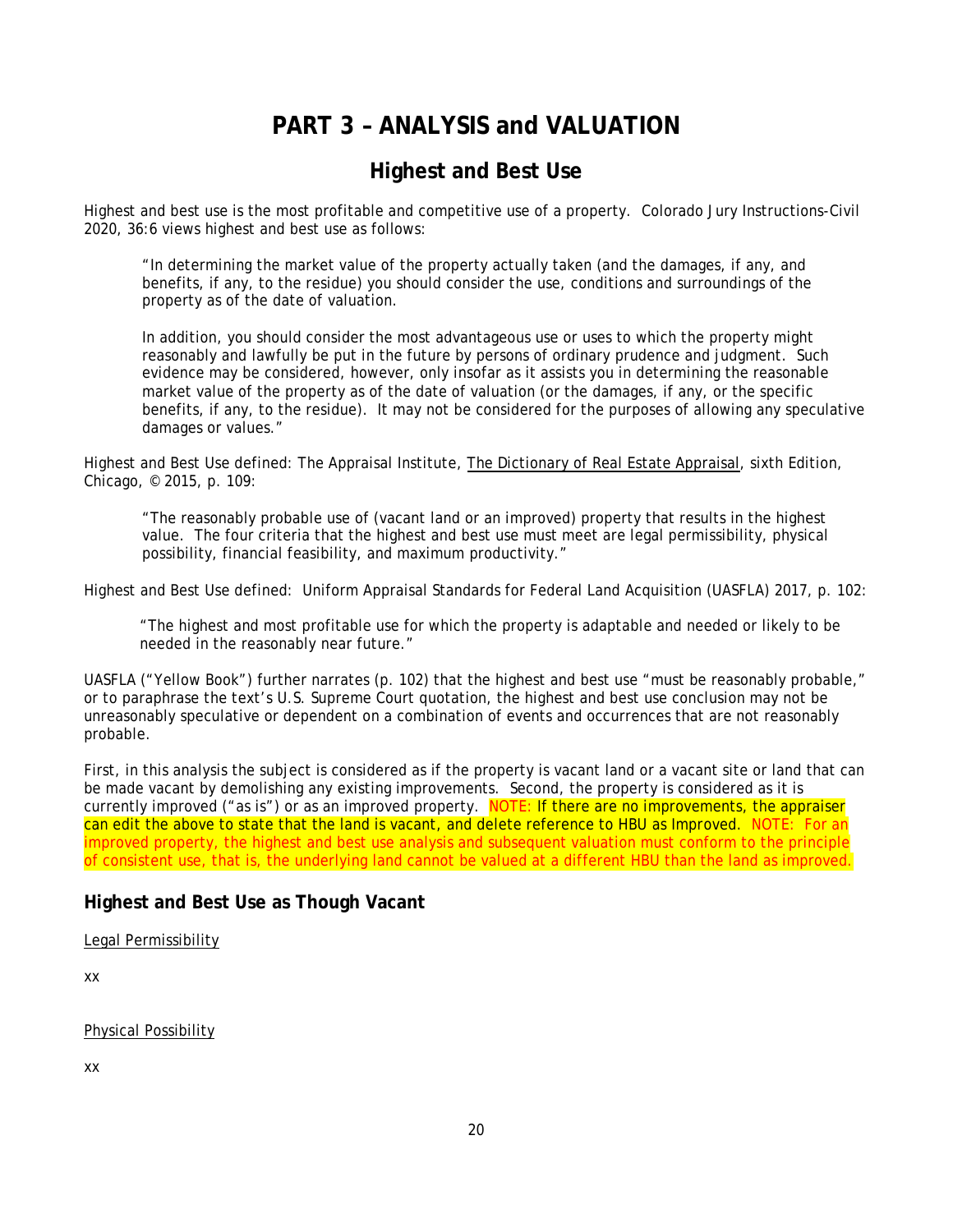Financial Feasibility

xx

Maximum Productivity

xx

## <span id="page-25-0"></span>**Highest and Best Use as Improved**

Legal Permissibility

xx

Physical Possibility

xx

Financial Feasibility

xx

Maximum Productivity

xx

## <span id="page-25-1"></span>**Conclusion of Highest and Best Use**

xx The conclusion should also consider the most probable buyer and the timing of such HBU.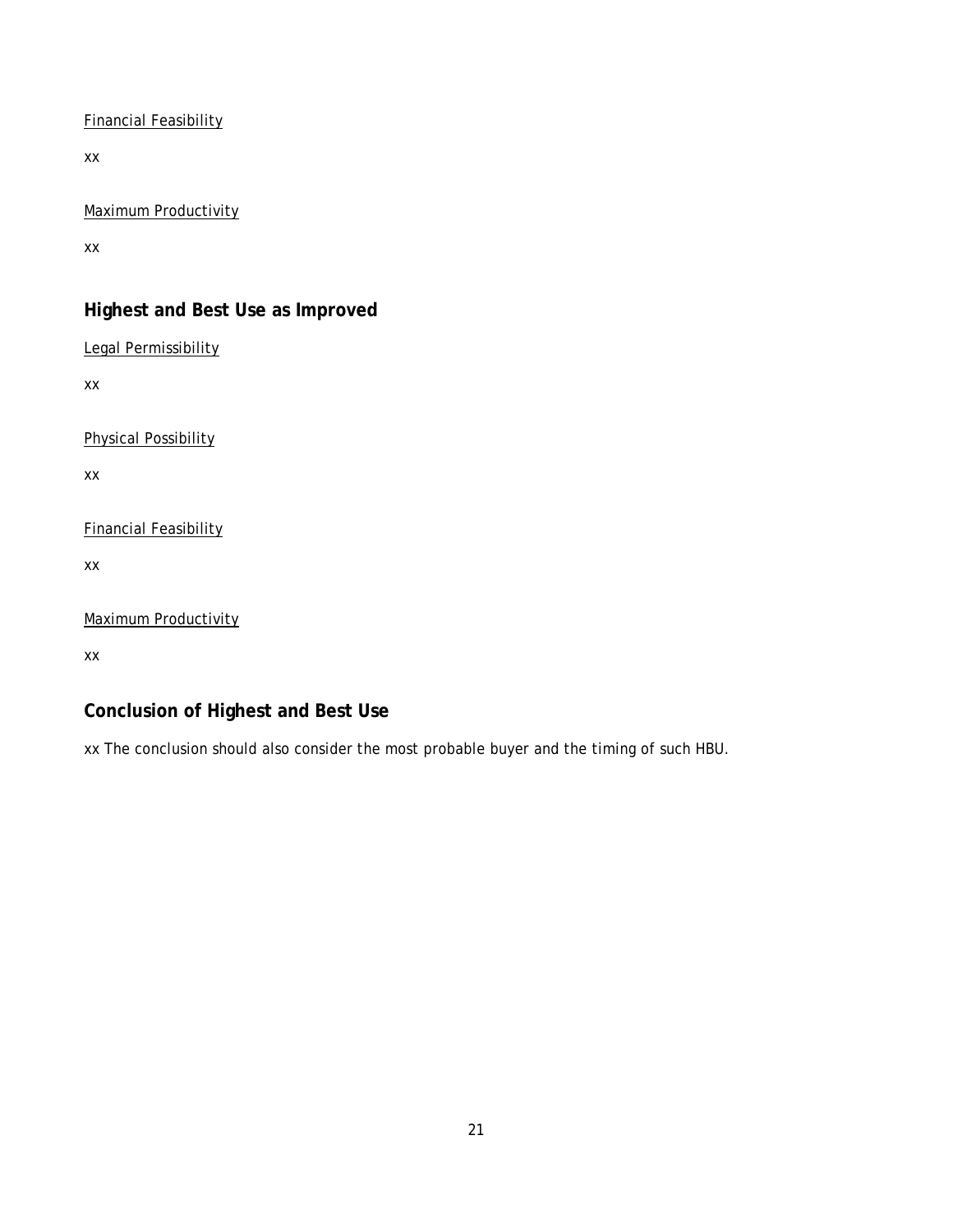# **Appraisal Valuation Methodology**

<span id="page-26-0"></span>xx Describe the approaches to value for land/site valuation and for improved property valuation, as appropriate. Explain the inclusion and exclusion of the approaches to value.

**NOTE:** *Land/Site Valuation* **section begins on its own (next) page (recommended).**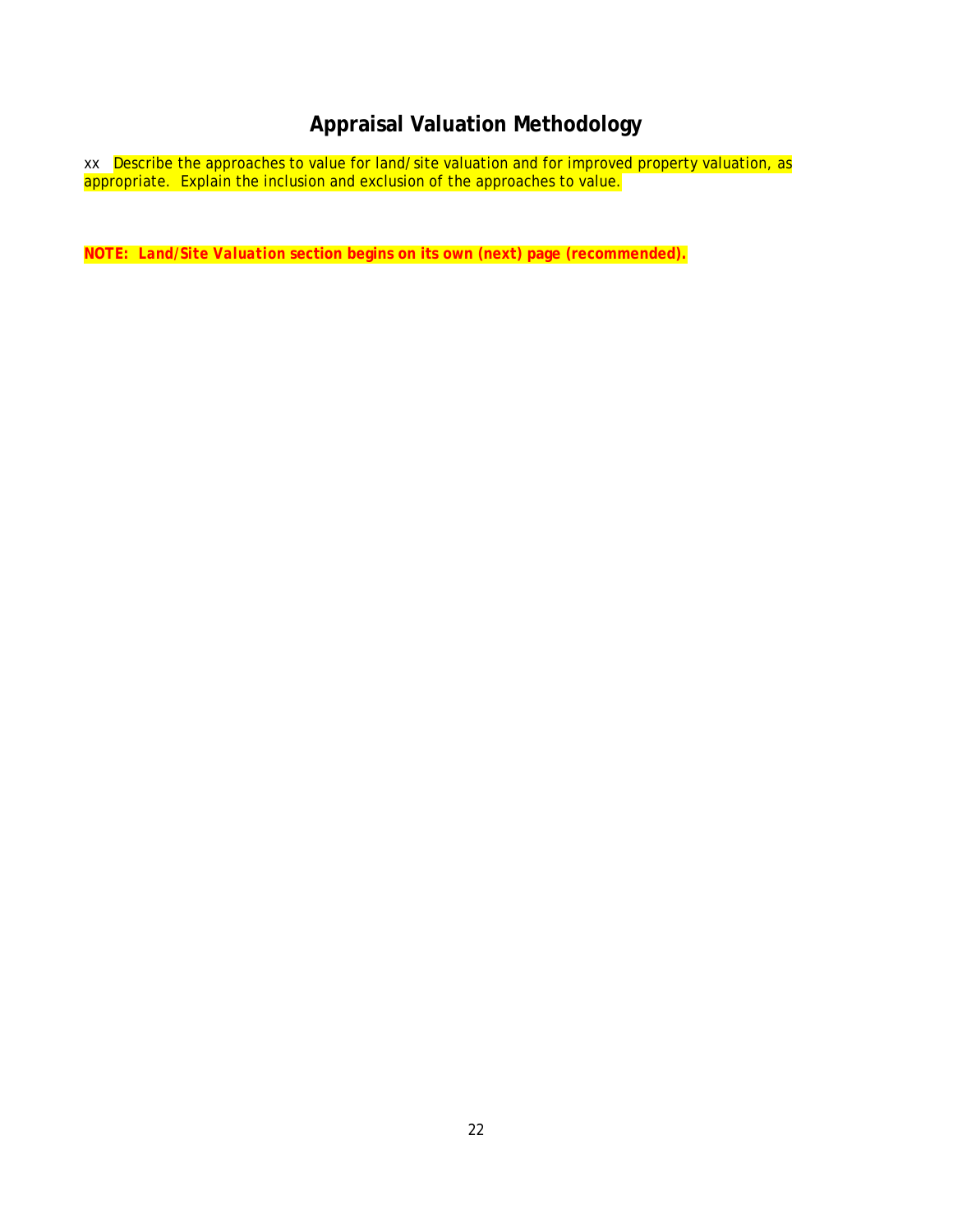## **Land/Site Valuation**

<span id="page-27-0"></span>xx Introduce the land valuation section here. This might include an overview of the appraiser's sales research and selection process, the quality and quantity of available comparable sales, the appropriate unit(s) of comparison (price SF, price per AC, price per lot, etc.) and other relevant information. Sign Site Value (billboard site): note if there is a sign site value to the property (see last subhead following land sale detail sheets).

## <span id="page-27-1"></span>**Land Sale Summary Table**

Include as appropriate either here or after the sales detail sheets.

### <span id="page-27-2"></span>**Land Sales Location Map**

Required. Include map here or after the sales detail sheets. Map must be detailed enough to actually locate sales, or if not, then plat/other detail maps will be required with the sale photos or somewhere in this section (i.e. there must be sufficient detail map or directions etc. for review appraiser/others to locate sales).

### <span id="page-27-3"></span>**Land Sale Detail Sheets**

Required. See following two pages. Each sheet must include a photo of the sale from ground level (aerial photos are fine in addition, but ground level view is minimum required). Also, if available, CDOT recommends including an assessor plat that shows the land sale's lot lines, shape, etc. See photo page examples that follow this guide note.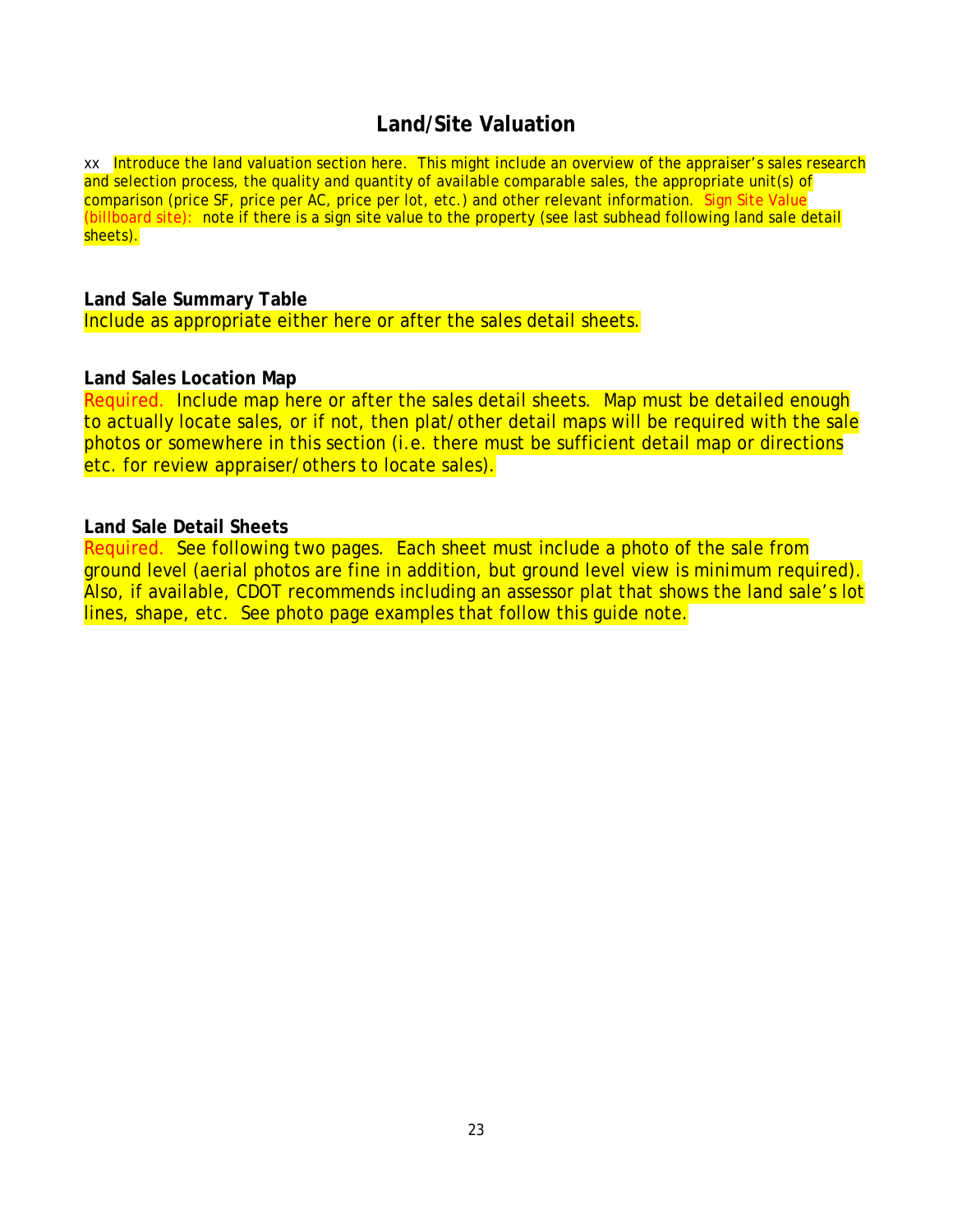## **Land Sale No. 1**

<span id="page-28-0"></span>

| Photo                                                                                                                                                                     |  |                                                                            | Assr. plat map        |  |                                                                                                   |
|---------------------------------------------------------------------------------------------------------------------------------------------------------------------------|--|----------------------------------------------------------------------------|-----------------------|--|---------------------------------------------------------------------------------------------------|
|                                                                                                                                                                           |  |                                                                            |                       |  |                                                                                                   |
|                                                                                                                                                                           |  |                                                                            |                       |  |                                                                                                   |
|                                                                                                                                                                           |  |                                                                            |                       |  |                                                                                                   |
|                                                                                                                                                                           |  | <b>CONTENT IS IMPORTANT.</b>                                               |                       |  |                                                                                                   |
|                                                                                                                                                                           |  | THIS EXACT FORMAT IS NOT.                                                  |                       |  |                                                                                                   |
|                                                                                                                                                                           |  |                                                                            |                       |  |                                                                                                   |
|                                                                                                                                                                           |  |                                                                            |                       |  |                                                                                                   |
|                                                                                                                                                                           |  | <b>SEE ALSO EXAMPLE</b>                                                    |                       |  |                                                                                                   |
|                                                                                                                                                                           |  | <b>SALE SHEET</b>                                                          |                       |  |                                                                                                   |
|                                                                                                                                                                           |  |                                                                            |                       |  |                                                                                                   |
|                                                                                                                                                                           |  | <b>THAT FOLLOWS</b>                                                        |                       |  |                                                                                                   |
|                                                                                                                                                                           |  | <b>THIS SHEET</b>                                                          |                       |  |                                                                                                   |
|                                                                                                                                                                           |  |                                                                            |                       |  |                                                                                                   |
|                                                                                                                                                                           |  |                                                                            |                       |  |                                                                                                   |
|                                                                                                                                                                           |  |                                                                            |                       |  |                                                                                                   |
|                                                                                                                                                                           |  |                                                                            |                       |  |                                                                                                   |
|                                                                                                                                                                           |  |                                                                            |                       |  |                                                                                                   |
|                                                                                                                                                                           |  |                                                                            |                       |  |                                                                                                   |
|                                                                                                                                                                           |  |                                                                            |                       |  |                                                                                                   |
|                                                                                                                                                                           |  |                                                                            |                       |  |                                                                                                   |
|                                                                                                                                                                           |  |                                                                            |                       |  |                                                                                                   |
| View:                                                                                                                                                                     |  |                                                                            |                       |  |                                                                                                   |
| Date Inspected/Photo by:                                                                                                                                                  |  |                                                                            |                       |  |                                                                                                   |
| Location/Address:                                                                                                                                                         |  |                                                                            |                       |  |                                                                                                   |
| Tax Schedule #:                                                                                                                                                           |  |                                                                            |                       |  |                                                                                                   |
| Legal Description:                                                                                                                                                        |  |                                                                            |                       |  |                                                                                                   |
| Grantor:                                                                                                                                                                  |  |                                                                            |                       |  |                                                                                                   |
| Grantee:                                                                                                                                                                  |  |                                                                            |                       |  |                                                                                                   |
| Sale Confirmed with/Date:                                                                                                                                                 |  |                                                                            |                       |  |                                                                                                   |
| <b>Appraiser Confirming:</b>                                                                                                                                              |  |                                                                            |                       |  |                                                                                                   |
| Recordation/Sale Deed:                                                                                                                                                    |  |                                                                            |                       |  |                                                                                                   |
| Property Rights Conveyed:                                                                                                                                                 |  |                                                                            |                       |  |                                                                                                   |
| <b>Conditions of Sale:</b>                                                                                                                                                |  |                                                                            |                       |  |                                                                                                   |
| <b>Financing Source and Terms:</b>                                                                                                                                        |  |                                                                            | Date of Sale:         |  |                                                                                                   |
| Post Sale Expense:                                                                                                                                                        |  |                                                                            | <b>Selling Price:</b> |  |                                                                                                   |
| Project Influence:                                                                                                                                                        |  |                                                                            | <b>Unit Price:</b>    |  |                                                                                                   |
|                                                                                                                                                                           |  | <b>Physical Characteristics - Legal Aspects</b>                            |                       |  |                                                                                                   |
| Land Area:                                                                                                                                                                |  |                                                                            | Access:               |  |                                                                                                   |
|                                                                                                                                                                           |  |                                                                            | Utilities:            |  |                                                                                                   |
| Shape:                                                                                                                                                                    |  |                                                                            |                       |  |                                                                                                   |
| Topography:                                                                                                                                                               |  |                                                                            | Zoning:               |  |                                                                                                   |
| Drainage/Flood Plain:                                                                                                                                                     |  |                                                                            | Platted:              |  |                                                                                                   |
| Use at time of sale:                                                                                                                                                      |  | <b>Stage of Development:</b>                                               |                       |  |                                                                                                   |
| <b>Highest and Best Use:</b>                                                                                                                                              |  | xx other?:                                                                 |                       |  |                                                                                                   |
| xx other?:                                                                                                                                                                |  |                                                                            |                       |  |                                                                                                   |
| xx other?:                                                                                                                                                                |  |                                                                            |                       |  |                                                                                                   |
| Remarks:                                                                                                                                                                  |  |                                                                            |                       |  | The boxes for physical and legal characteristics shown above are not all encompassing. Some might |
|                                                                                                                                                                           |  | not be appropriate while others should be added. The appraiser can modify. |                       |  |                                                                                                   |
|                                                                                                                                                                           |  |                                                                            |                       |  |                                                                                                   |
| The content - not the actual sale sheet format here - is what matters.                                                                                                    |  |                                                                            |                       |  |                                                                                                   |
|                                                                                                                                                                           |  |                                                                            |                       |  |                                                                                                   |
| The appraiser should address necessary adjustments for rights conveyed, conditions of sale and                                                                            |  |                                                                            |                       |  |                                                                                                   |
| financing, however, the actual adjustments might be shown separately on any adjustment grid made<br>for handling other adjustments that are made to the comparable sales. |  |                                                                            |                       |  |                                                                                                   |
|                                                                                                                                                                           |  |                                                                            |                       |  |                                                                                                   |
|                                                                                                                                                                           |  |                                                                            |                       |  |                                                                                                   |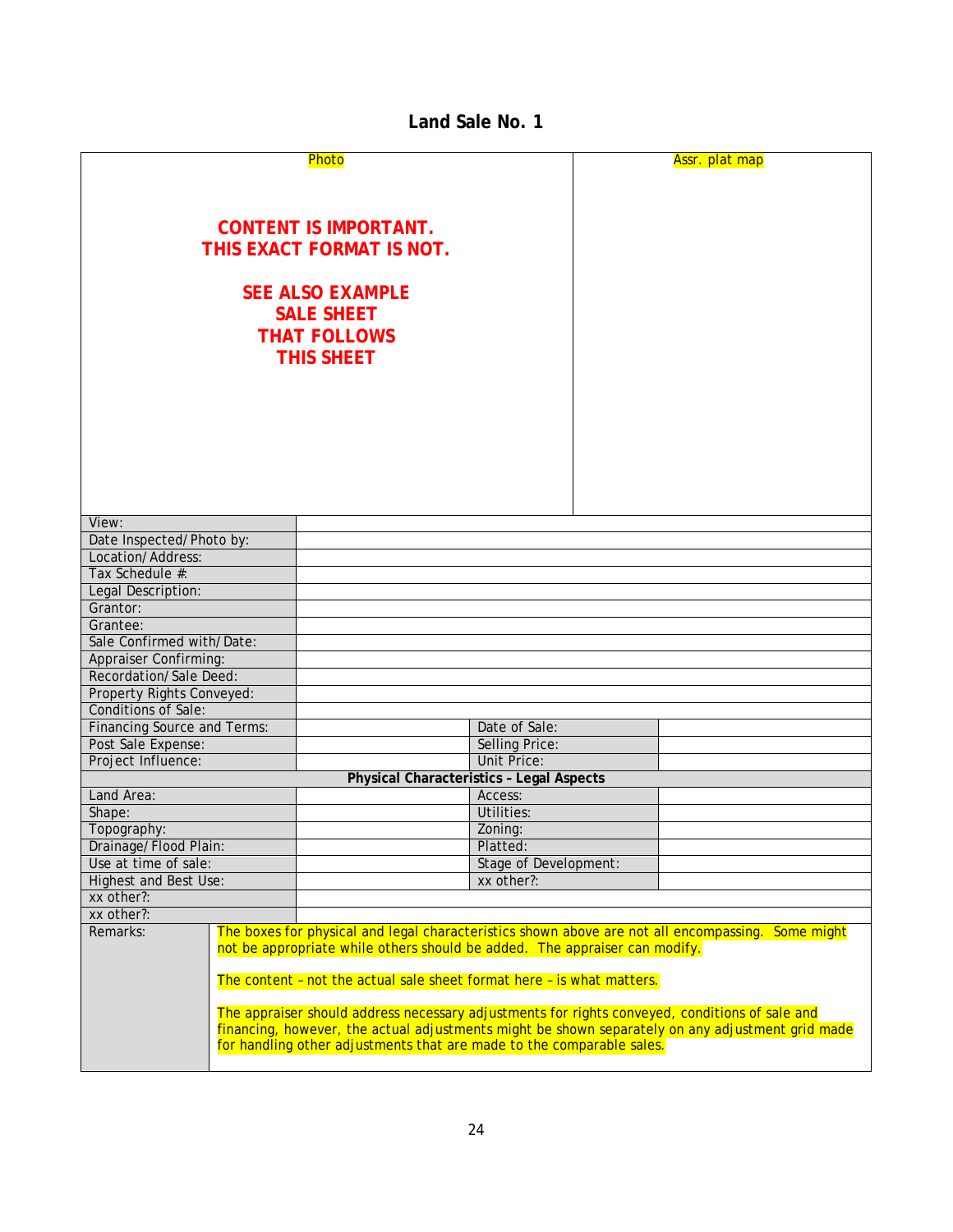<span id="page-29-0"></span>

|                                                                                 |                                                                                                   | <b>EXAMPLE  MODIFY/REFORMAT AS NEEDED</b>                                                                                                                                                                                                                                                                                       |                                                                                                                                                                                                       |  |
|---------------------------------------------------------------------------------|---------------------------------------------------------------------------------------------------|---------------------------------------------------------------------------------------------------------------------------------------------------------------------------------------------------------------------------------------------------------------------------------------------------------------------------------|-------------------------------------------------------------------------------------------------------------------------------------------------------------------------------------------------------|--|
|                                                                                 | Sale 2 under construction with a<br>Midas auto repair store on Stetson<br><b>Hills Boulevard.</b> |                                                                                                                                                                                                                                                                                                                                 | shopping center<br>Ima<br>Clas<br>Aca<br>Powers at Stetson Hills Boulevard<br>I                                                                                                                       |  |
| View:<br>Date Inspected/Photo by:                                               | Southeast<br>March 16, 2020/Glen Scot                                                             |                                                                                                                                                                                                                                                                                                                                 | subject<br>Tutt Blvd<br>Iomino Ranch Pt<br><b>Land Sale 2</b><br>Private                                                                                                                              |  |
| Location/Address:                                                               |                                                                                                   | 5845 Stetson Hills Blvd. (south side; indirect access)                                                                                                                                                                                                                                                                          |                                                                                                                                                                                                       |  |
| Tax Schedule #:                                                                 | 53192-16-031                                                                                      |                                                                                                                                                                                                                                                                                                                                 |                                                                                                                                                                                                       |  |
| Legal Description:                                                              |                                                                                                   | Lot 4 Stetson Pointe, Colorado Springs  or abbreviated metes/bounds  A tract in<br>NW4 SW4 Section 15, Township 13 South, Range 65 West, El Paso County                                                                                                                                                                         |                                                                                                                                                                                                       |  |
| Grantor:                                                                        | <b>Stetson Pointe LLC</b>                                                                         |                                                                                                                                                                                                                                                                                                                                 |                                                                                                                                                                                                       |  |
| Grantee:                                                                        | Tower Plaza II LLC                                                                                |                                                                                                                                                                                                                                                                                                                                 |                                                                                                                                                                                                       |  |
| Sale Confirmed with/Date:                                                       | Buyer and Seller/May 23 and 30, 2009                                                              |                                                                                                                                                                                                                                                                                                                                 |                                                                                                                                                                                                       |  |
| <b>Appraiser Confirming:</b>                                                    | Glen Scot                                                                                         |                                                                                                                                                                                                                                                                                                                                 |                                                                                                                                                                                                       |  |
| Recordation/Sale Deed:                                                          | R# 2070412243/Warranty Deed                                                                       |                                                                                                                                                                                                                                                                                                                                 |                                                                                                                                                                                                       |  |
| Property Rights Conveyed:                                                       | Fee Simple                                                                                        |                                                                                                                                                                                                                                                                                                                                 |                                                                                                                                                                                                       |  |
| <b>Conditions of Sale:</b>                                                      | Arm's Length                                                                                      |                                                                                                                                                                                                                                                                                                                                 |                                                                                                                                                                                                       |  |
| <b>Financing Source and Terms:</b><br>Post Sale Expense:                        | Cash to Seller<br>None                                                                            | Date of Sale:<br><b>Selling Price:</b>                                                                                                                                                                                                                                                                                          | May 3, 2008<br>\$500,000                                                                                                                                                                              |  |
| Project Influence:                                                              | None                                                                                              | <b>Unit Price:</b>                                                                                                                                                                                                                                                                                                              | $$12.00$ SF                                                                                                                                                                                           |  |
|                                                                                 |                                                                                                   | <b>Physical Characteristics - Legal Aspects</b>                                                                                                                                                                                                                                                                                 |                                                                                                                                                                                                       |  |
| Land Area:                                                                      | 31,824 SF (0.73 AC)                                                                               | Access:                                                                                                                                                                                                                                                                                                                         | Good                                                                                                                                                                                                  |  |
| Shape:                                                                          | Square                                                                                            | Utilities:                                                                                                                                                                                                                                                                                                                      | All public available at site                                                                                                                                                                          |  |
| Topography:                                                                     | Level                                                                                             | Zoning:                                                                                                                                                                                                                                                                                                                         | PBC Planned Bus. Center                                                                                                                                                                               |  |
| Drainage/Flood Plain:                                                           | Adequate/No flood zone                                                                            | Platted:                                                                                                                                                                                                                                                                                                                        | Yes                                                                                                                                                                                                   |  |
| Visibility:                                                                     | Good                                                                                              | Corner/Inside:                                                                                                                                                                                                                                                                                                                  | Corner                                                                                                                                                                                                |  |
| <b>Surrounding Properties:</b><br>Retail stores<br><b>Stage of Development:</b> |                                                                                                   | Fully finished site                                                                                                                                                                                                                                                                                                             |                                                                                                                                                                                                       |  |
| Use at time of sale:                                                            | Vacant site                                                                                       |                                                                                                                                                                                                                                                                                                                                 |                                                                                                                                                                                                       |  |
| <b>Highest and Best Use:</b>                                                    |                                                                                                   | Retail store; fast food restaurant or similar commercial use                                                                                                                                                                                                                                                                    |                                                                                                                                                                                                       |  |
| Remarks:                                                                        |                                                                                                   | not be appropriate while others should be added. The appraiser can modify.<br>The content - not the actual sale sheet format here - is what matters.<br>The appraiser should address necessary adjustments for rights conveyed, conditions of sale and<br>for handling other adjustments that are made to the comparable sales. | The boxes for physical and legal characteristics shown above are not all encompassing. Some might<br>financing, however, the actual adjustments might be shown separately on any adjustment grid made |  |

# **Land Sale No. 2**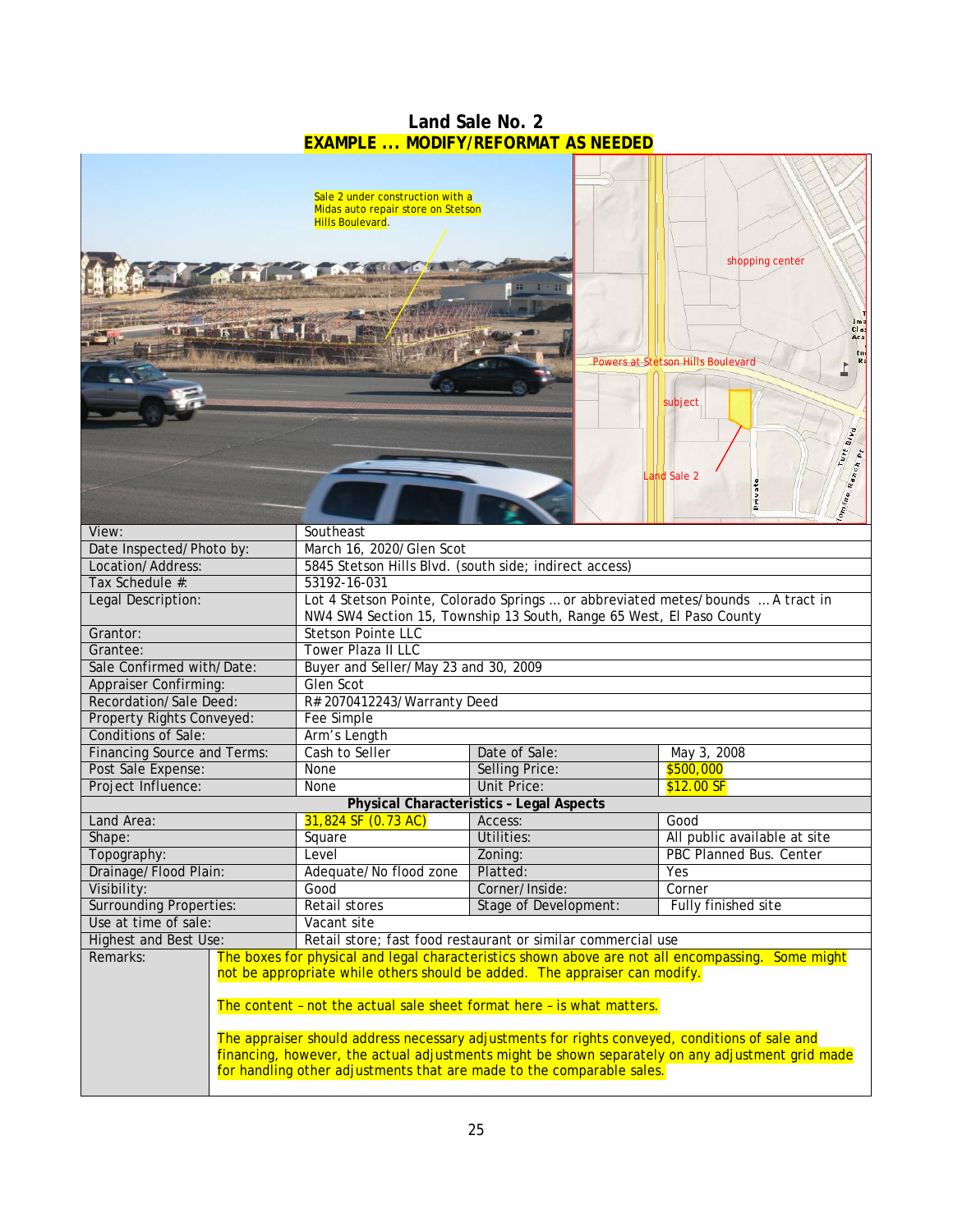<span id="page-30-0"></span>**Land Sale Adjustment Table** 

Include as appropriate. See CDOT R.O.W. manual, Chapter 3, for further information about adjustments.

<span id="page-30-1"></span>**Land Sales Discussion and Value Conclusion** 

xx Some form of Land Sales discussion and conclusion is required.

<span id="page-30-2"></span>**Off-Premise (billboard) Sign Site Value** 

xx Delete if not applicable; otherwise describe and show sign site value for billboard sign site.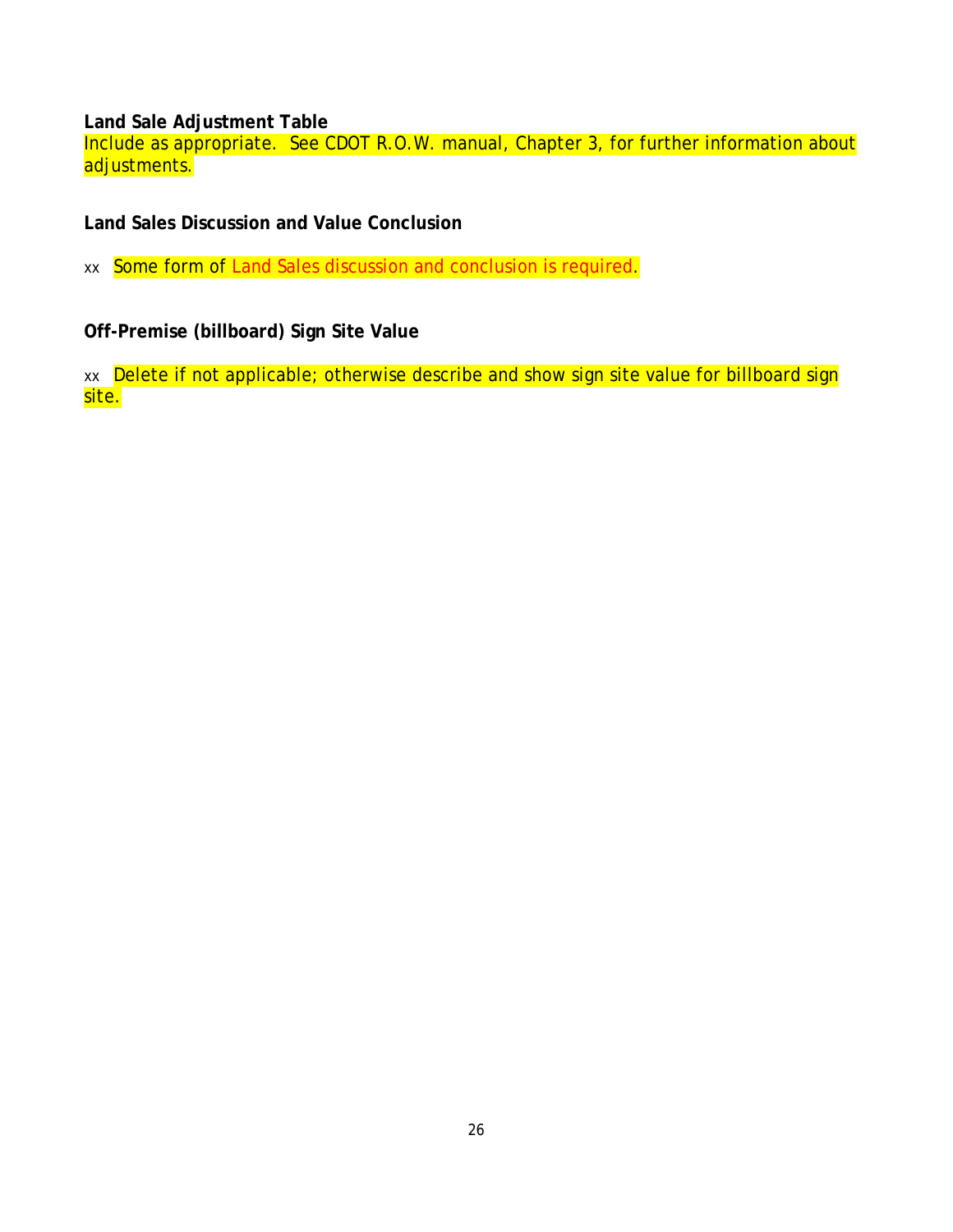## **Cost Approach DELETE THIS APPROACH IF IT DOES NOT APPLY**

<span id="page-31-0"></span>xx Introduce the Cost Approach section with an overview of the process or other appropriate narrative.

### <span id="page-31-1"></span>**Cost New of Improvements**

xx Explain if replacement or reproduction cost new is used. Identify cost service, local contractor or other source(s) used to develop the cost new. Elements typically include direct and indirect (hard/soft) costs and entrepreneurial profit or incentive.

### <span id="page-31-2"></span>**Depreciation**

xx Discuss depreciation. Depreciation might be allocated among physical, functional and external depreciation.

### <span id="page-31-3"></span>**Cost Approach Summary and Value Conclusion**

xx Show the Cost Approach summation and conclusion (typically sum of all costs + profit or incentive [less] depreciation + land value – order might vary).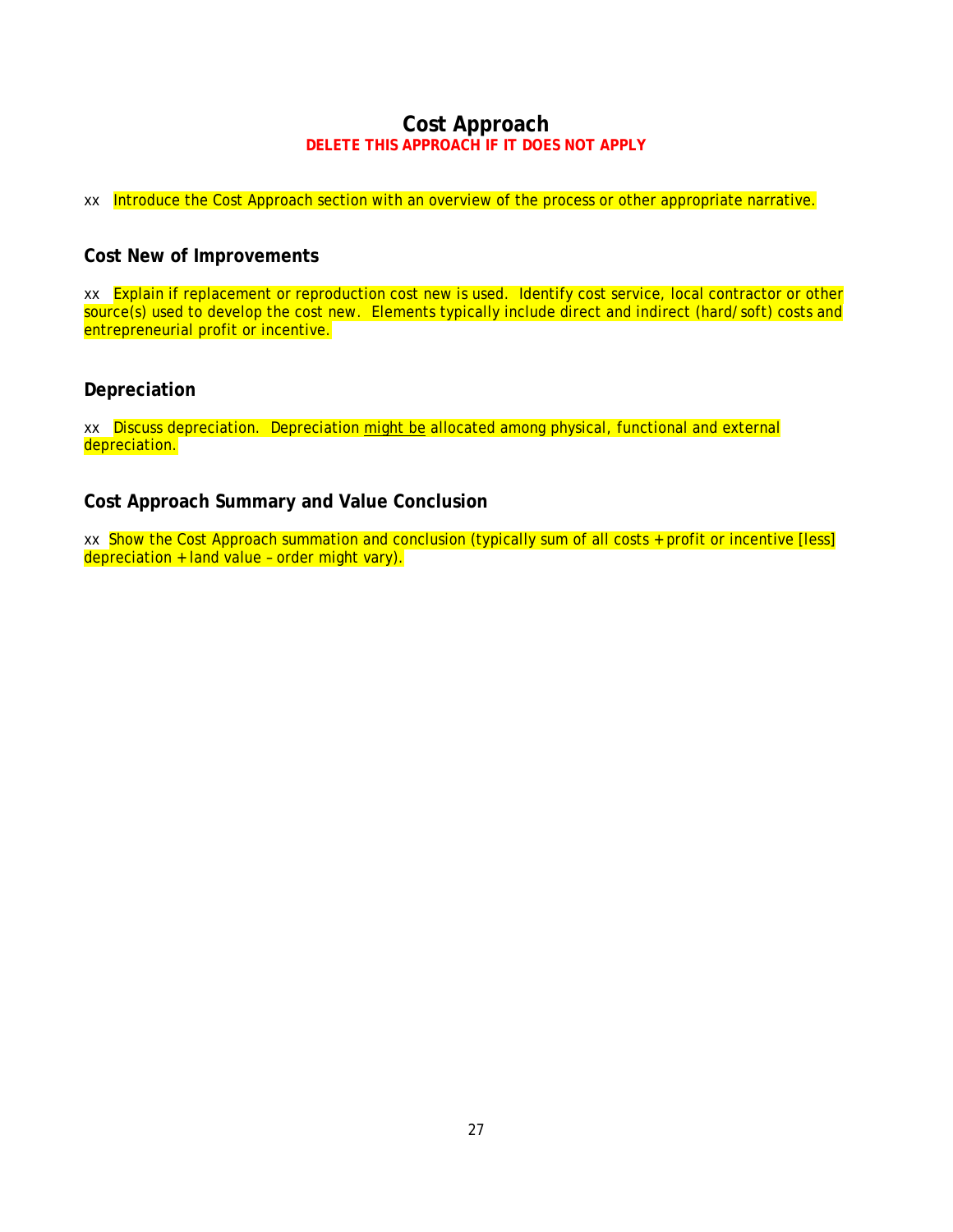### **Sales Comparison Approach – Improved Property Sales DELETE THIS APPROACH IF IT DOES NOT APPLY**

<span id="page-32-0"></span>xx Introduce the Improved Sales Comparison Approach with an overview of the process undertaken. Types of sales considered comparable? Quantity and quality of sales researched? Search parameters? Was the appropriate analysis price per SF building, price per apartment unit, price per gross rentable area, etc?

### <span id="page-32-1"></span>**Improved Sales Summary Table**

Include as appropriate either here or after the improved sales detail sheets.

### <span id="page-32-2"></span>**Improved Sales Location Map**

Required. Include map here or after the improved sales detail sheets. Map must be detailed enough to actually locate sales, or if not, then plat/other detail maps will be required with the sale photos or somewhere in this section (i.e. there must be sufficient detail map or directions etc. for review appraiser/others to locate sales).

## <span id="page-32-3"></span>**Improved Sale Detail Sheets**

Required. See following two pages. Each sheet must include a photo of the sale from ground level (aerial photos are fine in addition, but ground level view is minimum required). Also, if available, CDOT recommends including an assessor plat that shows the improved sale's lot lines, shape, etc. See photo page examples that follow this guide note.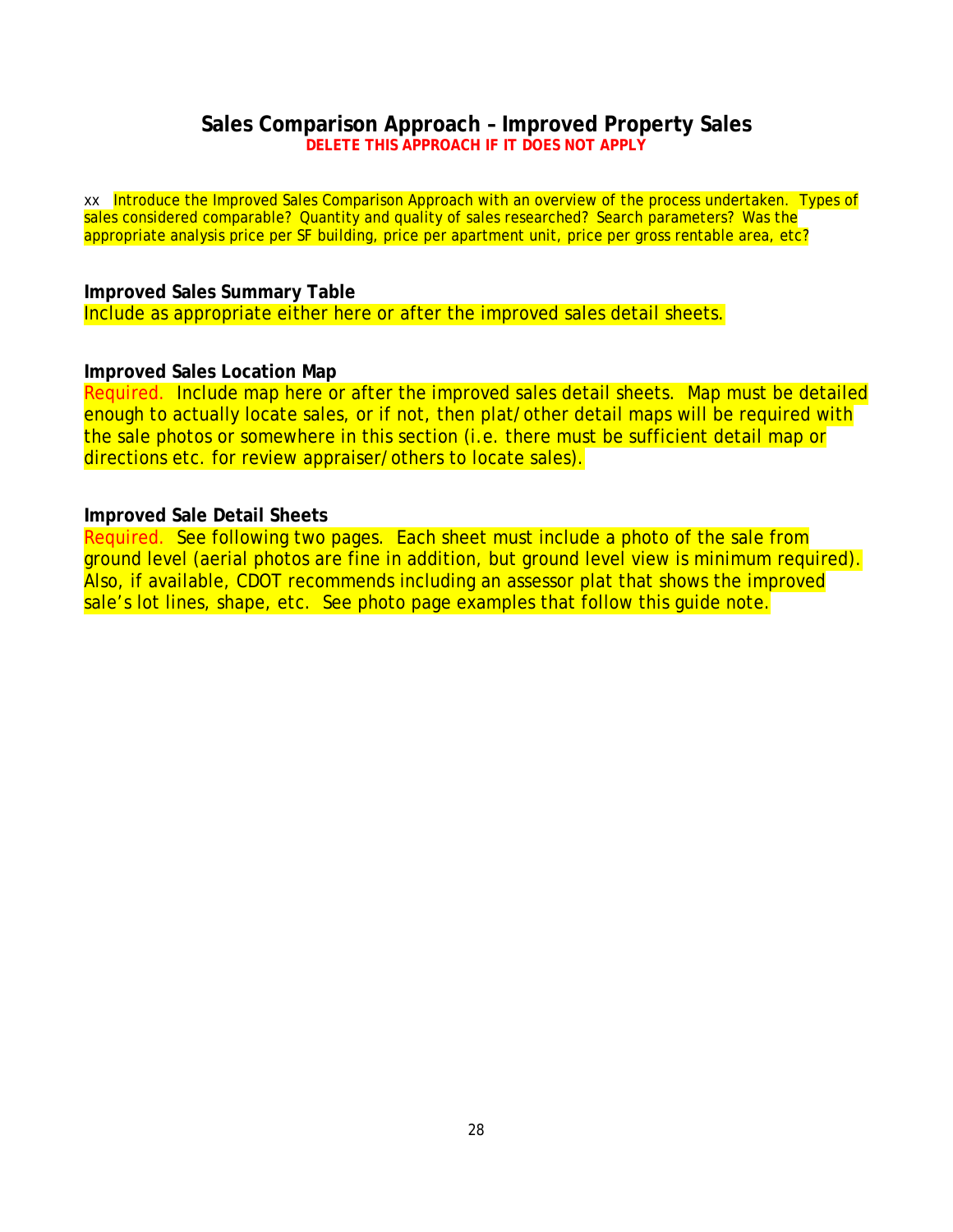# **Improved Sale No. 1**

<span id="page-33-0"></span>

|                             | photo                                                   | assr. plat map                                                            |
|-----------------------------|---------------------------------------------------------|---------------------------------------------------------------------------|
|                             |                                                         |                                                                           |
|                             |                                                         |                                                                           |
|                             |                                                         |                                                                           |
|                             |                                                         |                                                                           |
|                             | <b>CONTENT IS IMPORTANT.</b>                            |                                                                           |
|                             | THIS EXACT FORMAT IS NOT.                               |                                                                           |
|                             |                                                         |                                                                           |
|                             |                                                         |                                                                           |
|                             | <b>SEE ALSO EXAMPLE</b>                                 |                                                                           |
|                             | <b>SALE SHEET</b>                                       |                                                                           |
|                             | <b>THAT FOLLOWS</b>                                     |                                                                           |
|                             | <b>THIS SHEET</b>                                       |                                                                           |
|                             |                                                         |                                                                           |
|                             |                                                         |                                                                           |
|                             |                                                         |                                                                           |
|                             |                                                         |                                                                           |
|                             |                                                         |                                                                           |
|                             |                                                         |                                                                           |
|                             |                                                         |                                                                           |
|                             |                                                         |                                                                           |
| View:                       | <b>ANSWER ALL IN THIS SECTION - ORDER NOT IMPORTANT</b> |                                                                           |
| Photo By:                   |                                                         |                                                                           |
| Date Inspected:             |                                                         |                                                                           |
| Location/Address:           |                                                         |                                                                           |
| Highest and Best Use:       |                                                         |                                                                           |
| Use at Time of Sale:        |                                                         |                                                                           |
| Project Influence:          |                                                         |                                                                           |
| <b>Property Information</b> |                                                         |                                                                           |
| Tax Schedule #:             | Enter tax parcel no.                                    |                                                                           |
| Land:                       |                                                         | Land characteristics: address same as are relevant in land value section. |
| Area:                       |                                                         |                                                                           |
| Shape:                      |                                                         |                                                                           |
| Topography:                 |                                                         |                                                                           |
| Flood Plain:                |                                                         |                                                                           |
| Access:                     |                                                         |                                                                           |
| Utilities:                  |                                                         |                                                                           |
| Zoning:                     |                                                         |                                                                           |
| Visibility:                 |                                                         |                                                                           |
| xx other?:                  |                                                         |                                                                           |
| xx other?:                  |                                                         |                                                                           |
| Building(s):                |                                                         |                                                                           |
| XX                          | << DESCRIBE APPROPRIATE ELEMENTS ABOUT THE BUILDING     |                                                                           |
| XX                          | <b>AND RELATED IMPROVEMENTS.</b>                        |                                                                           |
| $\mathsf{X}\mathsf{X}$      |                                                         |                                                                           |
| XX                          |                                                         |                                                                           |
| XX                          |                                                         |                                                                           |
| $\mathsf{X}\mathsf{X}$      |                                                         |                                                                           |
| XX                          |                                                         |                                                                           |
| XX                          |                                                         |                                                                           |
| XX                          |                                                         |                                                                           |
|                             |                                                         |                                                                           |
| XX<br>XX                    |                                                         |                                                                           |
|                             |                                                         |                                                                           |
| XX                          |                                                         |                                                                           |
| XX                          |                                                         |                                                                           |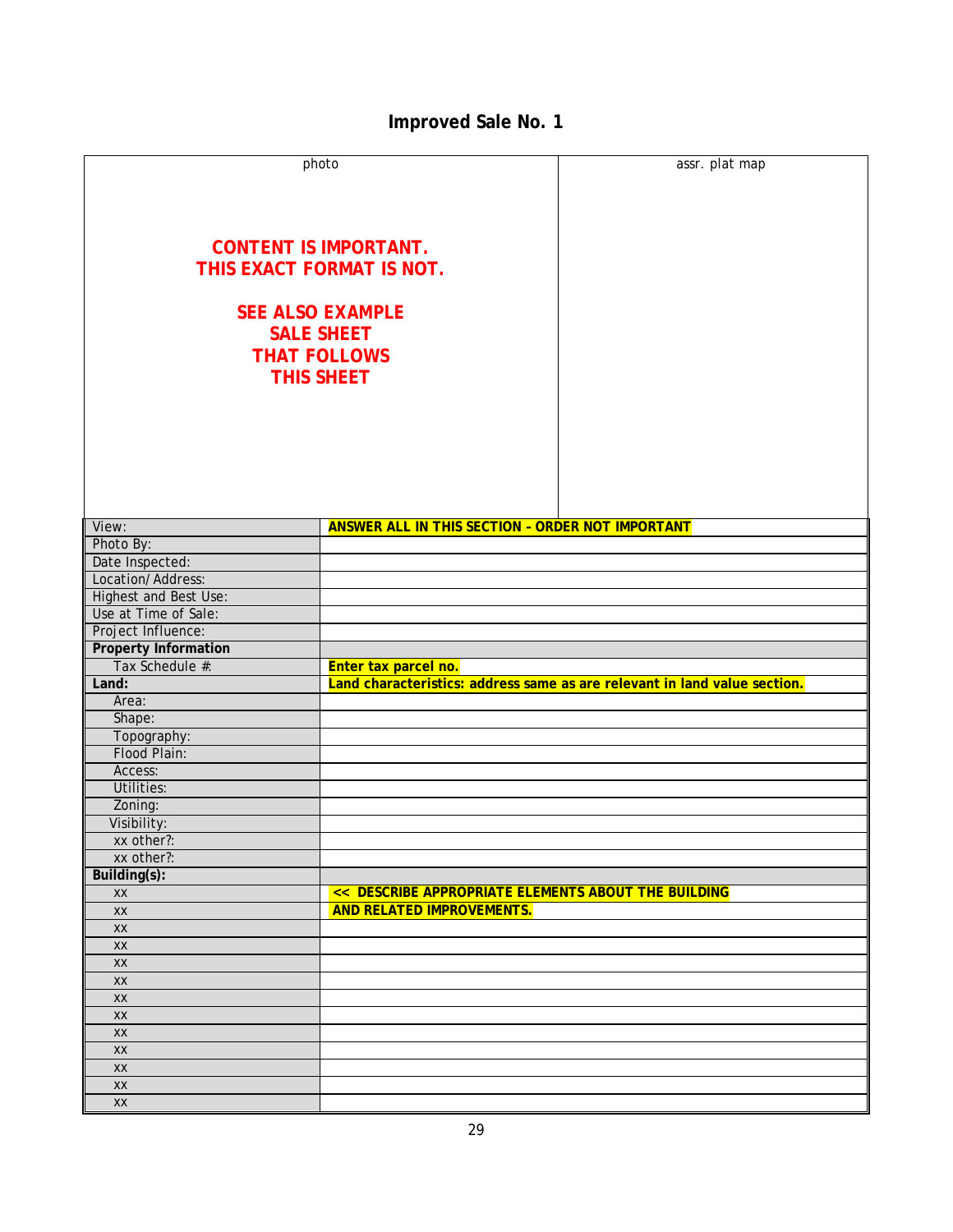| XX                               |                                                         |
|----------------------------------|---------------------------------------------------------|
| <b>XX</b>                        |                                                         |
| $\overline{XX}$                  |                                                         |
| XX                               |                                                         |
| $\mathsf{X} \mathsf{X}$          |                                                         |
| XX                               |                                                         |
| <b>SALES INFORMATION</b>         |                                                         |
| Date of Sale:                    | <b>ANSWER ALL IN THIS SECTION - ORDER NOT IMPORTANT</b> |
| Grantor:                         |                                                         |
| Grantee:                         |                                                         |
| <b>Selling Price:</b>            |                                                         |
| Price per SF (building):         | or per appropriate unit                                 |
| <b>Property Rights Conveyed:</b> |                                                         |
| Conditions of Sale:              |                                                         |
| Financing source / method:       |                                                         |
| Post-Sale Expenses:              |                                                         |
| Recordation/Sale Deed:           |                                                         |
| Sale Confirmed with/Date:        |                                                         |
| Appraiser Confirming:            |                                                         |
| <b>ECONOMIC INDICATORS</b>       |                                                         |
| XX                               | << DESCRIBE APPROPRIATE ASPECTS ABOUT THE PROPERTY'S    |
| XX                               | <b>INCOME/EXPENSE-RELATED CHARACTERISTICS.</b>          |
| XX                               |                                                         |
| XX                               |                                                         |
| <b>XX</b>                        |                                                         |
| <b>Rental Information</b>        |                                                         |
| <b>XX</b>                        |                                                         |
| XX                               |                                                         |
| XX                               |                                                         |
| XX                               |                                                         |
| XX                               |                                                         |
| XX                               |                                                         |
| XX                               |                                                         |
| XX                               |                                                         |
| XX                               |                                                         |
| <b>XX</b>                        |                                                         |
| Comments:                        |                                                         |
|                                  |                                                         |
|                                  |                                                         |
|                                  |                                                         |
|                                  |                                                         |
|                                  |                                                         |
|                                  |                                                         |
|                                  |                                                         |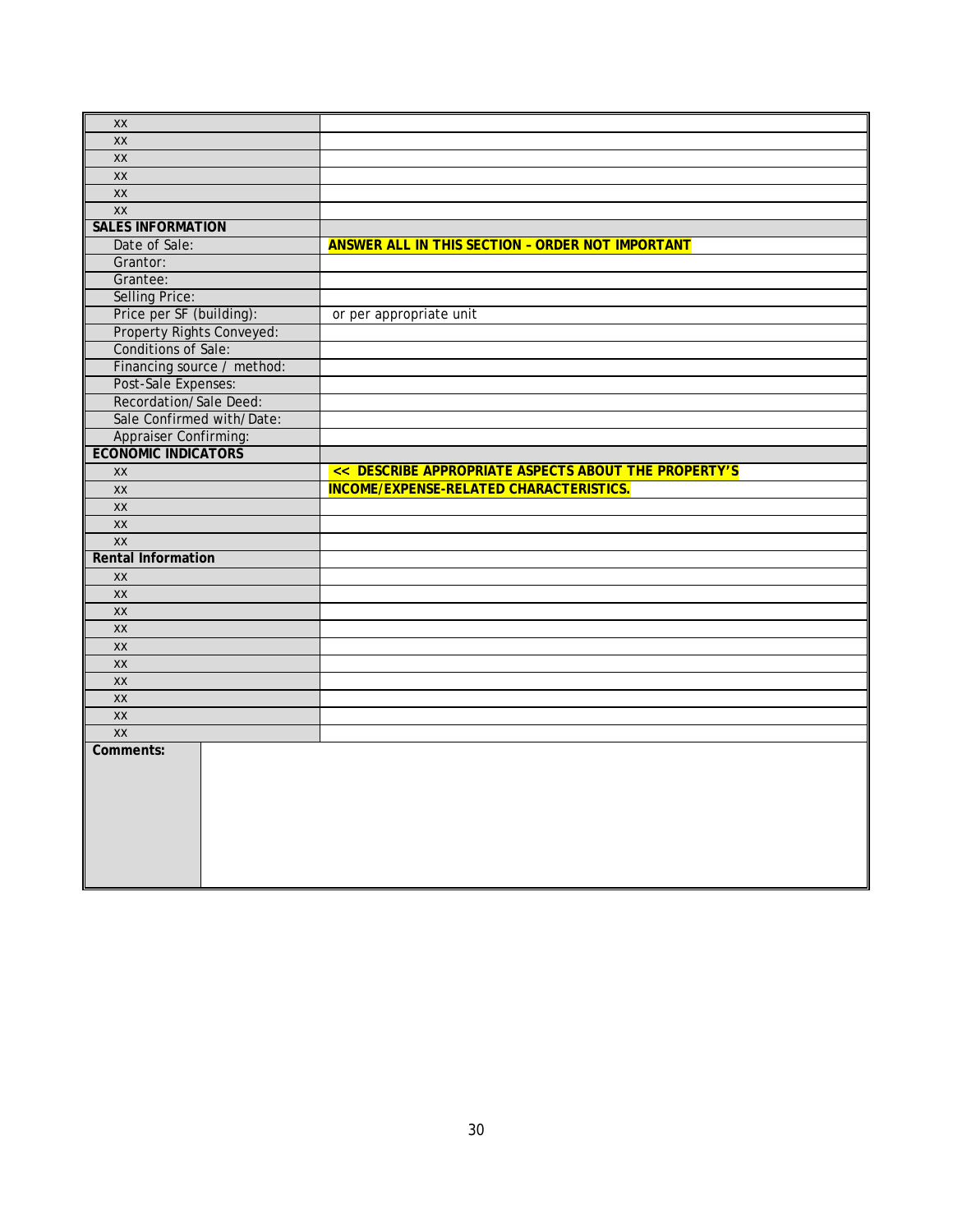## **Improved Sale No. 2 EXAMPLE ... MODIFY/REFORMAT AS NEEDED**

<span id="page-35-0"></span>Improved sale sheet should at minimum address same items as those pertinent in the land sales



| ΓΙΙΟΊΟ Dy.                  | xxxxxxxxxxxxx                                                               |
|-----------------------------|-----------------------------------------------------------------------------|
| Date Inspected:             | January 23, xxxxx                                                           |
| Location/Address:           | 1425 Smith Road                                                             |
| Highest and Best Use:       | Fast food restaurant                                                        |
| Use at Time of Sale:        | Dairy Queen restaurant                                                      |
| Project Influence:          | No                                                                          |
| <b>Property Information</b> |                                                                             |
| Tax Schedule #:             | XXXXXXXXXXXXXXXXX                                                           |
| Land:                       |                                                                             |
| Area:                       | 10,560 SF or 0.242 acres                                                    |
| Shape:                      | Rectangular                                                                 |
| Topography:                 | Fairly flat                                                                 |
| Flood Plain:                | Located within a 100-year flood hazard (FEMA Map panel no. xxxxxxxxxx)      |
| Access:                     | xxxxxxx Street and xx <sup>th</sup> Street                                  |
| Utilities:                  | Yes, generally municipal                                                    |
| Zoning:                     | C-District General Commercial with Transitional Mixed Use Overlay District, |
|                             | Canon City                                                                  |
| Corner/Inside:              | Corner                                                                      |
| Visibility:                 | Good                                                                        |
| Surrounding properties:     | Office and warehouse                                                        |
| Building(s):                |                                                                             |
| Gross Bldg./Leasable Area:  | 1,629 SF                                                                    |
| Land/Building Ratio:        | 6.48 (10,560 SF / 1,629 SF)                                                 |
| Type/Quality Construction:  | Wood frame with brick veneer; Class D per M&S Cost Manual                   |
| <b>Building Use:</b>        | Fast food                                                                   |
| Owner/Tenant Occupancy:     | Owner                                                                       |
| Year Built:                 | 1974                                                                        |
| <b>Property Taxes PSF:</b>  | \$2.15 PSF                                                                  |
| <b>Building Condition:</b>  | Average                                                                     |
| Design/Shape:               | One story/rectangular                                                       |
| Fire sprinkler:             | <b>No</b>                                                                   |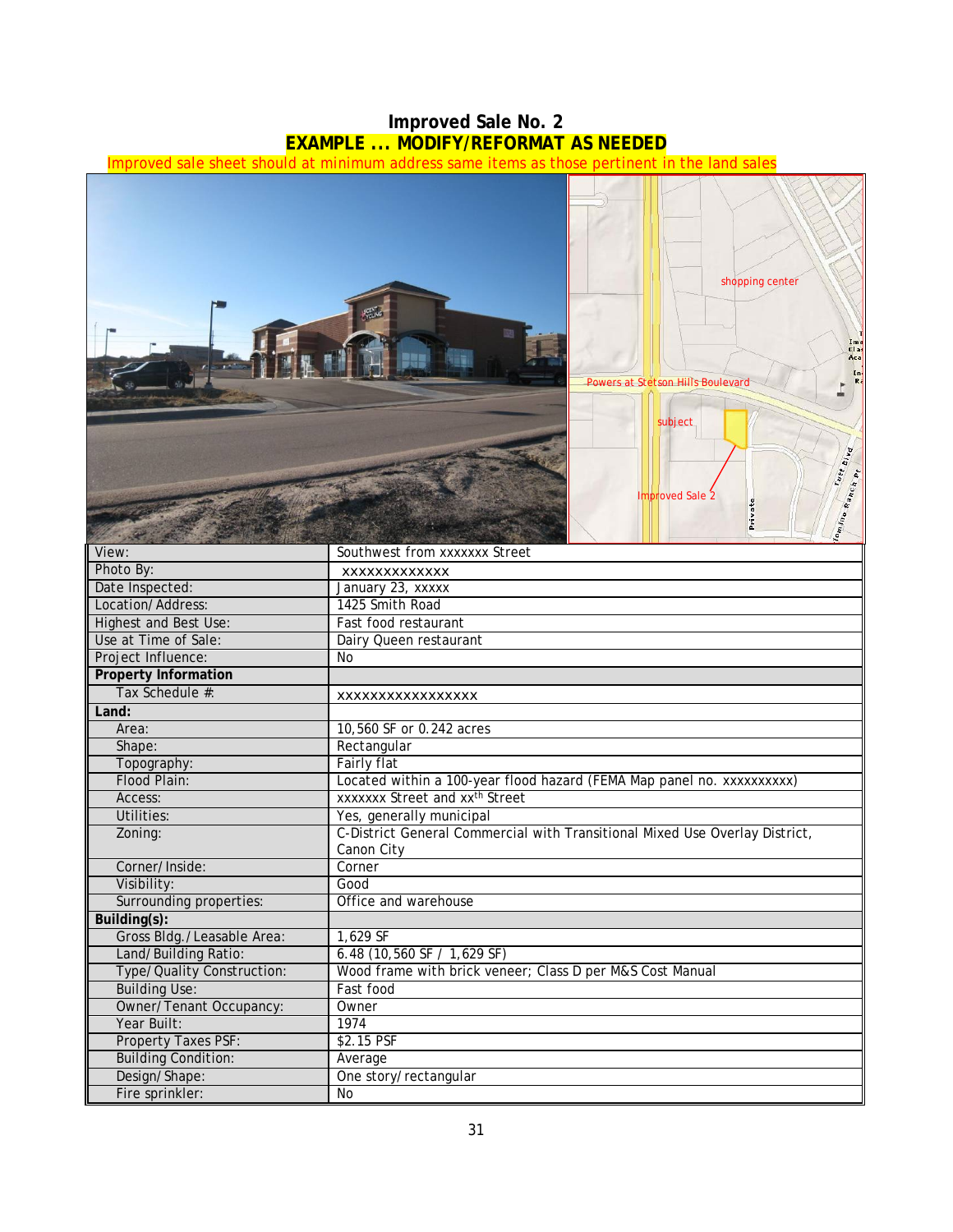| Avg. Wall Height:            | 10'                                                                                    |
|------------------------------|----------------------------------------------------------------------------------------|
| Tenants:                     | None                                                                                   |
| Effective Bldg. Age/Life:    | 25 to 30 years/35 years                                                                |
| Remaining Economic Life:     | 5 to 10 years                                                                          |
| Amenities:                   | Drive-up facility; good off-street parking                                             |
| Handicap Accessible:         | Yes                                                                                    |
| Deferred Maintenance:        | None stated                                                                            |
| % Finished:                  | 100%                                                                                   |
| Trade Market/Demographics:   | City Name/County Name totaling over xxxxxxxx people                                    |
| <b>SALES INFORMATION</b>     |                                                                                        |
| Date of Sale:                | June 10, 20XX                                                                          |
| Grantor:                     | XX                                                                                     |
| Grantee:                     | XX                                                                                     |
| Selling Price:               | \$225,000                                                                              |
| Price per SF (building):     | \$xx SF                                                                                |
| Property Rights Conveyed:    | Fee Simple; buyer was leasing at time of sale and lease terminated                     |
| <b>Conditions of Sale:</b>   | XX                                                                                     |
| Financing source / method    | The seller financed \$225,000 at 7.5% interest for 10 years with monthly payments      |
|                              | of \$2,670.98. 8% interest if the principal is repaid in first 18 months as a penalty. |
|                              | Borrower can pay \$17,000 in payments of principal in 2005 without penalty; sales      |
|                              | price adjusted to \$206,400 for influential seller financing using an HP12C            |
|                              | calculator and 9.5% discount rate factor)                                              |
| Post-Sale Expenses:          | XX                                                                                     |
| Recordation/Sale Deed:       | Reception #xxxxxxxxxxxxx Warranty Deed                                                 |
| <b>Marketing Time:</b>       | <b>Not Listed</b>                                                                      |
| Sale Confirmed with/Date:    | Buyer and Seller/June 1 and June 4, 2009                                               |
| <b>Appraiser Confirming:</b> | Glen Scot                                                                              |
| <b>ECONOMIC INDICATORS</b>   |                                                                                        |
| NOI at sale                  | \$10,000                                                                               |
| NOI projected                | \$11,000                                                                               |
| Cap. rate at sale            | 0.09                                                                                   |
| Cap. rate estimated          | 0.085                                                                                  |
| <b>GIM</b> estimate          | ХX                                                                                     |
| <b>Rental Information</b>    |                                                                                        |
| Vacancy at Sale              | 0%; buyer was tenant                                                                   |
| <b>Vacancy Currently</b>     | None; owner occupied                                                                   |
| Rents at Sale                | Not Available                                                                          |
| <b>Rents Currently</b>       | <b>None</b>                                                                            |
| <b>NNN Expenses/CAM</b>      | N/A                                                                                    |
| <b>Tenant Obligations</b>    | N/A                                                                                    |
| Date of Leases               | 5 year lease with option to buy exercised at time of sale                              |
| <b>Increases</b>             | N/A                                                                                    |
| Tenants at Sale              | Dairy Queen                                                                            |
| Tenants Currently:           | None; owner-occupied as Dairy Queen                                                    |
| Comments:<br>XХ              |                                                                                        |
|                              |                                                                                        |
|                              |                                                                                        |
|                              |                                                                                        |
|                              |                                                                                        |
|                              |                                                                                        |
|                              |                                                                                        |
|                              |                                                                                        |
|                              |                                                                                        |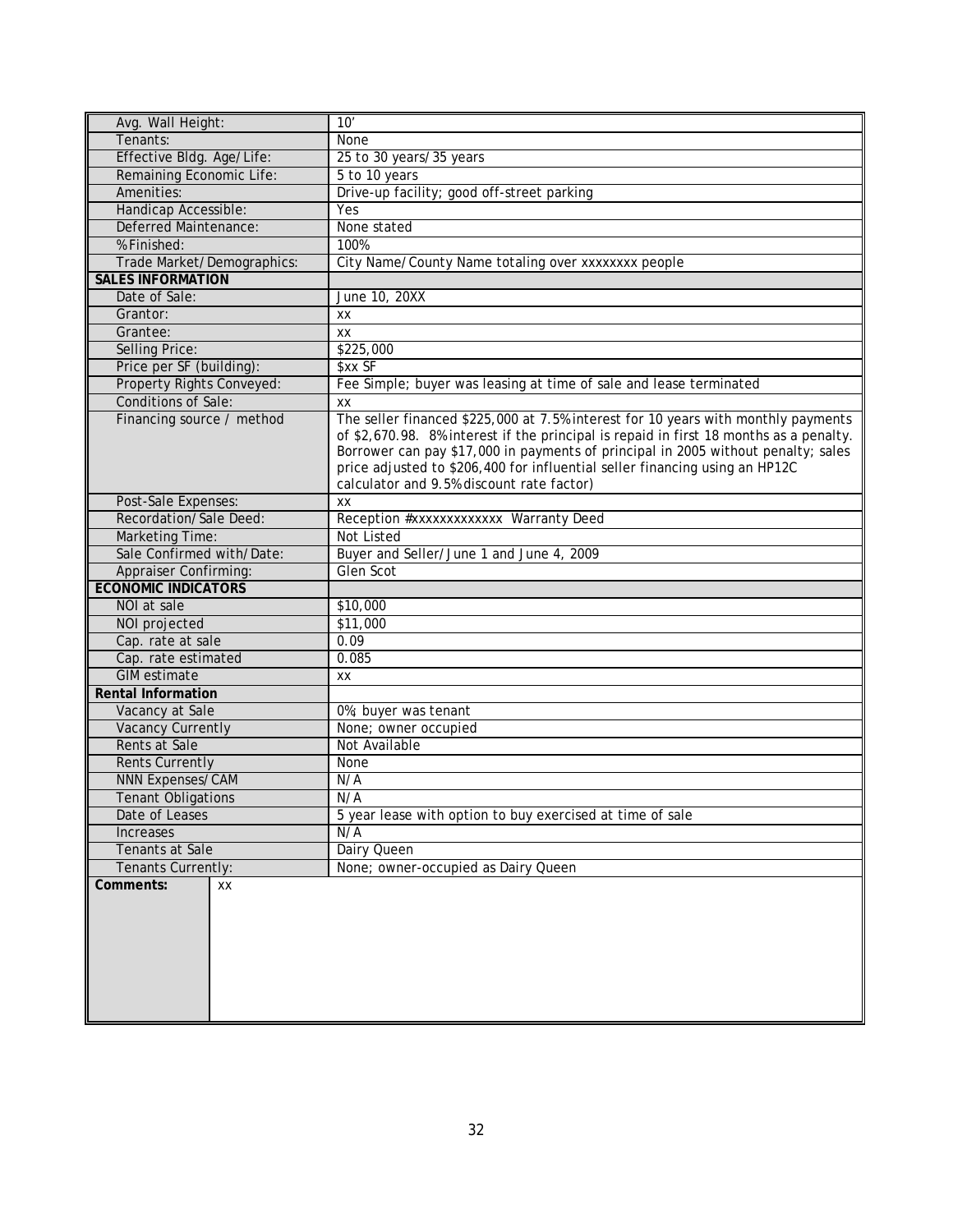<span id="page-37-0"></span>**Improved Sales Adjustment Table** 

Include as appropriate. See CDOT R.O.W. manual, Chapter 3, for further information about adjustments.

<span id="page-37-1"></span>**Improved Sales Discussion and Value Conclusion** 

xx Some form of Improved Sales discussion and conclusion is required.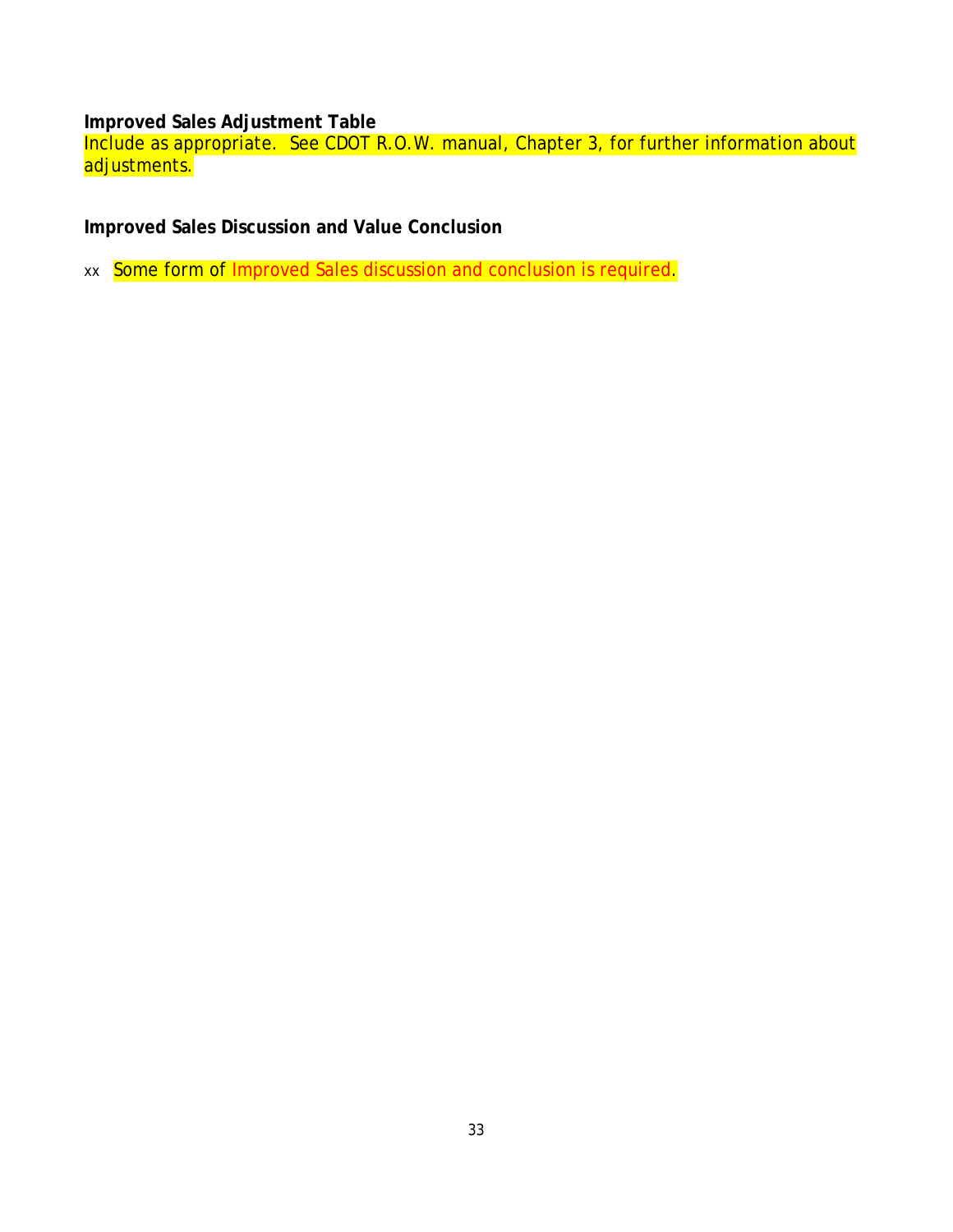# **Income Capitalization Approach**

**DELETE THIS APPROACH IF IT DOES NOT APPLY**

<span id="page-38-0"></span>xx Introduce the Income Approach section with an overview of the process or other appropriate narrative.

### <span id="page-38-1"></span>**Abstract of Subject Leases** The subheads below may be added to/deleted or revised as appropriate

| Date of Lease                         |
|---------------------------------------|
| XX                                    |
| Lessor                                |
| XX                                    |
| Lessee                                |
| XX                                    |
| <b>Description of Leased Premises</b> |
| XX                                    |
| Lease Term (Duration)                 |
| XX                                    |
| Purpose                               |
| XX                                    |
| Occupancy Date                        |
| XX                                    |

Rent

xx

### Tenant Improvements

xx Note any tenant improvement allowance. What improvements belong to who, and can the tenant remove improvements at the end of the lease?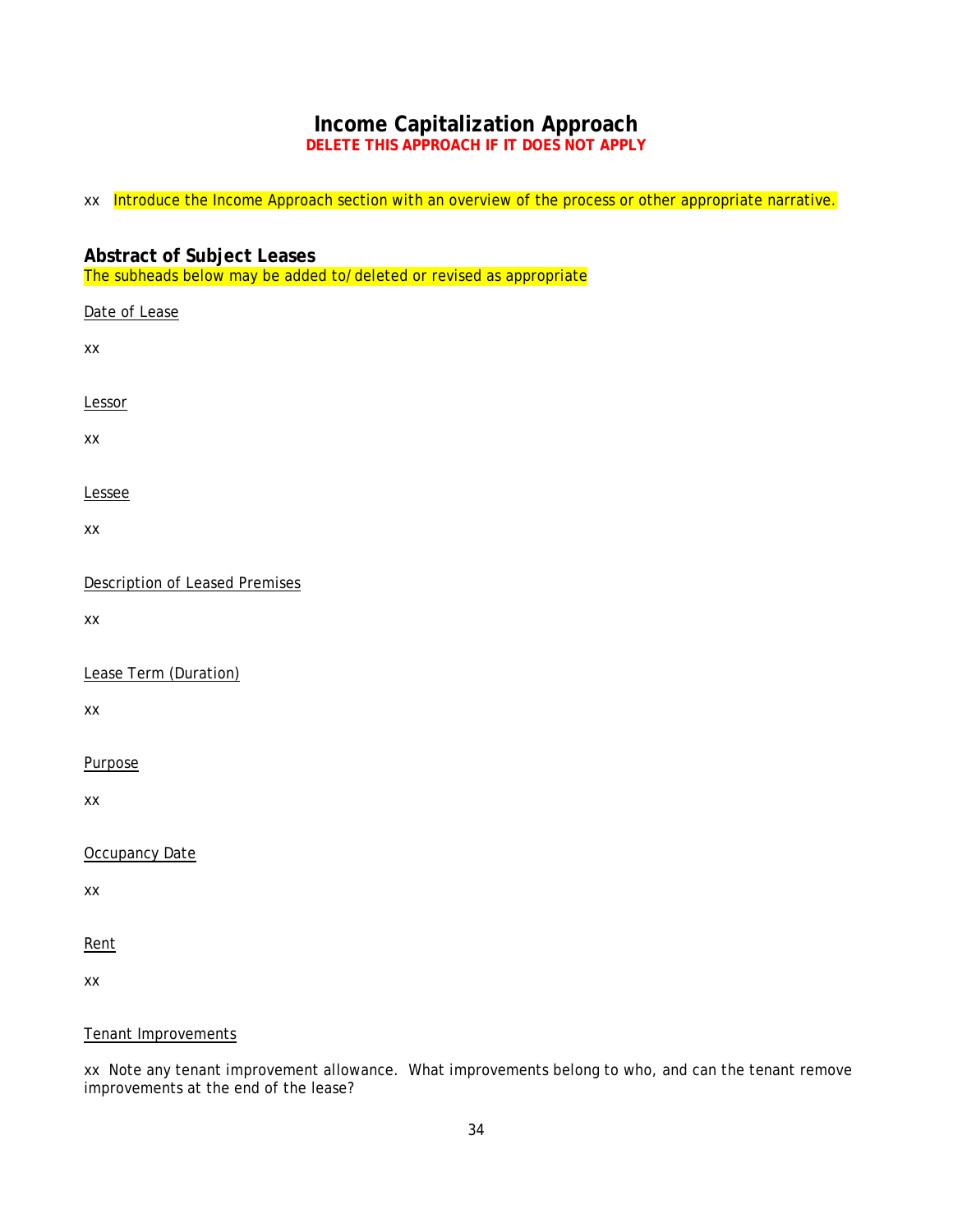#### Performance Bonds

xx

Landlord Responsibilities/Expenses

xx Note who pays taxes, utilities, insurance, other

### Tenant Responsibilities/Expenses

xx Note who pays taxes, utilities, insurance, other

Renewal Term, Option, and Rent

xx

### Repairs and Maintenance

xx

Use

xx

### Condemnation Clause

xx Note respective rights of lessor/lessee in eminent domain taking.

### <span id="page-39-0"></span>**Rental Summary Table**

Include as appropriate either here or after the rental comps detail sheets.

### <span id="page-39-1"></span>**Rental Location Map**

Required. Include map here or after the rental comp detail sheets. Map must be detailed enough to actually locate rentals, or if not, then plat/other detail maps will be required with the rental photos or somewhere in this section (i.e. there must be sufficient detail map or directions etc. for review appraiser/others to locate rentals).

### <span id="page-39-2"></span>**Rental Comparable Detail Sheets**

Required. See following two pages. Each sheet must include a photo of the rental from ground level (aerial photos are fine in addition, but ground level view is minimum required). Also, if available, CDOT recommends including an assessor plat that shows the rental comp's lot lines, shape, etc. See photo page examples that follow this guide note.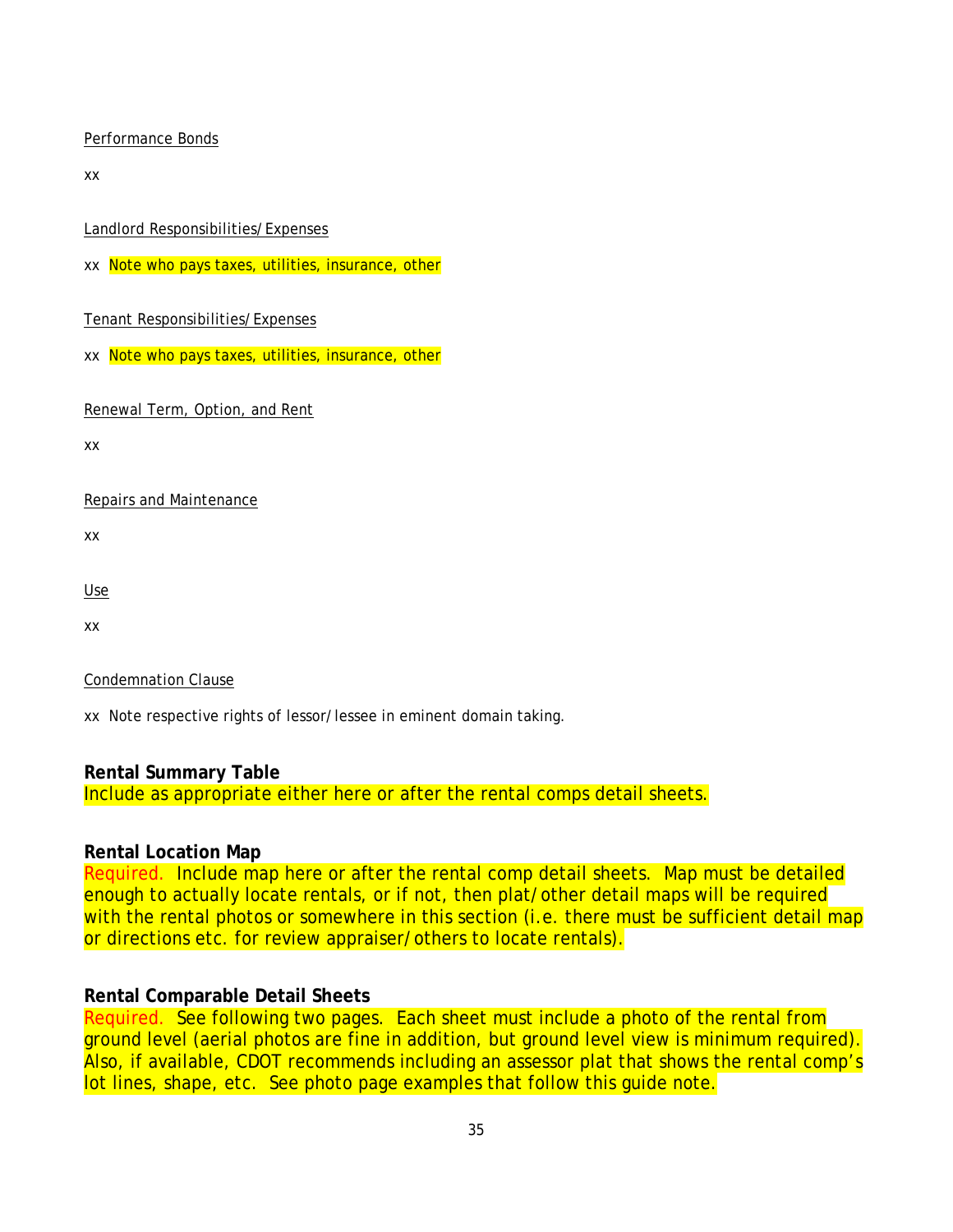**Rental No. 1**

<span id="page-40-0"></span>

| <b>CONTENT IS IMPORTANT.</b><br>THIS EXACT FORMAT IS NOT.<br><b>SEE ALSO EXAMPLE</b><br><b>RENTAL SHEET</b><br><b>THAT FOLLOWS</b><br><b>THIS SHEET</b> |  |                                                                                                                                                                   |  |  |  |
|---------------------------------------------------------------------------------------------------------------------------------------------------------|--|-------------------------------------------------------------------------------------------------------------------------------------------------------------------|--|--|--|
| View:                                                                                                                                                   |  | << ANSWER ALL IN THIS SECTION - ORDER NOT IMPORTANT                                                                                                               |  |  |  |
| Photo By:                                                                                                                                               |  |                                                                                                                                                                   |  |  |  |
| Date Inspected:                                                                                                                                         |  |                                                                                                                                                                   |  |  |  |
| Location/Address:                                                                                                                                       |  |                                                                                                                                                                   |  |  |  |
| Tax Schedule #:                                                                                                                                         |  |                                                                                                                                                                   |  |  |  |
| Sale Confirmed with/Date:                                                                                                                               |  |                                                                                                                                                                   |  |  |  |
| Appraiser Confirming:                                                                                                                                   |  |                                                                                                                                                                   |  |  |  |
| Project Influence:                                                                                                                                      |  |                                                                                                                                                                   |  |  |  |
| <b>Physical Characteristics:</b>                                                                                                                        |  |                                                                                                                                                                   |  |  |  |
| <b>XX</b>                                                                                                                                               |  | Appraiser might itemize or otherwise describe pertinent land and/or                                                                                               |  |  |  |
| XX                                                                                                                                                      |  | building characteristics that influence the comparable's lease and income                                                                                         |  |  |  |
| XX                                                                                                                                                      |  | characteristics and which may support adjustment factors.                                                                                                         |  |  |  |
| <b>XX</b>                                                                                                                                               |  | Example: rent comp might be much older building w/poor visibility while subject<br>is fairly new building on a busy corner intersection.                          |  |  |  |
| Lease/Income Information                                                                                                                                |  |                                                                                                                                                                   |  |  |  |
| <b>XX</b>                                                                                                                                               |  | Provide sufficient detail about:                                                                                                                                  |  |  |  |
| XX                                                                                                                                                      |  | -leases                                                                                                                                                           |  |  |  |
| XX                                                                                                                                                      |  | -property income/expenses                                                                                                                                         |  |  |  |
| XX                                                                                                                                                      |  | -no./size of units                                                                                                                                                |  |  |  |
| XX                                                                                                                                                      |  | -actual rents; lease terms; expense basis/CAMS (gross/NNN etc.)                                                                                                   |  |  |  |
| XX                                                                                                                                                      |  | -escalations, concessions, tenant finish allowance, etc.                                                                                                          |  |  |  |
| XX                                                                                                                                                      |  | -leased area basis (GBA, GLA, RA, UA); overall vacancy                                                                                                            |  |  |  |
| XX                                                                                                                                                      |  | -how are management expense and capital reserves handled?                                                                                                         |  |  |  |
| XX                                                                                                                                                      |  |                                                                                                                                                                   |  |  |  |
| XX                                                                                                                                                      |  | The above are examples only and not necessarily exhaustive                                                                                                        |  |  |  |
| Comments:                                                                                                                                               |  | The format and layout of this rental comp sheet is for example only and may be modified.<br>The rental comparable sheet is not limited to one page as shown here. |  |  |  |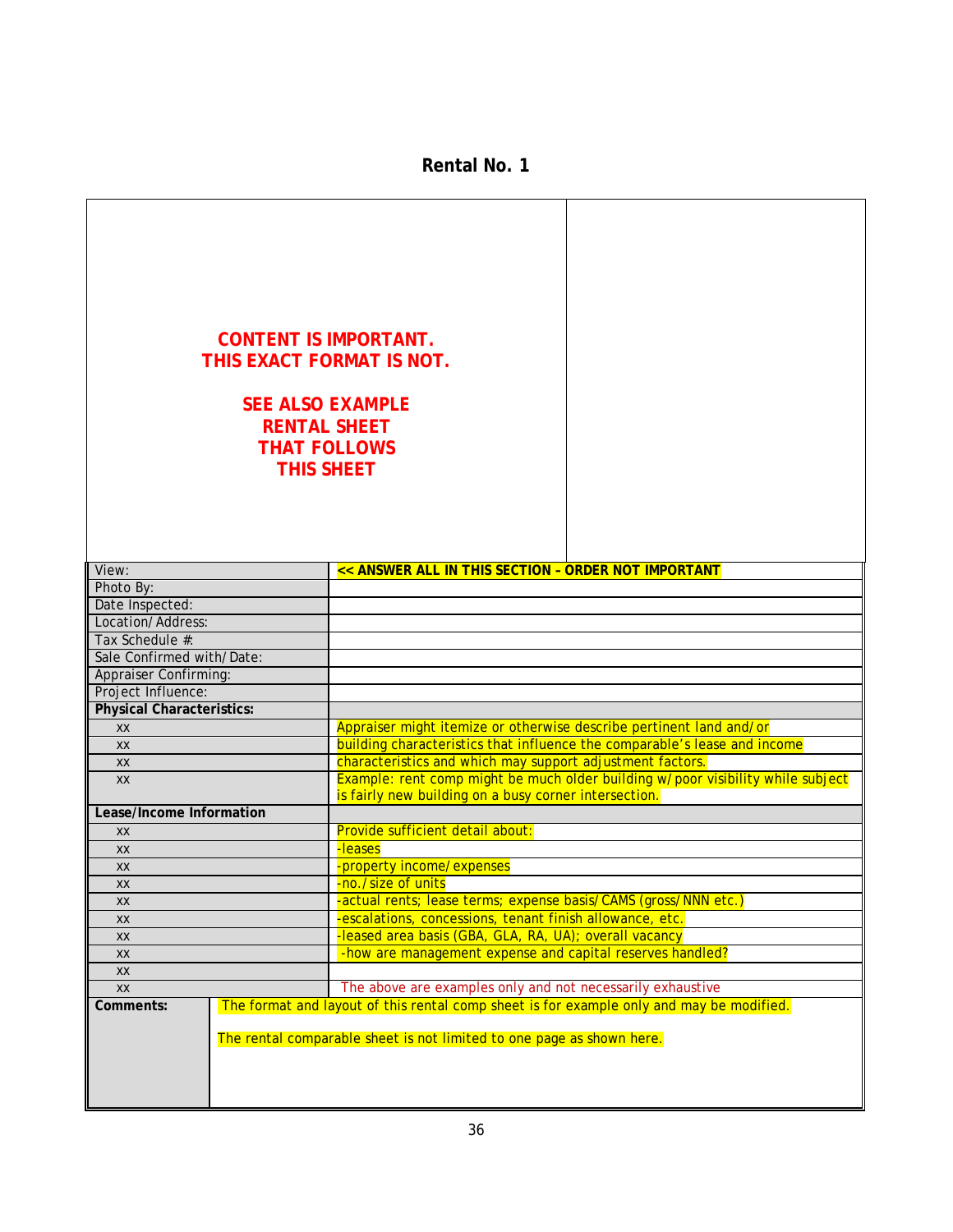<span id="page-41-0"></span>shopping center subject Jutt Blue o Ranch pt Rental 2**Jrivate**  $\overline{u_{u}}_{u_{0}}$ View: West from xxxxxxx Smith Road Photo By: xxxxxxxxxxxxx Date Inspected: Location/Address: 2010 Smith Road, Anytown, CO Tax Schedule #: xxxxxx-xx-xxx Leasing Contact: John Dough, Office Experts Inc. Appraiser Confirming: Project Influence: None **Physical Characteristics:** GBA: 50,376 SF, 3-Stories, Class A (steel frame, masonry exterior), built 1984 Land/Parking: 2.48 Ac., 260 Parking Spaces (1/194 SF) Features: Clerestory atrium, elevator, smoker patio, mountain views, interstate visibility.<br>
Environment: Very good quality, mature office park with national tenant users Very good quality, mature office park with national tenant users **Lease/Income Information** Rentable/Usable Area: RA: 48,750 SF, UA: 40,950 SF (BOMA standards) UA/RA = 84% Configuration: 27-Office suites ranging 1,200 SF to 6,300 SF, average 1,800 SF<br>Existing lease rates/basis: \$9.75 - \$12.60 PSF (RA), NNN (Plus tx., ins., maint., utilities. \$9.75 - \$12.60 PSF (RA), NNN (Plus tx., ins., maint., utilities, mgmnt) Current NNN: \$5.85 PSF Current Asking Rates: 1st Fl.: **\$10.50 PSF**, 2-3 Fl.: **\$12.50 PSF** (An. CPI incr.) Mt. Views: **+\$0.75 PSF** Typical Term/Allowances: Minimum 5-year term with \$10.00 PSF Tenant Finish allowance Current Vacancy: 4,400 SF (3-suites), 9.0% Incentives: 1-month free rent upon renewal of lease<br>Capital Improvements: 0wner reserves 4%/year from rent procee Capital Improvements: Owner reserves 4%/year from rent proceeds<br>Forecast NOI: \$485,300 (\$9.95 PSF Rentable Area, exclude \$485,300 (\$9.95 PSF Rentable Area, excludes TF allowance)

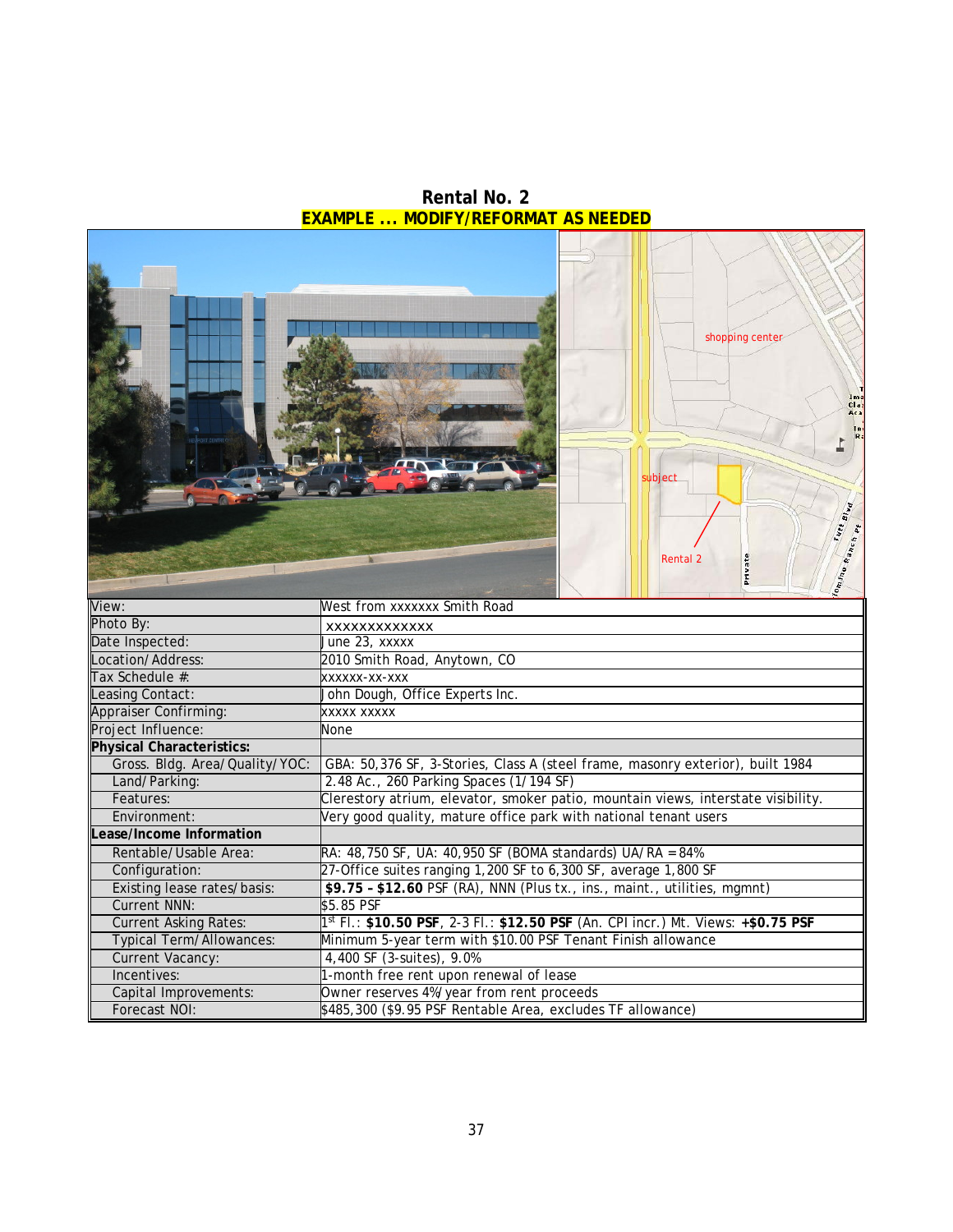| Comments: | This is a good quality mid-rise office building in the xxxxxx Office Park, just east of the subject property. |
|-----------|---------------------------------------------------------------------------------------------------------------|
|           | Access and visibility are very good. Most of the current tenants have rented here for over 10 years and       |
|           | linclude primarily insurance and technical services companies. The building is in above average condition.    |
|           | Public access areas have been recently updated with contemporary wall and floor coverings. Public             |
|           | records indicate the building last sold for \$5,200,000 in September 2004.                                    |
|           |                                                                                                               |
|           |                                                                                                               |

### <span id="page-42-0"></span>**Rental Adjustment Table**

Include as appropriate. See CDOT ROW manual, Chapter 3, for further information about adjustments.

### <span id="page-42-1"></span>**Rental Comparables Discussion**

xx Some form of Rental Comparables discussion and conclusion is required.

## <span id="page-42-2"></span>**Potential Gross Income**

xx **Note:** Provide income information here

### <span id="page-42-3"></span>**Vacancy and Collection Loss**

xx

## <span id="page-42-4"></span>**Effective Gross Income**

xx

## <span id="page-42-5"></span>**Expenses**

xx Discuss fixed and variable expenses

## <span id="page-42-6"></span>**Net Operating Income (NOI)**

xx

## <span id="page-42-7"></span>**Capitalization**

xx **Note:** Discuss capitalization information here (cap rate, discount rate support, etc.)

## <span id="page-42-8"></span>**Income Capitalization Approach Summary and Value Conclusion**

xx **Note:** Provide Income Capitalization Approach value information and conclusion here.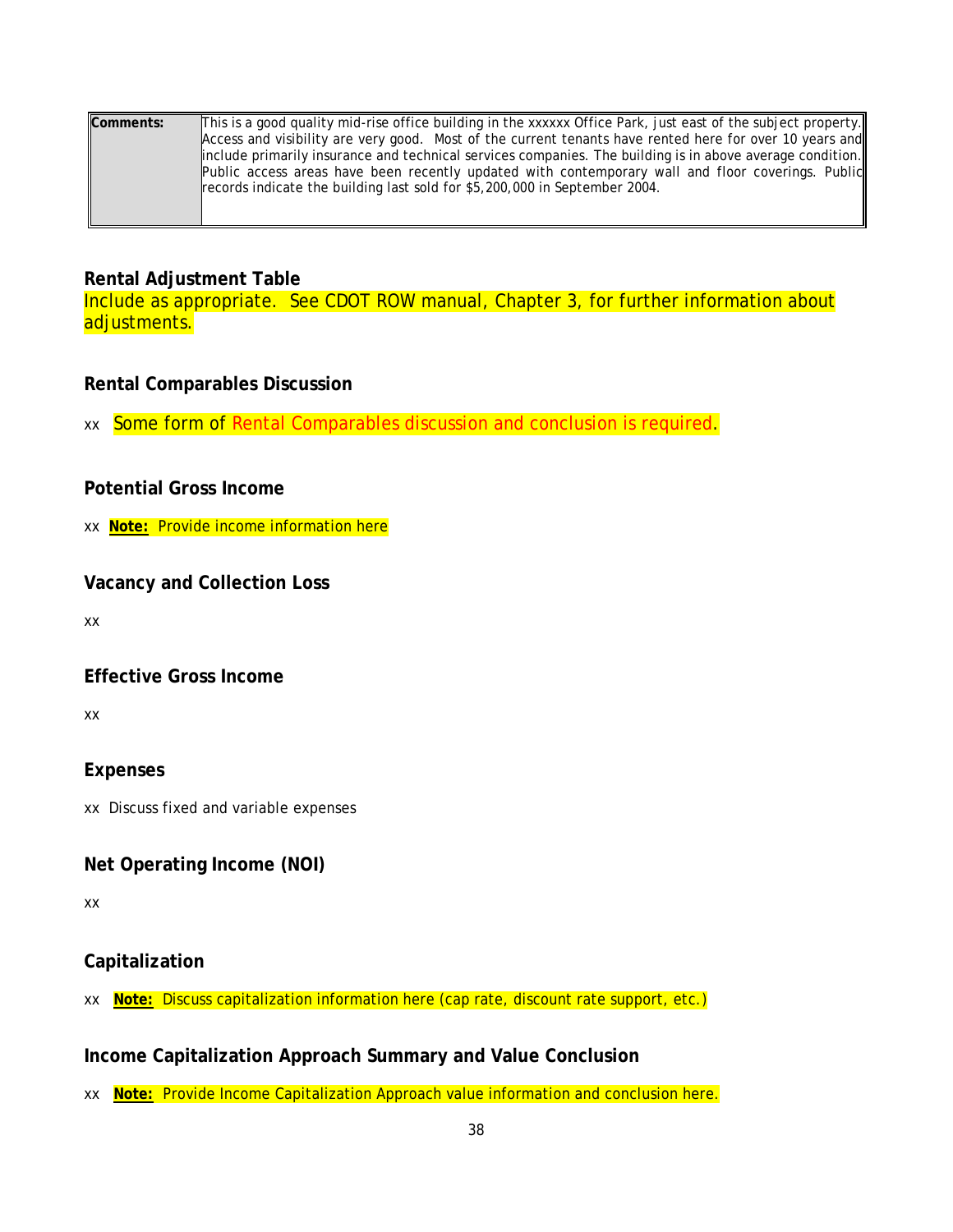The appraiser should use care in presenting all pertinent aspects of the comparable leases and apply them consistently when comparing and analyzing with the subject.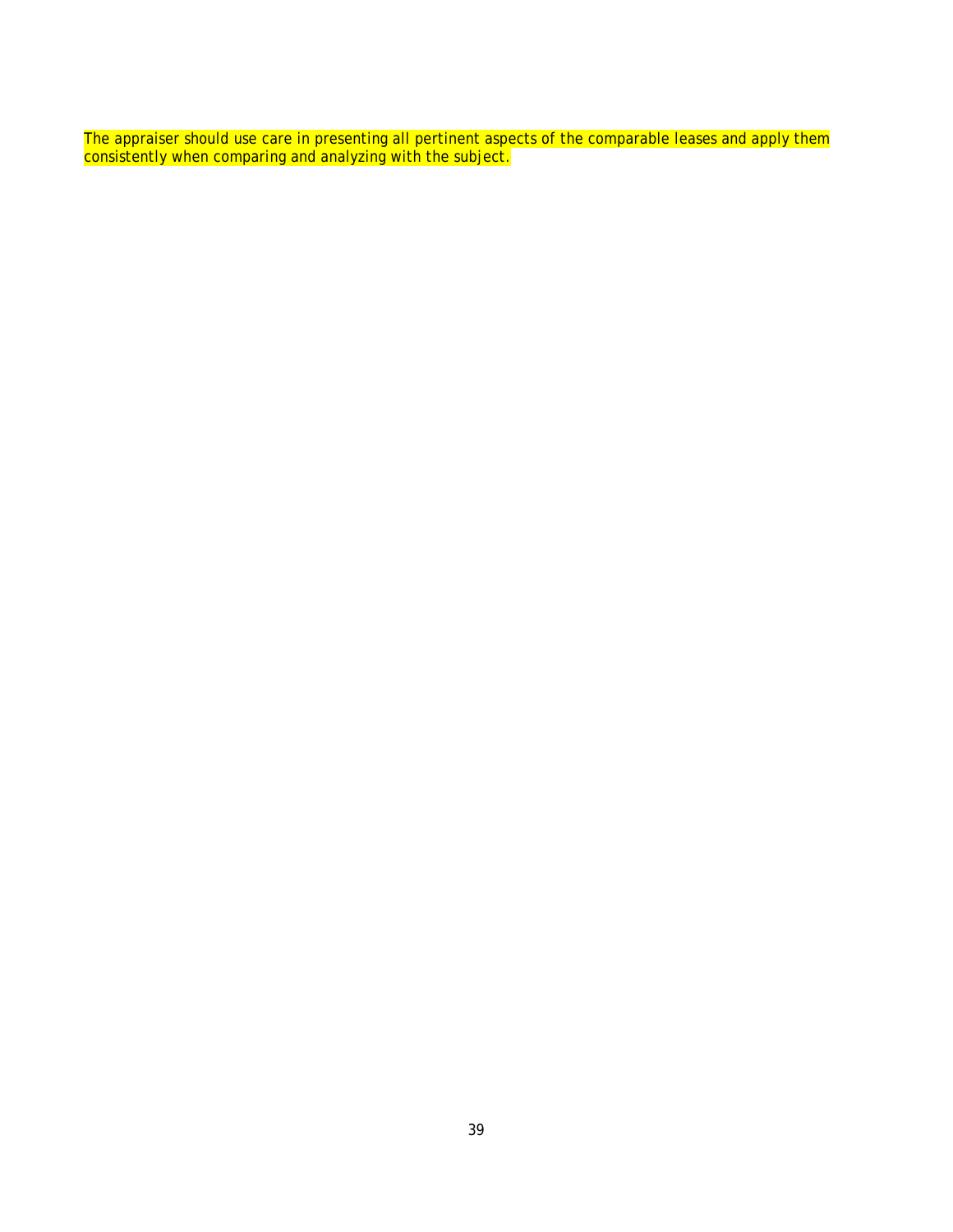# **Reconciliation**

## <span id="page-44-1"></span><span id="page-44-0"></span>**Value Indications**

xx **Note:** Introduce overview of valuation process or similar narrative here

| Land/Site Value                |  |
|--------------------------------|--|
| Cost Approach                  |  |
| Sales Comparison Approach      |  |
| Income Capitalization Approach |  |

## <span id="page-44-2"></span>**Reconciliation**

xx **Note:** Describe final value conclusion analyses and state conclusion

# <span id="page-44-3"></span>**Subject Parcel Value**

| <b>Subject Parcel Value</b>                                      | Total Value |  |
|------------------------------------------------------------------|-------------|--|
| Land/Site Value (note if land/site value included in imps value) |             |  |
| Improvements Contributory Value                                  |             |  |
| <b>Total Subject Parcel Value</b>                                |             |  |

## <span id="page-44-4"></span>**Compensation Summary**

| <b>Compensation Summary</b>                                      |  |  |  |
|------------------------------------------------------------------|--|--|--|
| Value of Subject Parcel                                          |  |  |  |
| Land/Site Value (note if land/site value included in imps value) |  |  |  |
| Owner Improvements Contributory Value (delete row if N/A)        |  |  |  |
| Tenant Improvements Contributory Value (delete row if N/A)       |  |  |  |
| <b>Total Value of Subject Parcel</b>                             |  |  |  |
| <b>Compensation Estimate</b>                                     |  |  |  |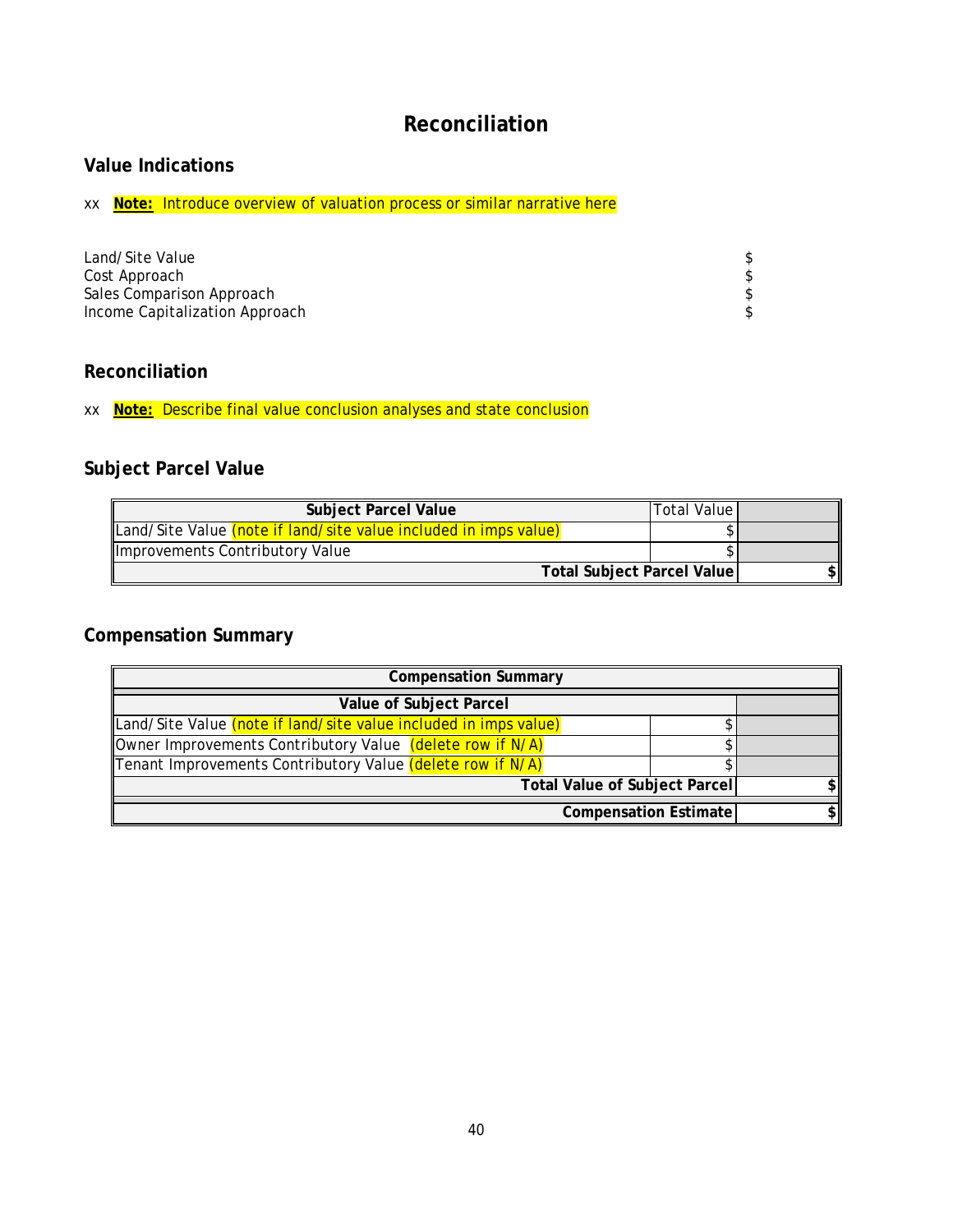## **Certification of Appraiser**

<span id="page-45-0"></span>**Project Code:** XXXXX **Project No.:** Typically alpha/numeric<br> **Parcel No.:** List All Parcels/Easemen **Parcel No.:** List All Parcels/Easements/Access…ALL **Owner(s):** List all owners of record

I certify that, to the best of my knowledge and belief:

- I have (have not) personally inspected the subject property appraised and I also have (have not) made a personal field inspection of the comparable sales relied upon in making my appraisal, examined sales instruments of record, and have confirmed the sales transactions with the buyer and/or seller unless otherwise noted. The photographs in this appraisal report reasonably represent the subject property, the property to be acquired, and comparable sales relied upon. Note: all signatories to the certification must specify whether they did or did not inspect as described above, per USPAP. Unlicensed assistants who contributed to the appraisal process and/or reporting are not appraisers and shall not sign this certification, but whether they inspected as noted above may be listed here while their other contributions will be described elsewhere below (see 6<sup>th</sup> bullet from bottom).
- any increase or decrease in the reasonable market value of the real property appraised caused by the project for which the property is to be acquired, or by the likelihood that the property would be acquired for the project, other than physical deterioration within the reasonable control of the owner, was disregarded in this appraisal (CJI-Civil 2020, 36:3; § 24-56-117(1)(c), CRS; and 49 CFR § 24.103(b)). This also is known as the *Project Influence* rule and is an assignment condition in Colorado eminent domain appraisal (USPAP 2020-21 FAQ #235).
- my analyses, opinions, and conclusions were developed, and this report has been prepared in conformity and consistent with the Uniform Relocation Assistance and Real Property Acquisition Policies Act of 1970, as amended (Uniform Act); 49 CFR Part 24; 23 CFR Part 710; § 38-1-101 et. seq. CRS; § 24-56-101 et. seq. CRS; CDOT Right-of-Way Manual Chapter 3, as may be revised; appropriate State laws, regulations, policies and procedures applicable to appraisal of right of way; and the Uniform Standards of Professional Appraisal Practice (USPAP). To the best of my knowledge no portion of the value assigned to the property consists of items which are non-compensable under established State law.
- statements of fact contained in this report are true and correct.
- the reported analyses, opinions, and conclusions are limited only by the reported assumptions and limiting conditions and are my personal, impartial, and unbiased professional analyses, opinions, and conclusions.
- I understand this appraisal may be used in connection with the acquisition of right of way for the referenced project to be constructed by CDOT or other city/county etc. and may involve the assistance of Federal-aid highway funds.
- **Note:** Competency Provision of USPAP must be addressed if an appraiser does not have the knowledge and experience to complete the assignment competently. The appraiser must disclose the lack of knowledge and/or experience to CDOT before accepting the assignment. If the appraiser does not have the knowledge and experience, a certification statement must be made that describes the lack of knowledge and/or experience and the steps taken to complete the assignment competently. No statement is required here if the appraiser is competent to do the assignment; the bullet item may be deleted.
- I have no present or prospective interest in the property that is the subject of this report and no personal interest with respect to the parties involved. **if this is not true, describe otherwise**
- I have no bias with respect to the property that is the subject of this report or to the parties involved with this assignment. **if this is not true, describe otherwise**
- my engagement in this assignment was not contingent upon developing or reporting predetermined results.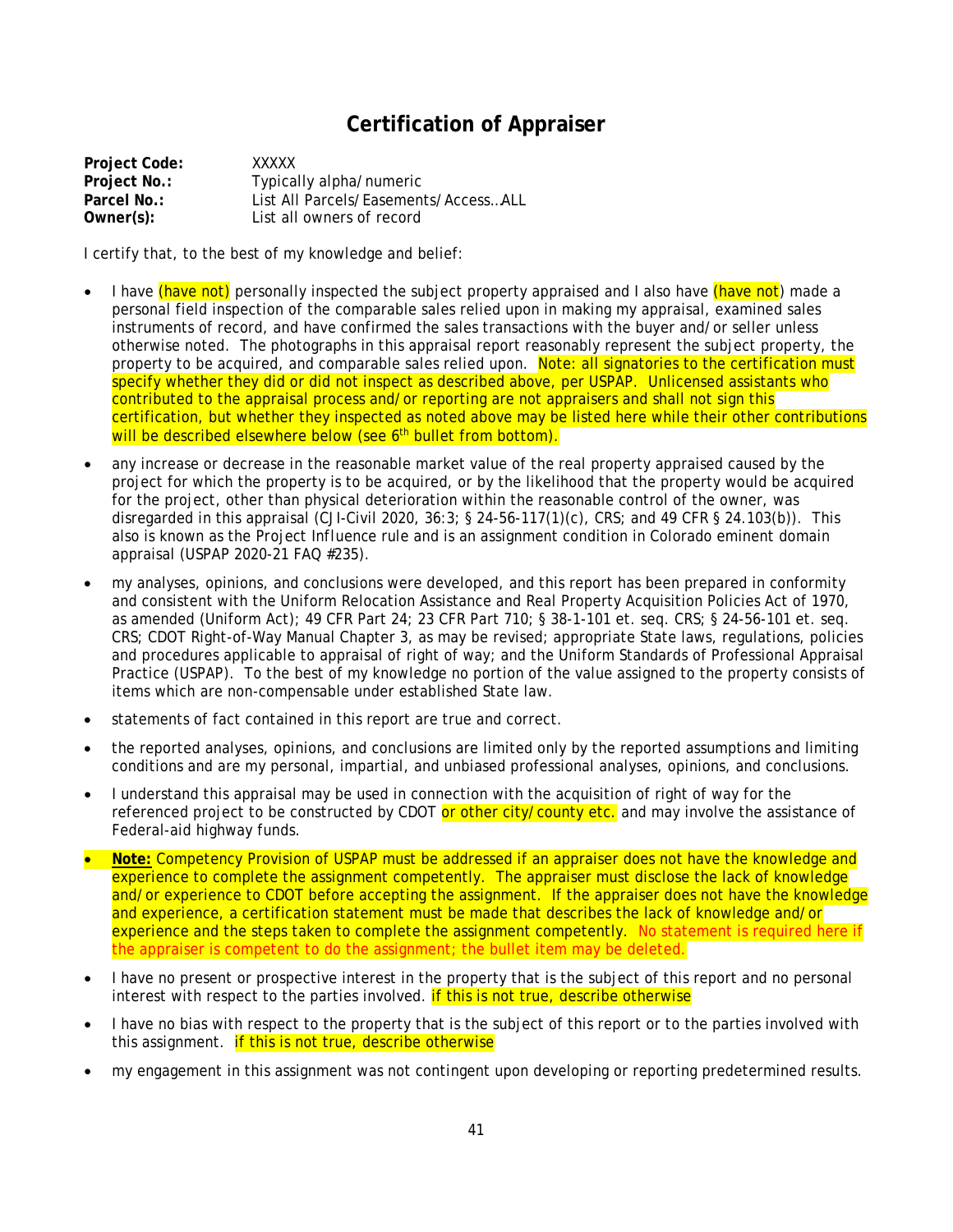- my compensation for completing this assignment is not contingent upon the development or reporting of a predetermined value or direction in value that favors the cause of the client, the amount of the value opinion, the attainment of a stipulated result, or the occurrence of a subsequent event directly related to the intended use of this appraisal.
- I have performed no (or describe otherwise) services, as an appraiser or in any other capacity, regarding the property that is the subject of this report within the three-year period immediately preceding agreement to perform this assignment.
- I have not revealed the findings and results of this appraisal to anyone other than the proper officials of CDOT or officials of the Federal Highway Administration (FHWA), nor will I do so until required by due process of law or by having publicly testified as to the findings. edit or delete this bullet as appropriate to the client and/or assignment conditions
- I acknowledge that this appraisal report and all maps, data, summaries, charts and other exhibits collected or prepared under this agreement shall become the property of CDOT without restriction or limitation on their use. I also acknowledge that this appraisal report will become a public record after settlement with the property owner or after the conclusion of legal proceedings. edit or delete this bullet as appropriate to the client and/or assignment conditions
- no one provided significant real property appraisal assistance to the person signing this certification. **Note:** If another licensed appraiser (who doesn't sign the report) or other non-licensed person provided assistance, state the name of the person(s) providing assistance and "describe and summarize the research, analysis and reporting contributions of each such assistant or licensee" (per Rules of Colorado Board of Real Estate Appraisers, 11.2). The principal appraiser is responsible for any decision to rely on the assistance of others.
- the use of this report is subject to the requirements of the Colorado Board of Real Estate Appraisers, Department of Regulatory Agencies, relating to review by its duly authorized representatives. Note: Insert any statement required by professional appraisal organizations you belong to.
- as of the date of this report, I, *[insert appraiser's name/remove brackets*], have completed the requirements of the continuing education program of the Colorado Board of Real Estate Appraisers. Note: Insert any statement required by professional appraisal organizations you belong to.
- on XXXXX xx, 202x, the owners [was/were/was not/were not] offered the opportunity to accompany the appraiser on the property inspection, which was held on XXXXX xx, 202x. The owners [was/were/was not/were not<sup>1</sup> present at the inspection.
- the effective date of appraisal and valuation is as of XXXXX xx, 202x. The date of the appraisal report is XXXXX xx, 202x.
- based upon my independent appraisal and the exercise of my professional judgment, my compensation estimate for the acquisition as of XXXXX xx, 202x, is **\$XXX,XXX. Note:** Hypothetical Condition and/or Extraordinary Assumption must be disclosed. This requires clear and conspicuous disclosure of the hypothetical condition and/or extraordinary assumption.

Appraiser's Name, MAI, SRA, SR/WA (or other/none etc.) Colorado Certified General Appraiser #CG0000000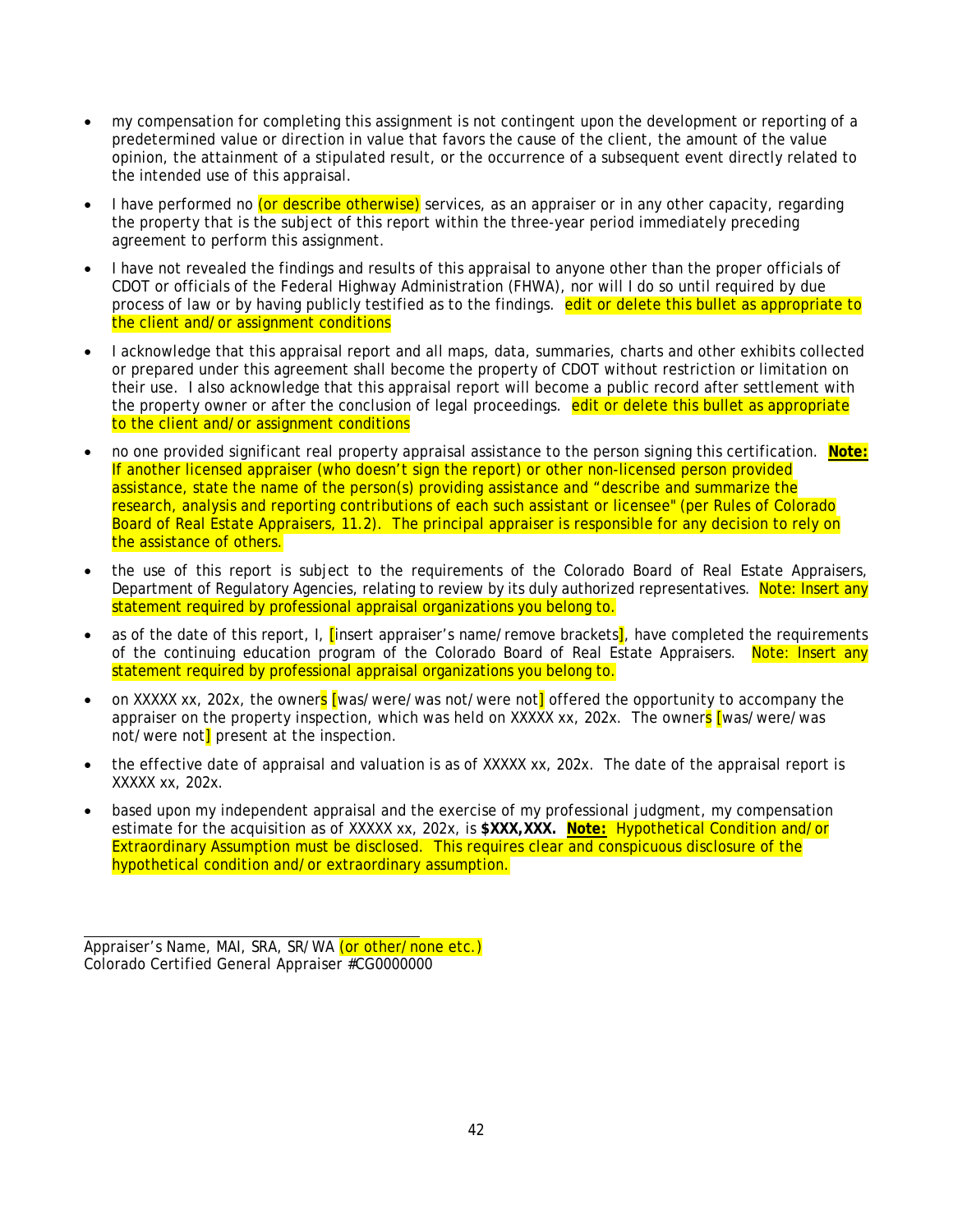# **PART 4 – EXHIBITS AND ADDENDA**

<span id="page-47-0"></span>**Note:** Include appropriate exhibits and additional information not already provided in the body of the report.

| XХ |  |  |  |
|----|--|--|--|
| XХ |  |  |  |
| XX |  |  |  |
| XX |  |  |  |
| XX |  |  |  |
|    |  |  |  |

Acronyms and Definitions see following

Certified Inventory of Real and Personal Property include as appropriate; consult CDOT appraisal staff or other agency staff for further information

Qualifications of the Appraiser **Note:** If the appraisal involves likely or known litigation, then include listing of litigation experience with depositions, hearings, trials, etc., per Office of the Attorney General. Otherwise optional, or contact CDOT appraisal staff or other agency staff for further information.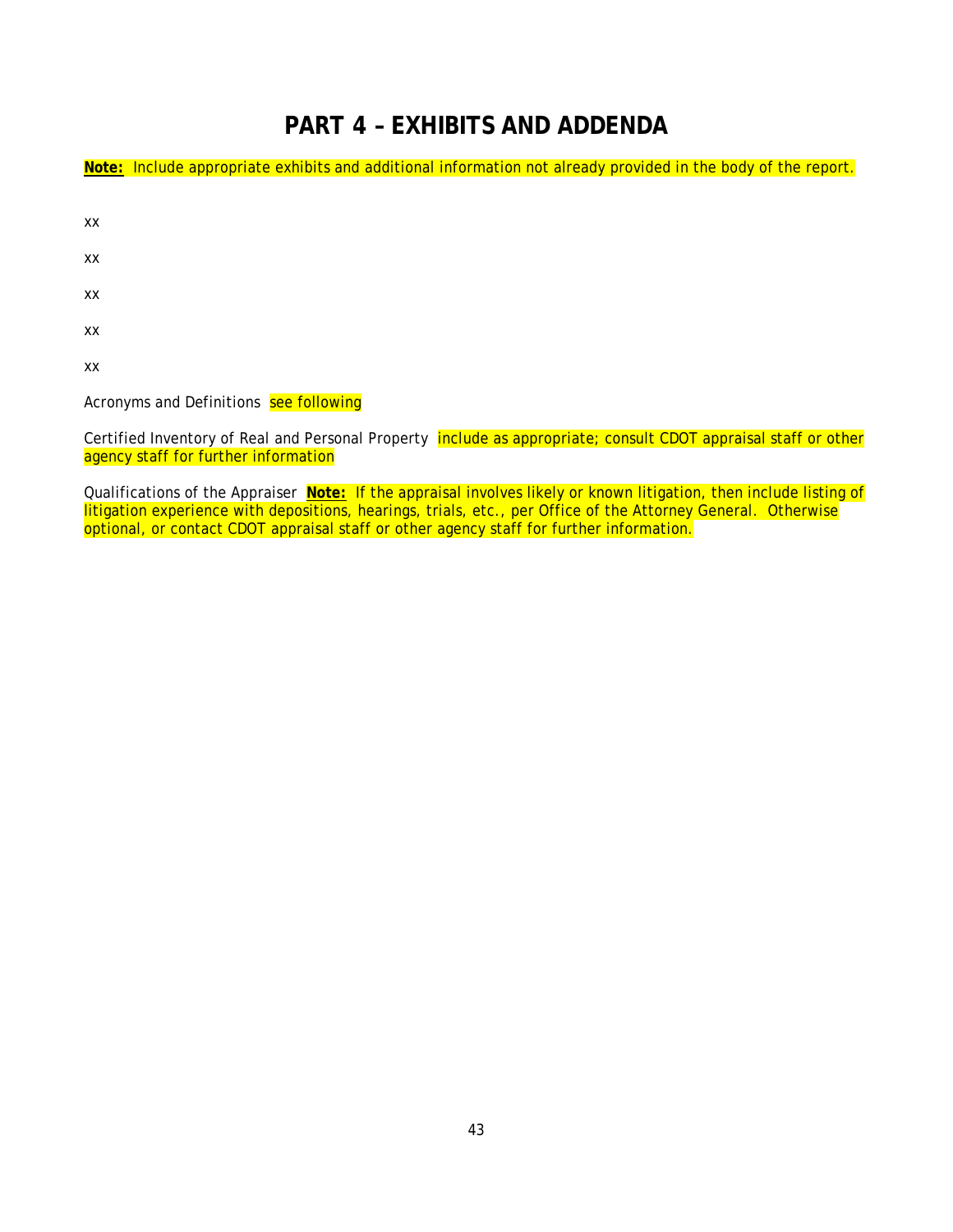BLANK PAGE FOR APPENDICES ITEMS

USE THIS PAGE AND ADD MORE AS NECESSARY, OR DELETE THIS PAGE IF YOU USE ONLY THE STANDARD PRE-INCLUDED APPENDICES ITEMS THAT FOLLOW: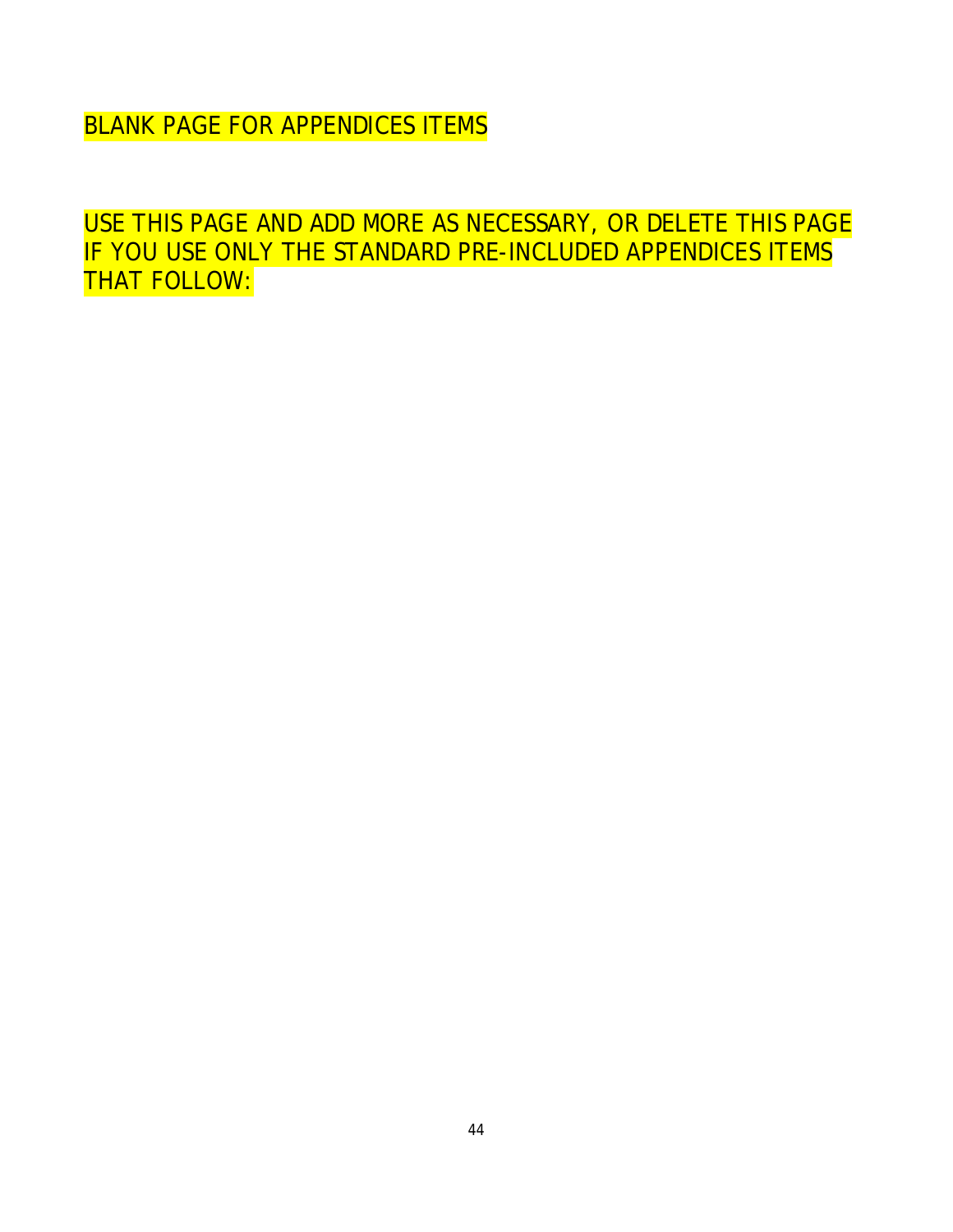## **Acronyms and Definitions**

<span id="page-49-0"></span>Following are certain acronyms and definitions of significant terms used in this appraisal report. Sources and authorities for the following definitions are shown as text notes. **Note:** The following acronyms and definitions are recommended.

**AC –** acre

\_\_\_

**CDOT –** Colorado Dept. of Transportation

**PSF or SF –** per square foot; square foot

**ROW or R.O.W. –** Right of Way

**OTHER –** add/delete acronyms as needed, preferably in alphabetical order.

**Compensation –** "If an entire tract or parcel of property is condemned, the amount of compensation to be awarded is the reasonable market value of the said property on the date of valuation." ( 38-1-114(2)(b), CRS)

**Easement** – "In general terms, an easement is a limited right to use or control land owned by another for specified purposes. An easement is a property interest less than the fee estate, with the owner of the underlying fee (the servient estate) retaining full dominion over the realty, subject only to the easement (the dominant estate); the fee owner may make any use of the realty that does not interfere with the easement holder's reasonable use of the easement and is not specifically excluded by the terms of the easement." (Interagency Land Acquisition Conference, Uniform Appraisal Standards for Federal Land Acquisitions, 2016, p. 168).

**Fee Simple Estate (Title)** – "Absolute ownership unencumbered by any other interest or estate, subject only to the limitations imposed by the governmental powers of taxation, eminent domain, police power, and escheat." (Appraisal Institute, The Dictionary of Real Estate Appraisal, Sixth Edition, Chicago, 2015, p. 90) **Note:** as an assignment condition all mineral rights are excepted from any fee simple property interest appraised in this report.

**Definitions –** "add/delete definitions as needed, preferably in alphabetical order" (Source reference)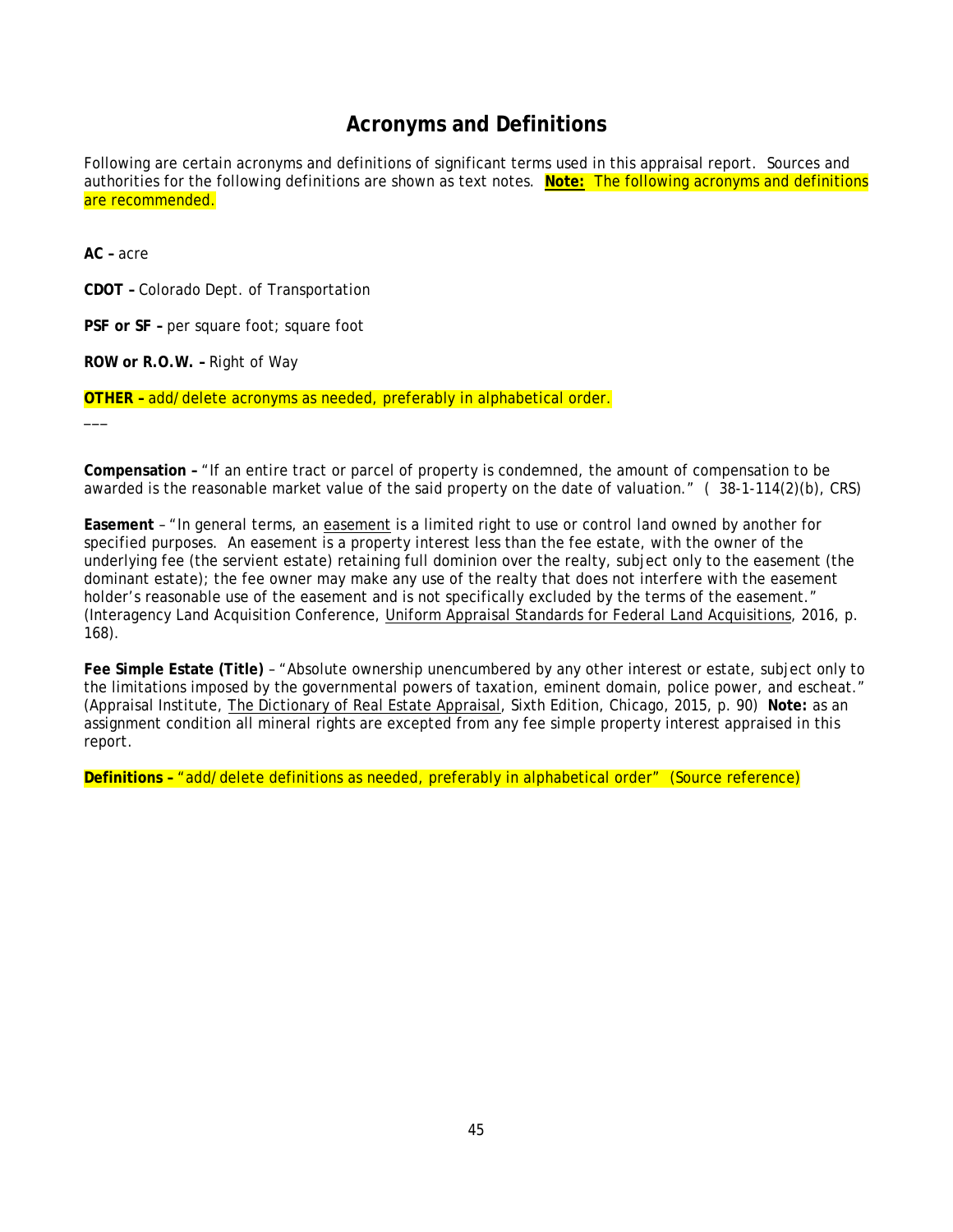CERTIFIED INVENTORY OF REAL AND PERSONAL PROPERTY (CIRPP)

INSERT CIRPP FORM HERE IF APPLICABLE. CONTACT CDOT APPRAISAL STAFF OR OTHER AGENCY STAFF FOR FURTHER INFORMATION

OTHERWISE DELETE